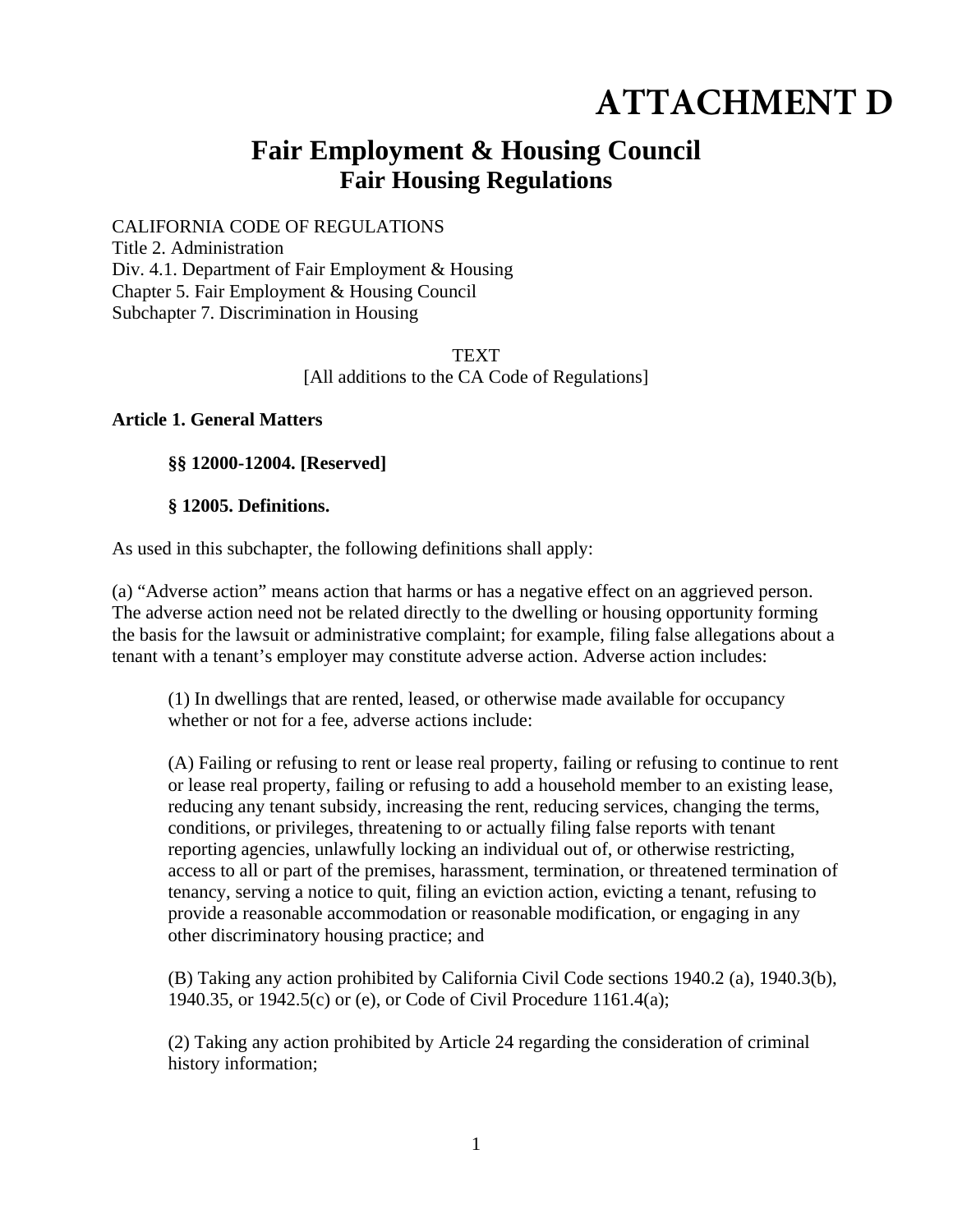(3) Refusing to sell a dwelling or residential real estate or otherwise failing or refusing to enter into a residential real estate related transaction;

(4) Refusing to provide financial assistance related to a dwelling or residential real estate; or

(5) Taking other action that has an adverse effect on an aggrieved person.

(b) "Aggrieved person" includes any person who:

(1) Believes they have been injured by a discriminatory housing practice; or

(2) Believes that they will be injured by a discriminatory housing practice that is about to occur.

(c) "Arrest" means a record from any jurisdiction that does not result in a conviction and includes information indicating that an individual has been questioned, apprehended, taken into custody or detained, or held for investigation by a law enforcement, police, military, or prosecutorial agency, and/or charged with or indicted for any felony, misdemeanor or other criminal offense.

(d) "Assistance animal" means an animal that is necessary as a reasonable accommodation for an individual with a disability. See also, section 12185. Assistance animals include service animals and support animals. An assistance animal is not a pet. It is an animal that works, provides assistance, or performs tasks for the benefit of an individual with a disability, or provides emotional support that alleviates one or more identified symptoms or effects of an individual's disability.

(1) "Service animals" are animals that are trained to perform specific tasks to assist individuals with disabilities, including individuals with mental health disabilities. Service animals do not need to be professionally trained or certified, but may be trained by the individual with a disability or another individual. Specific examples include, but are not limited to:

(A) "Guide dog," as defined at Civil Code section 54.1, or other animal trained to guide a blind individual or individual with low vision.

(B) "Signal dog," as defined at Civil Code section 54.1, or other animal trained to alert a deaf or hard-of-hearing individual to sounds.

(C) "Service dog," as defined at Civil Code section 54.1, or other animal individually trained to the requirements of an individual with a disability.

(D) "Miniature horses" meeting the requirements of 28 CFR 35.136(i) and 28 CFR  $36.302(c)(9)$ .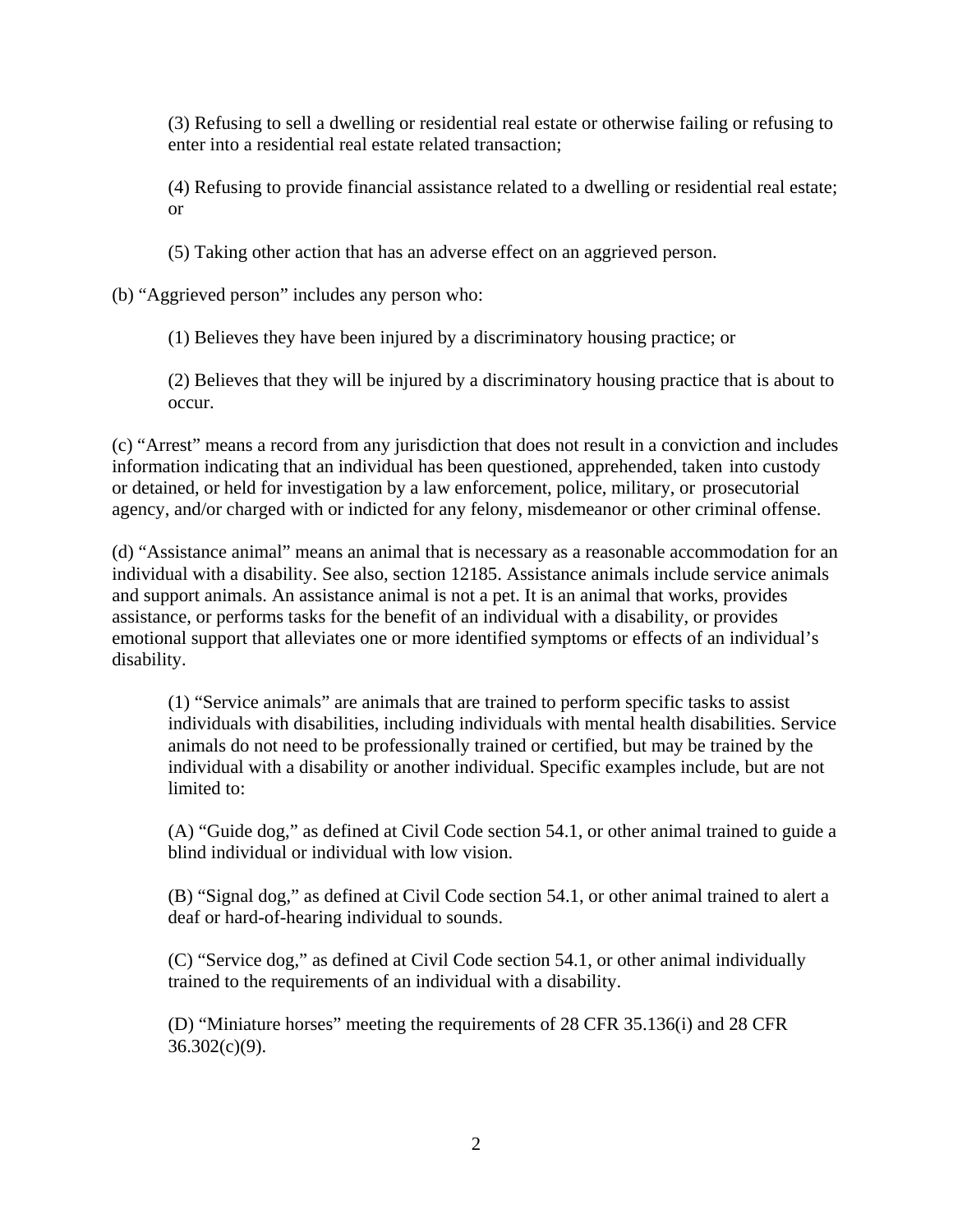(E) "Service animals in training," including guide, signal, and service dogs being trained by individuals with disabilities, persons assisting individuals with disabilities, or authorized trainers under Civil Code sections 54.1(c) and 54.2(b).

(2) "Support animals" are animals that provide emotional, cognitive, or other similar support to an individual with a disability. A support animal does not need to be trained or certified. Support animals are also known as comfort animals or emotional support animals.

(e) "Building" means a structure, facility, or portion thereof that contains or serves one or more dwelling units.

(f) "Business establishment" shall have the same meaning as in Section 51 of the Civil Code. Business establishments include persons engaged in the operation of a business covered by Section 51 of the Civil Code, insofar as the business is related to dwellings, housing opportunities, financial assistance, land use, or residential real estate-related activities. The term business establishment shall be broadly interpreted. For example:

(1) The rental, sale, management or operation of residential real estate, including common interest developments and mobilehome parks, constitute business establishments;

(2) Government bodies engaged in enacting legislation to implement governmental functions may not constitute business establishments, but they may be a business establishment if they operate a business such as a shop in a government building; and

(3) Both nonprofit and for-profit organizations can constitute business establishments depending on the facts, but truly private social clubs not engaged in business activity are not business establishments.

(g) "Common use areas" means rooms, spaces, or elements inside or outside of a building that are made available for the use of residents of a building or the guests thereof. Examples of common use areas include hallways, lounges, lobbies, laundry rooms, refuse rooms, mail rooms, elevators, parking areas, garages, pools, clubhouses, dining areas, physical fitness areas or gyms, play areas, recreational areas, and passageways among and between buildings.

(h) "Complainant" means a person who files a complaint with the department alleging that the person has been aggrieved by a practice made unlawful by any law the department enforces.

(i) "Criminal conviction" means a record from any jurisdiction that includes information indicating that an individual has been convicted of a felony or misdemeanor, other than criminal determinations explicitly excluded by section 12269.

(j) "Criminal history information" means any federal, state or local public record, investigative consumer reports, and other compilations, reports, or other formats based on information in public records which include individual identifiers and describe an individual's arrests and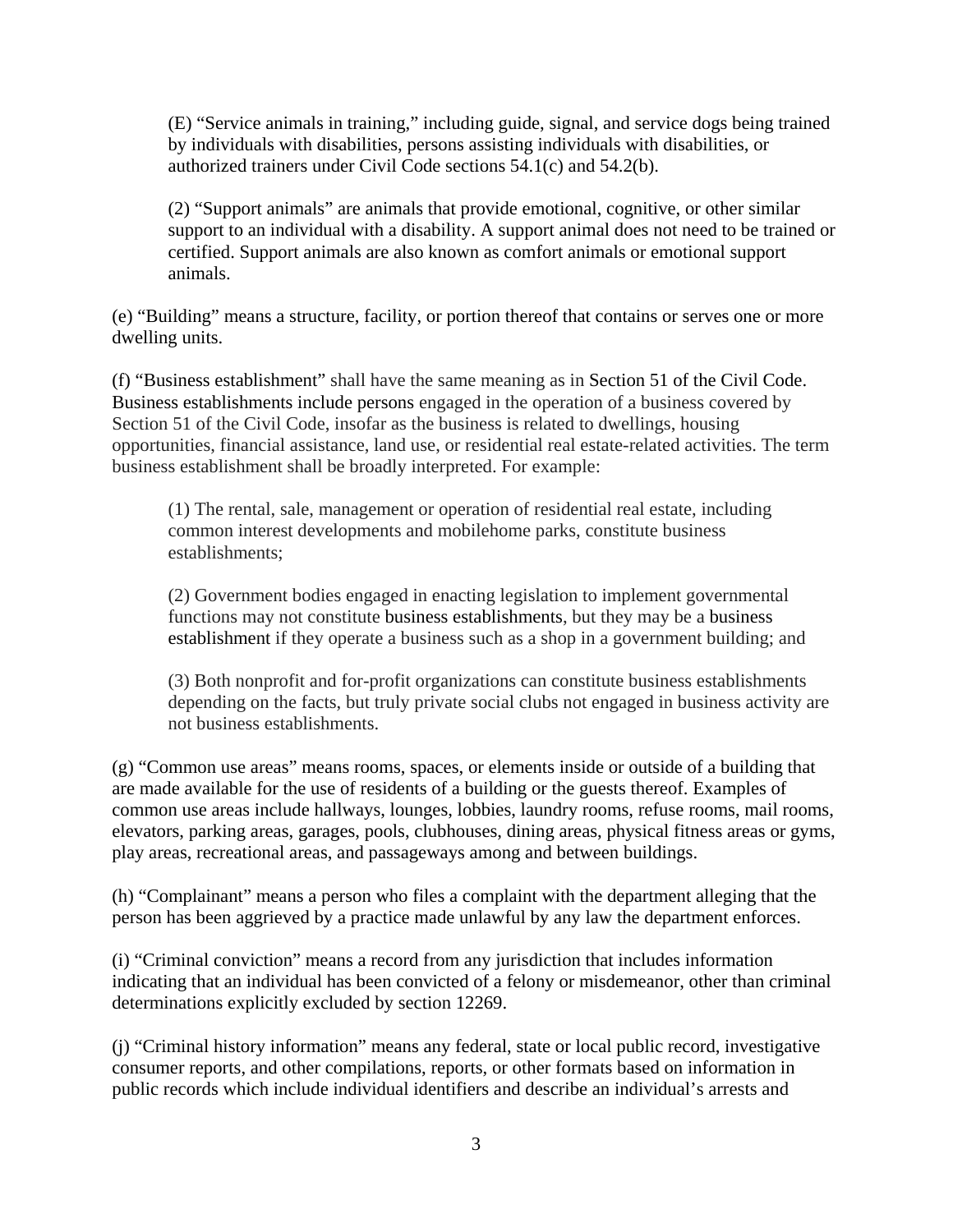subsequent dispositions. For purposes of this article, persons must not seek, consider or use information on criminal convictions except in compliance with section 12269.

(k) "Department" means the Department of Fair Employment and Housing.

(l) "Directly related conviction" means the criminal conviction has a direct and specific negative bearing on the identified interest or purpose supporting the practice. In determining whether a criminal conviction is directly related, a practice should consider the nature and severity of the crime and the amount of time that has passed since the criminal conduct occurred as provided in criminal history information, and additional relevant information as provided in criminal history information.

(m) "Discriminatory housing practice" means an act that is unlawful under federal or state fair housing law, including housing-related violations of the Fair Employment and Housing Act, the federal Fair Housing Act, the Unruh Civil Rights Act, the Ralph Civil Rights Act, the Disabled Persons Act, and the Americans with Disabilities Act.

(n) "Dwelling unit" means a single unit of a housing accommodation for a family or one or more individuals.

(o) "Financial assistance" includes the making or purchasing of loans, grants or the provision of other financial assistance relating to the purchase, organization, development, construction, improvement, repair, maintenance, rental, leasing, occupancy, or insurance of dwellings or which are secured by residential real estate, including:

(1) Mortgages, reverse mortgages, home equity loans, and other loans secured by residential real estate;

(2) Insurance and underwriting related to residential real estate, including construction insurance, property insurance, liability insurance, homeowner's insurance, and renter's insurance; and

(3) Loan modifications, foreclosures, and the implementation of the foreclosure process.

(p) "Housing accommodation" or "dwelling" includes:

(1) One or more dwelling units;

(2) Any building, structure, or portion thereof that is used or occupied as, or designed, arranged, or intended to be used or occupied as, a home, residence, or sleeping place by one individual who maintains a household or by two or more individuals who maintain a common household, and includes all public and common use areas associated with it, if any, including single family homes; apartments; community associations, condominiums, townhomes, planned developments, and other common interest developments as defined in the Davis-Stirling Common Interest Development Act (known colloquially as homeowner associations (HOAs)); housing cooperatives, including those defined under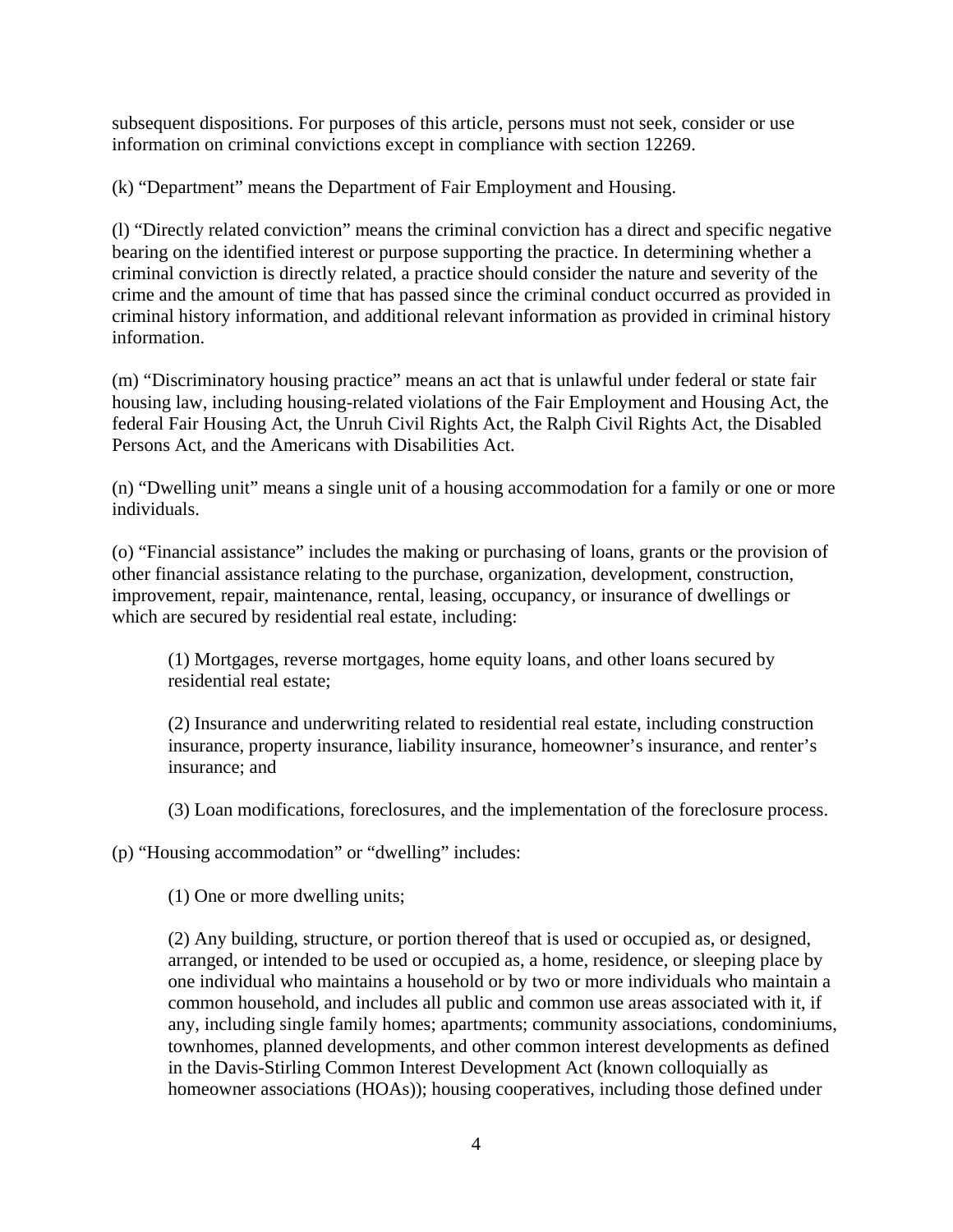Civil Code 4100(d); rooms used for sleeping purposes; single room occupancy hotel rooms and rooms in which people sleep within other types of dwellings in which sleeping accommodations are provided but toileting or cooking facilities are shared by occupants of more than one room or portion of the dwelling; bunkhouses; dormitories, sober living homes; transitional housing; supportive housing; licensed and unlicensed group living arrangements; residential motels or hotels; boardinghouses; emergency shelters; homeless shelters; shelters for individuals surviving domestic violence; cabins and other structures housing farmworkers; hospices; manufactured homes; mobilehomes and mobilehome sites or spaces; modular homes, factory built houses, multi-family manufactured homes, floating homes and floating home marinas, berths, and spaces; communities and live aboard marinas; and recreational vehicles used as a home or residence.

(3) Any vacant land that is offered for sale or lease for the construction of any housing accommodation, dwelling, or portion thereof as defined in subdivision (2); or

(4) All dwellings as defined in and covered by the federal Fair Housing Act (42 U.S.C. §  $3602(b)$ ).

(q) "Housing opportunity" includes the opportunity to obtain, use or enjoy a dwelling, a residential real estate-related transaction, financial assistance in relation to dwellings or residential real estate, development or land use in relation to dwellings or residential real estate, or other housing related privileges, services and facilities, including infrastructure or governmental services.

(r) "Includes" or "including" has the same meaning as "includes, but not limited to" or "including, but is not limited to."

(s) "Legitimate" means that a justification is genuine and not false or pretexual.

(t) "Nondiscriminatory" means that the justification for a challenged practice does not itself discriminate based on a protected basis.

(u) "Owner" includes any person having any legal or equitable right of ownership, governance, possession or the right to rent or lease housing accommodations. This may include:

(1) A lessee, sublessee, assignee, managing agent, real estate broker or salesperson;

(2) A trustee, trustee in bankruptcy proceedings, receiver, or fiduciary;

(3) Any person that is defined as a "housing provider" in a statute, regulation or government program or that is commonly referred to as a "housing provider" in the housing industry;

(4) The state and any of its political subdivisions and any agency thereof;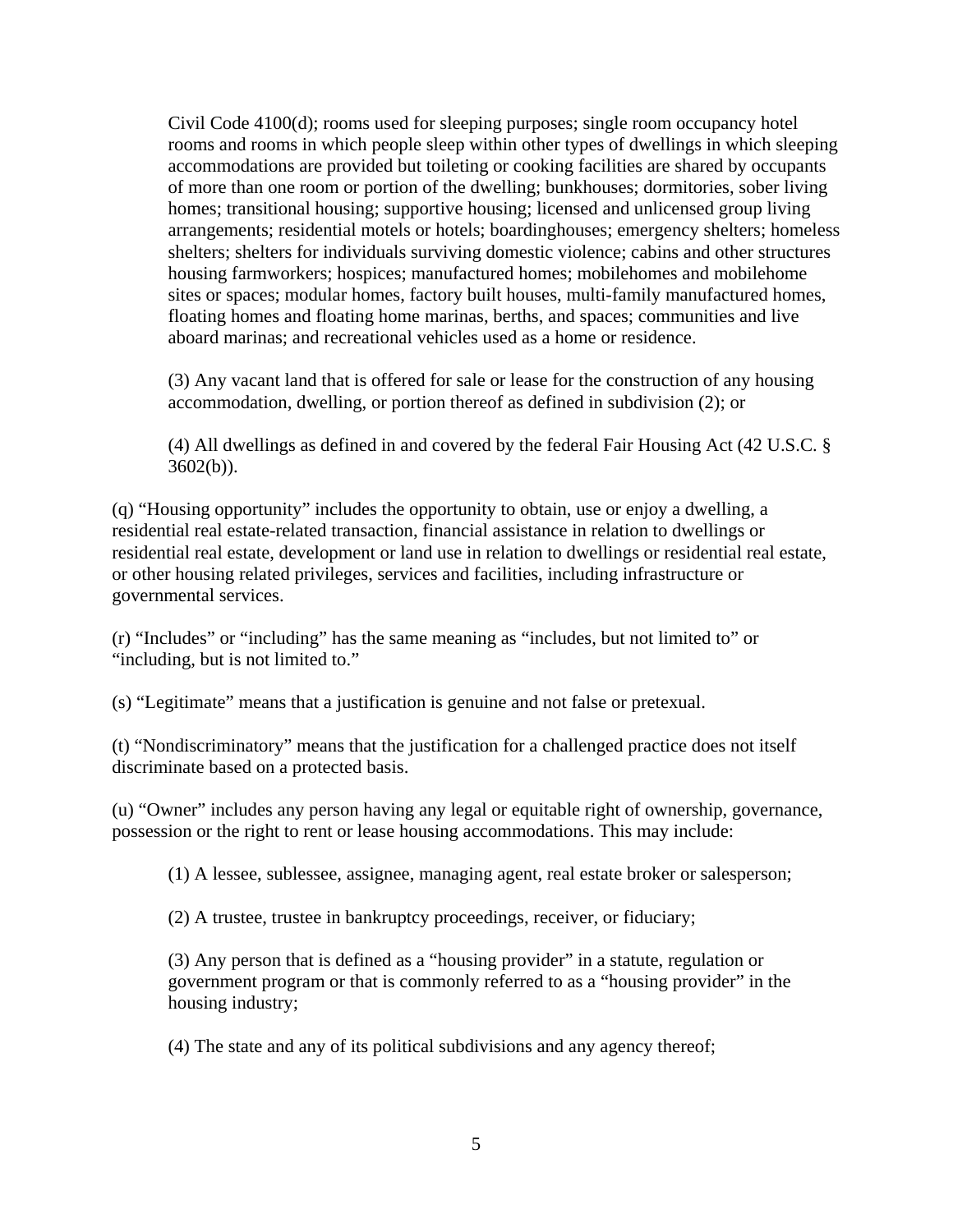(5) Agencies, districts and entities organized under state or federal law, and cities, counties, and cities and counties (whether charter or not), and all political subdivisions and agencies thereof having any legal or equitable right of ownership or possession or the right to rent or lease housing accommodations; and

(6) Governing bodies of common interest developments.

(v) "Person" or "persons" include:

(1) An individual or individuals;

(2) All individuals and entities that are included in the definition of "owner";

(3) All individuals and entities that are described in 42 U.S.C. § 3602(d) and 24 C.F.R. 100.20, including one or more individuals, corporations, partnerships, limited liability companies, associations, labor organizations, legal representatives, mutual companies, joint-stock companies, trusts, unincorporated organizations, trustees, trustees in bankruptcy proceedings, receivers, and fiduciaries;

(4) All institutional third parties, including the Federal Home Loan Mortgage Corporation, Fannie Mae, and any other entities that comprise the secondary loan market;

(5) Community associations, condominiums, planned developments, and other common interest developments, including those defined in the Davis-Stirling Common Interest Development Act (Civil Code section 4000 et seq.);

(6) The state and any of its political subdivisions and any agency thereof; agencies, districts, and entities organized under state or federal law; and cities, counties, and cities and counties (whether charter or not), and all political subdivisions and agencies thereof; and

(7) Any entity that has the power to make housing unavailable or infeasible through its practices, including government entities and agencies, insurance companies, real estate brokers and agents, and entities that provide funding for housing

(8) "Person" shall be interpreted broadly.

(w) "Practice" includes the following, whether written or unwritten or singular or multiple: an action, failure to act, rule, law, ordinance, regulation, decision, standard, policy, procedure, and common interest development governing documents pursuant to Civil Code sections 4205, 4340- 4370. Practice also includes "practices" as used in 24 C.F.R. Part 100.

(x) "Premises" means the interior or exterior spaces, parts, components, or elements of a building, including individual dwelling units and the public and common use areas of a building.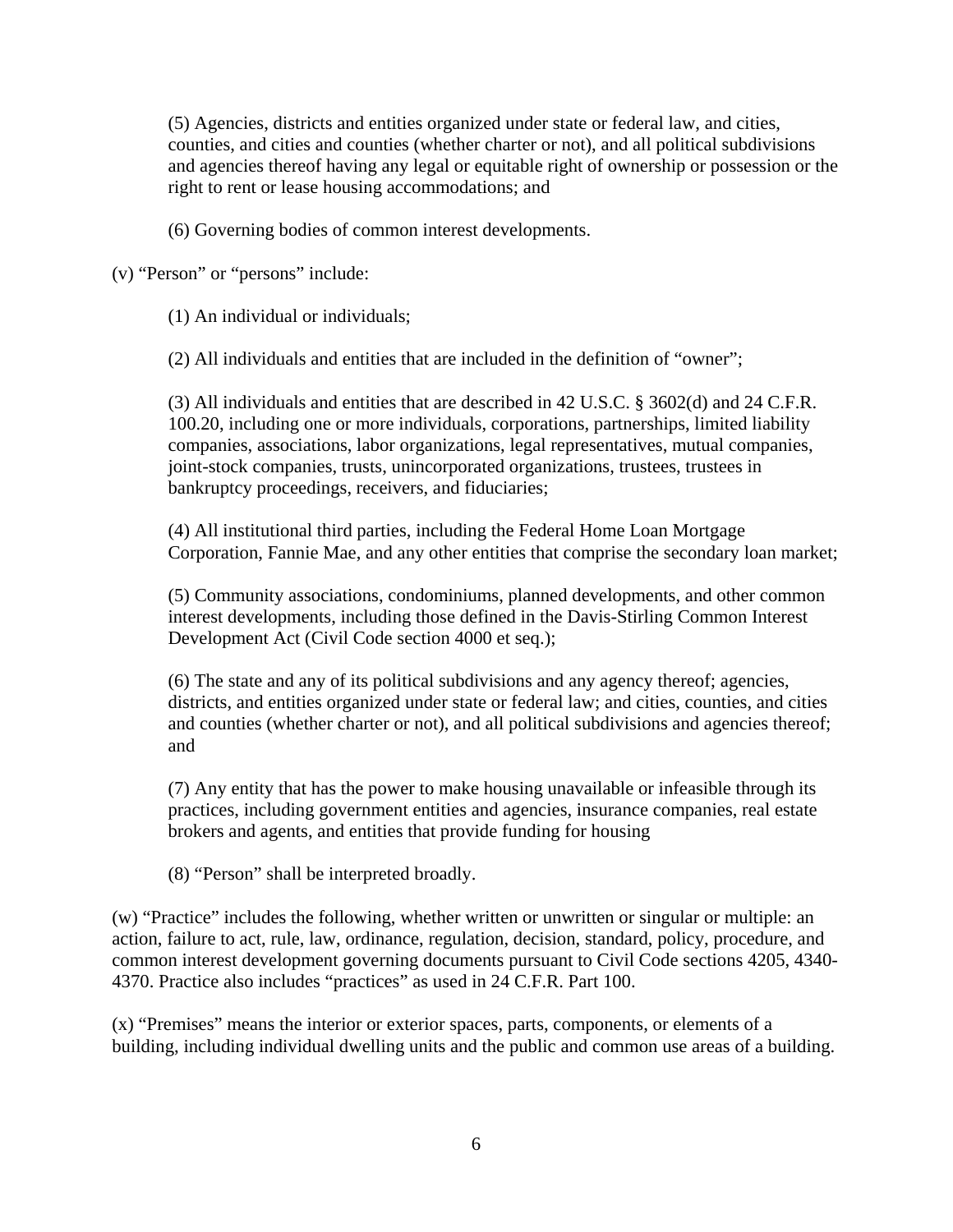(y) "Private land use practices" include all non-governmental practices (a single action, multiple actions, and failure or failures to act) in connection with development and land use that are related to or have an effect on existing or proposed dwellings or housing opportunities including:

(1) Rehabilitation, transfer, conversion, demolition and development;

(2) Regulations and rules governing use of property and the conduct or characteristics of its occupants;

(3) Provision, denial of, or failure to provide infrastructure, services or facilities and land use that affect the feasibility, use or enjoyment of housing opportunities and existing and proposed dwellings;

(4) Covenants, deed restrictions, and other conditions or constraints on transfer or use of property, whether or not recorded with a county; and

(5) Other actions that make housing unavailable.

(z) "Protected bases" or "protected classes" include race, color, religion, sex, gender, gender identity, gender expression, sexual orientation, marital status, national origin, ancestry, familial status, source of income, disability, age, medical condition, genetic information, citizenship, primary language, immigration status, arbitrary characteristics, and all other classes of individuals protected from discrimination under federal or state fair housing laws, individuals perceived to be a member of any of the preceding classes, or any individual or person associated with any of the preceding classes.

(aa) "Public land use practices" include all practices (a single action, multiple actions, and failure or failures to act) by governmental entities, as those entities are defined in sections  $12005(u)(4)$ ,  $12005(u)(5)$ , and  $12005(v)(6)$ , in connection with development and land use that are related to or have an effect on existing or proposed dwellings or housing opportunities including*:*

(1) Adoption, modification, implementation or rescission of single or multiple ordinances, resolutions, actions, policies, permits, or decisions, including authorizations, denials, and approvals of zoning, land use permits, variances, and allocations, or provision or denial of facilities or services;

(2) Other actions authorized under the California Planning and Zoning Law (Title 7 (commencing with section 65000)), California Redevelopment Law (Health & Safety Code section 33320 et seq.), "Redevelopment Dissolution Law" (Division 24, Parts 1.8, 1.85 and 1.87), the Ellis Act (Government Code section 7060), the Mobilehome Parks Act (Health and Safety Code section 18200 et seq.), the Special Occupancy Parks Act (Health & Safety Code section 18860 et seq.), the California Relocation Assistance Act (Government Code section 7260 et seq.), the Surplus Lands Act (Government Code section 54220 et seq.), State Housing Law (Health and Safety Code section 17910 et seq., Government Code section 65580 et seq.) and other federal and state laws regulating the development, transfer, disposition, demolition, and regulation of residential real estate or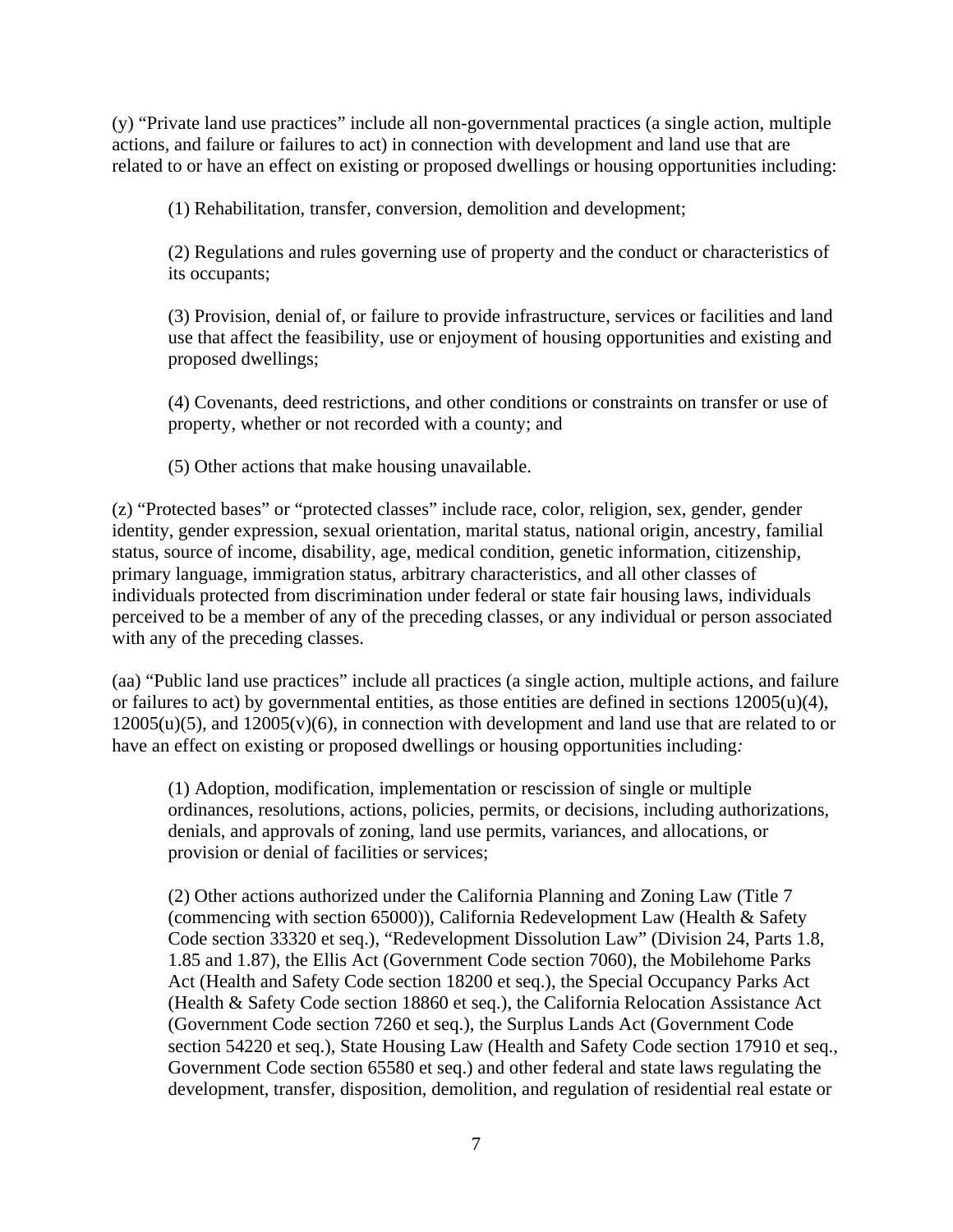existing or proposed dwellings, and the provision of public facilities and services and other practices that affect infrastructure, municipal services and community amenities in connection with housing opportunities;

(3) All practices that could affect the feasibility, use, or enjoyment of housing opportunities;

(4) Allocation, provision, denial of or failure to provide municipal infrastructure or services, such as water, sewer, and emergency services, and other services, in connection with housing opportunities;

(5) Permitting of facilities or services that affect housing opportunities;

(6) Adoption, modification or implementation of housing-related programs, which include activities where a governmental entity, in whole or in part, owns, finances, develops, constructs, alters, operates, or demolishes a dwelling, or where such activities are done in connection with a program administered by, or on behalf of, a governmental entity, directly or through contractual, licensing, or other arrangements; and

(7) Other practices related to regulation of land use.

(bb) "Public use areas" means interior or exterior rooms or spaces of a building that are made available to the general public. Public use areas may be provided at a building that is privately or publicly owned.

(cc) "Residential real estate" means all real property, whether improved or unimproved, that includes or is planned to include dwellings, or is zoned or otherwise designated or available for the construction or placement of dwellings.

(dd) "Residential real estate-related transaction" includes:

(1) Providing financial assistance;

(2) Buying, selling, brokering or appraising of residential real estate; or

(3) The use of territorial underwriting requirements, for the purpose of requiring a borrower in a specific geographic area to obtain earthquake insurance, required by an institutional third party on a loan secured by residential real property.

(ee) "Respondent" means a person alleged to have committed a practice made unlawful by a law the department enforces and against whom a complaint has been filed with the department or civil action has been filed.

(ff) "Substantial interest" means a core interest of the organization that has a direct relationship to the function of that organization.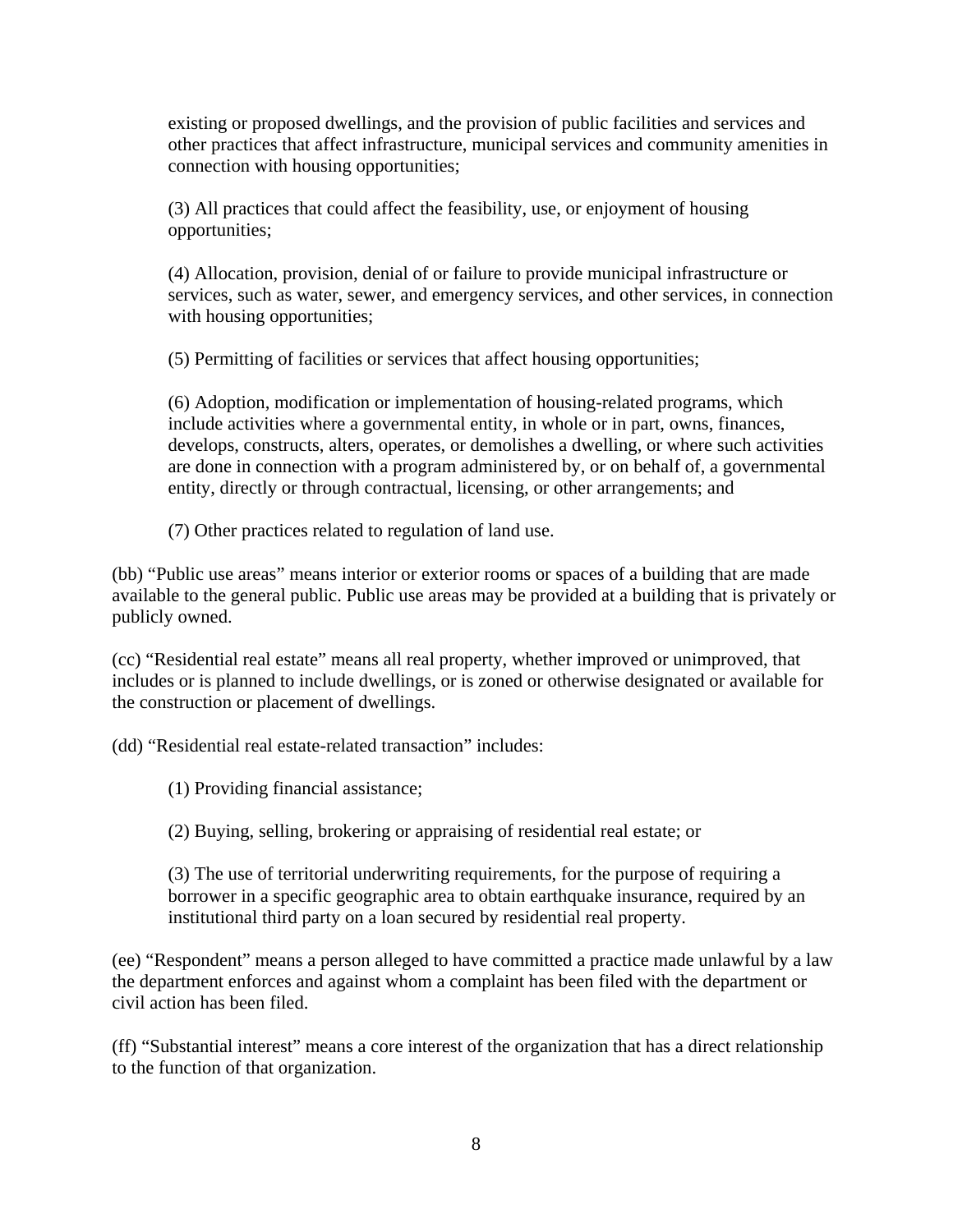Note: Authority cited: Section 12935(a), Government Code. Reference: Sections 12920, 12921, 12926, 12927, 12955, 12955.6, 12955.8, 12956.1, and 12956.2, Government Code; *Auburn Woods I Homeowners Ass'n v. Fair Employment and Housing Com'n* (2004) 121 Cal.App.4th 1578.

#### **§§ 12006-12009. [Reserved]**

#### **§ 12010. Liability for Discriminatory Housing Practices.**

(a) Direct Liability.

(1) A person is directly liable for:

(A) The person's own conduct that results in a discriminatory housing practice.

(B) Failing to take prompt action to correct and end a discriminatory housing practice by that person's employee or agent, where the person knew or should have known of the discriminatory conduct, including because supervisors, managers, or principals of the person had or should have had such knowledge.

(C) Failing to take prompt action to correct and end a discriminatory housing practice by a third-party, where the person knew or should have known of the discriminatory conduct and had the power to correct it. The power to take prompt action to correct and end a discriminatory housing practice by a third-party depends upon the extent of any legal responsibility or authority the person may have with respect to the conduct of such third party. The power, responsibility, or authority can be derived from sources including contracts, leases, common interest development governing documents, or by federal, California, or local laws, regulations, or practices.

(2) For purposes of determining liability under this section, prompt action to correct and end the discriminatory housing practice may not include any action that penalizes or harms the aggrieved person, such as eviction of the aggrieved person. An aggrieved person has a right to raise the discriminatory housing practice as an affirmative defense to an unlawful detainer action.

(3) An employee or agent may be directly liable for a discriminatory housing practice, regardless of whether the employee's or agent's employer or principal knew or should have known of the conduct or failed to take appropriate corrective action.

(b) Vicarious Liability. To the extent permissible by applicable California laws concerning agency, and so long as it is not inconsistent with interpretations of agency under the Fair Housing Act, a person is vicariously liable for a discriminatory housing practice by the person's agent or employee, regardless of whether the person knew or should have known of the conduct that resulted in a discriminatory housing practice.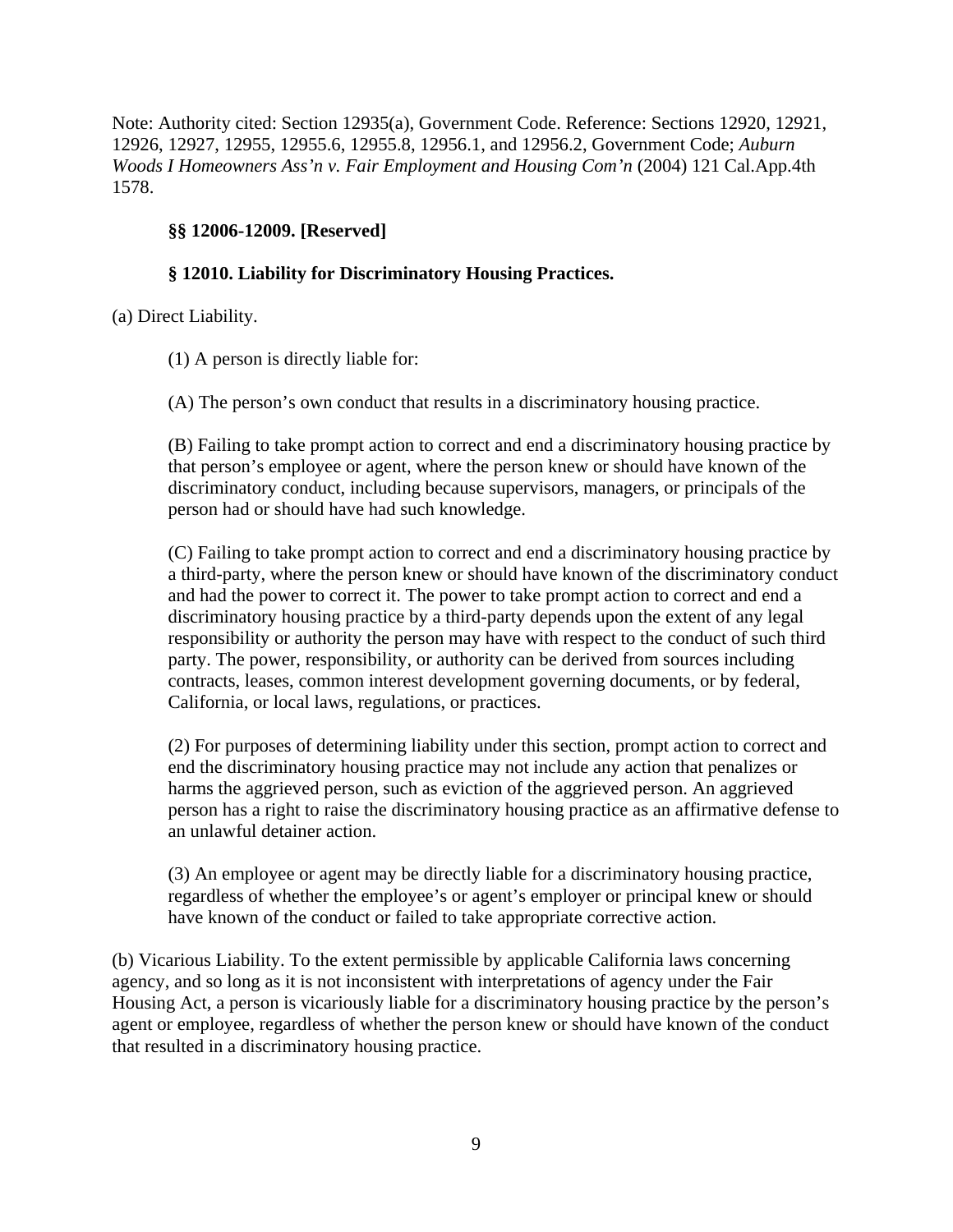(1) Whether liability for a discriminatory housing practice is consistent with agency law is a question of fact. However, a discriminatory housing practice can be found to occur even if it violates an agent's or employee's official duties, does not benefit the agent or employer, is willful or malicious, or disregards the agent's or employer's express orders.

(2) An agent or employee shall be considered to be acting within the course and scope of the agency or employment relationship even if his or her discriminatory housing practice occurs incidental to the agent's or employee's job-related tasks. This includes being on the premises of a dwelling for work-related reasons such as conducting repairs.

Note: Authority cited: Section 12935(a), Government Code. Reference: Sections 12920, 12921, 12927, 12955, and 12983, Government Code.

# **Articles 2-6. [Reserved]**

# **§§ 12011-12059. [Reserved]**

# **Article 7. Discriminatory Effect**

# **§ 12060. Practices with a Discriminatory Effect.**

(a) Liability may be established under the Act based on a practice's discriminatory effect, as defined in paragraph (b) of this section, even if the practice was not motivated by a discriminatory intent. The practice may still be lawful if supported by a legally sufficient justification, as defined in section 12062.

(b) A practice has a discriminatory effect where it actually or predictably results in a disparate impact on a group of individuals, or creates, increases, reinforces, or perpetuates segregated housing patterns, based on membership in a protected class. A discriminatory effect may exist even if only a single person suffers harm from the practice.

Note: Authority cited: Section 12935(a), Government Code. Reference: Sections 12920, 12921, 12926, 12927, 12955, 12955.6, and 12955.8, Government Code.

#### **§ 12061. Burdens of Proof in Discriminatory Effect Cases.**

(a) The complainant has the burden of proving that a challenged practice caused or predictably will cause a discriminatory effect.

(b) If the complainant satisfies the burden of proof set forth in subdivision (a) of this section, the respondent has the burden of proving that the challenged practice meets all of the prongs of a legally sufficient justification, as set forth in section 12062.

(c) The opposing party may rebut whether the party with the burden of proof in either subdivision (a) or (b) has met its burden.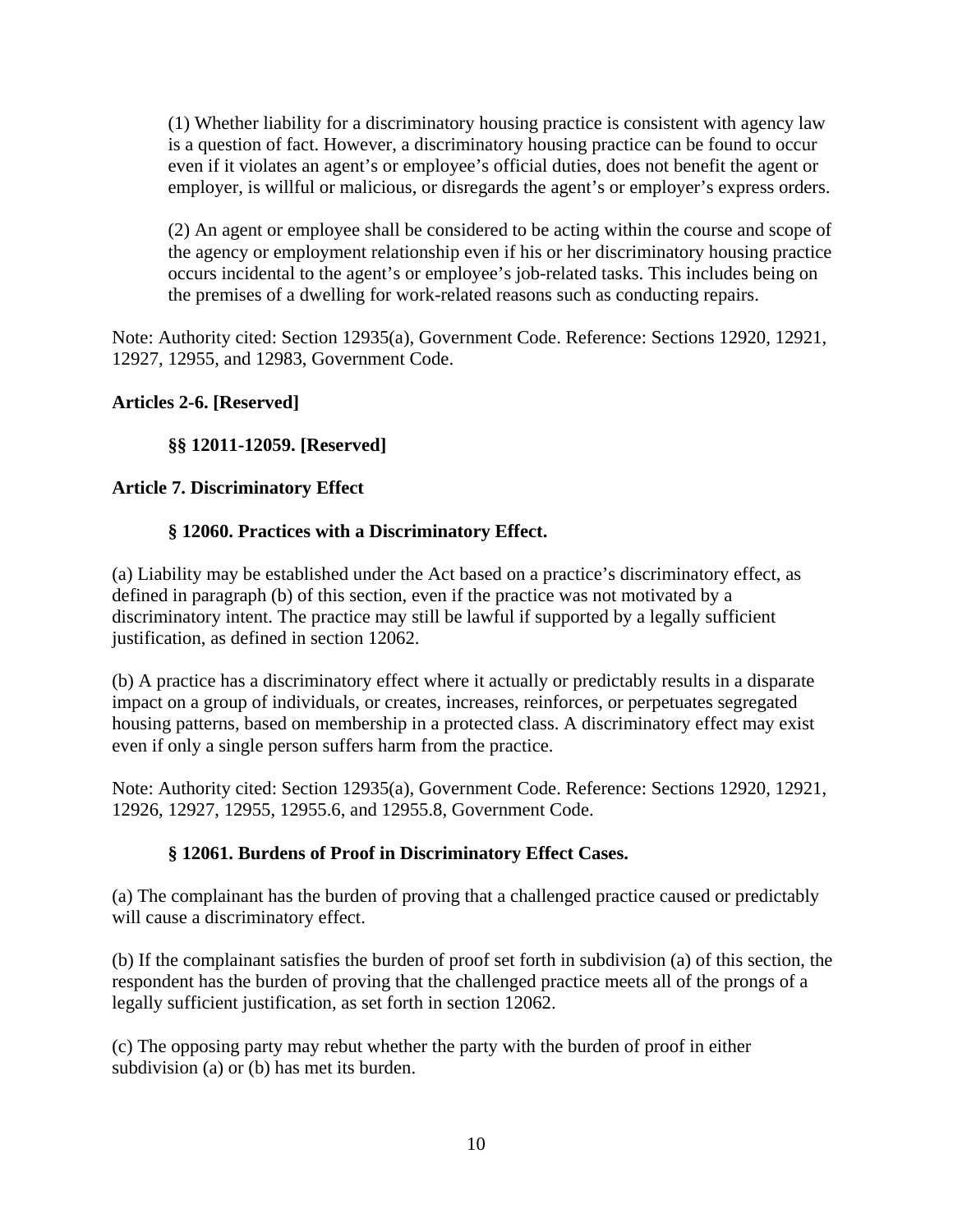(d) Types of evidence that may be relevant in establishing or rebutting the existence of a discriminatory effect include:

- (1) National, state, and local statistics;
- (2) Applicant files or data;
- (3) Tenant/resident files or data;
- (4) Conviction statistics;
- (5) Demographic or census data;
- (6) Local agency data or records;
- (7) Police records and court records, including eviction data;
- (8) Survey data; and
- (9) Other relevant data.

Note: Authority cited: Section 12935(a), Government Code. Reference: Sections 12920, 12921, 12926, 12927, 12955, 12955.6, and 12955.8, Government Code; 42 U.S.C. section 3615; 24 C.F.R. section 100.500 et seq.*; DFEH v. Merribrook Apts.* (Nov. 9, 1988) No. 88-19 FEHC Precedential Decs. 1988-99*.*

#### **§ 12062. Legally Sufficient Justification.**

(a) A business establishment with a practice that has a discriminatory effect shall not be considered to have committed an unlawful housing practice in violation of the Act if the business establishment can establish that:

(1) The practice is intended to serve a substantial, legitimate, nondiscriminatory interest that is necessary to the operation of the business;

(2) The practice effectively carries out the identified business interest; and

(3) There is no feasible alternative practice that would equally or better accomplish the identified business interest with a less discriminatory effect.

(b) In cases that do not involve a business establishment, the person whose practice has a discriminatory effect shall not be considered to have committed an unlawful housing practice in violation of the Act if the person can establish that:

(1) The practice is necessary to achieve a substantial, legitimate, nondiscriminatory purpose of the non-business establishment;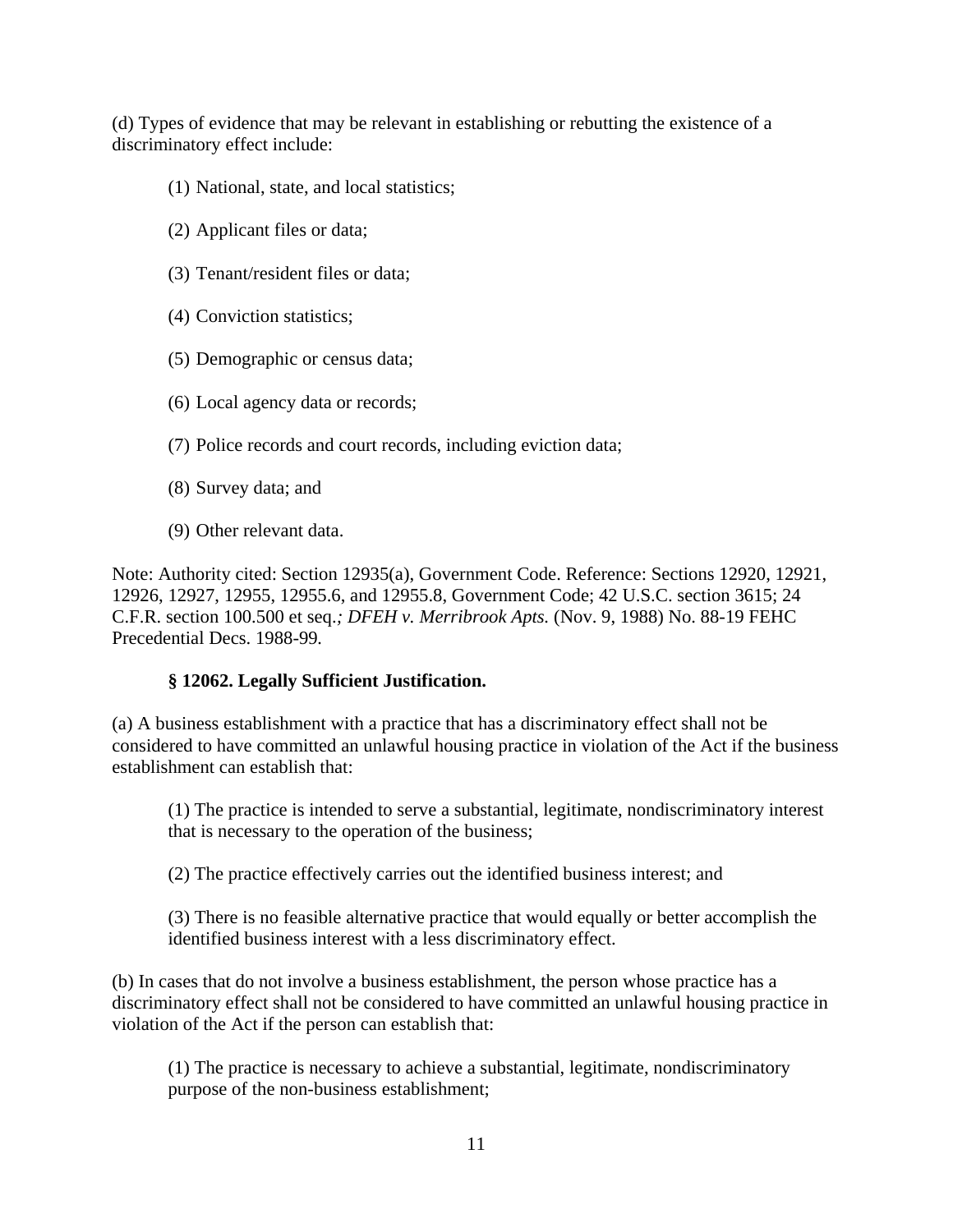(2) The practice effectively carries out the identified purpose;

(3) The identified purpose is sufficiently compelling to override the discriminatory effect; and

(4) There is no feasible alternative practice that would equally or better accomplish the identified purpose with a less discriminatory effect.

(c) A legally sufficient justification must be supported by evidence and may not be hypothetical or speculative.

(d) The determination of whether an interest or purpose is substantial, legitimate, and nondiscriminatory requires a case-specific, fact-based inquiry. There are no interests that are *per se* substantial, legitimate, and nondiscriminatory.

Note: Authority cited: Section 12935(a), Government Code. Reference: Sections 12920, 12921, 12926, 12927, 12955, 12955.6, and 12955.8, Government Code; *DFEH v. Merribrook Apts.*  (Nov. 9, 1988) No. 88-19 FEHC Precedential Decs. 1988-99*.*

#### **§ 12063. Relationship of Legally Sufficient Justification to Intentional Violations.**

A demonstration that a practice is supported by a legally sufficient justification, as defined in section 12062, may not be used as a defense against a claim of intentional discrimination under section 12955.8(a) of the Act.

Note: Authority cited: Section 12935(a), Government Code. Reference: Sections 12920, 12921, 12926, 12927, 12955, 12955.6, and 12955.8, Government Code.

#### **Articles 8-10. [Reserved]**

**§§ 12064-12099. [Reserved]** 

#### **Article 11. Financial Assistance Practices**

#### **§ 12100. Financial Assistance Practices with Discriminatory Effect.**

(a) Practices prohibited under this section in connection with loans and financial assistance include the following, unless there is a legally sufficient justification for the practice:

(1) Making available, making unavailable, or discouraging the provision of financial assistance that results in a discriminatory effect based on membership in a protected class;

(2) Establishing the terms or conditions of financial assistance in a manner that results in a discriminatory effect based on membership in a protected class;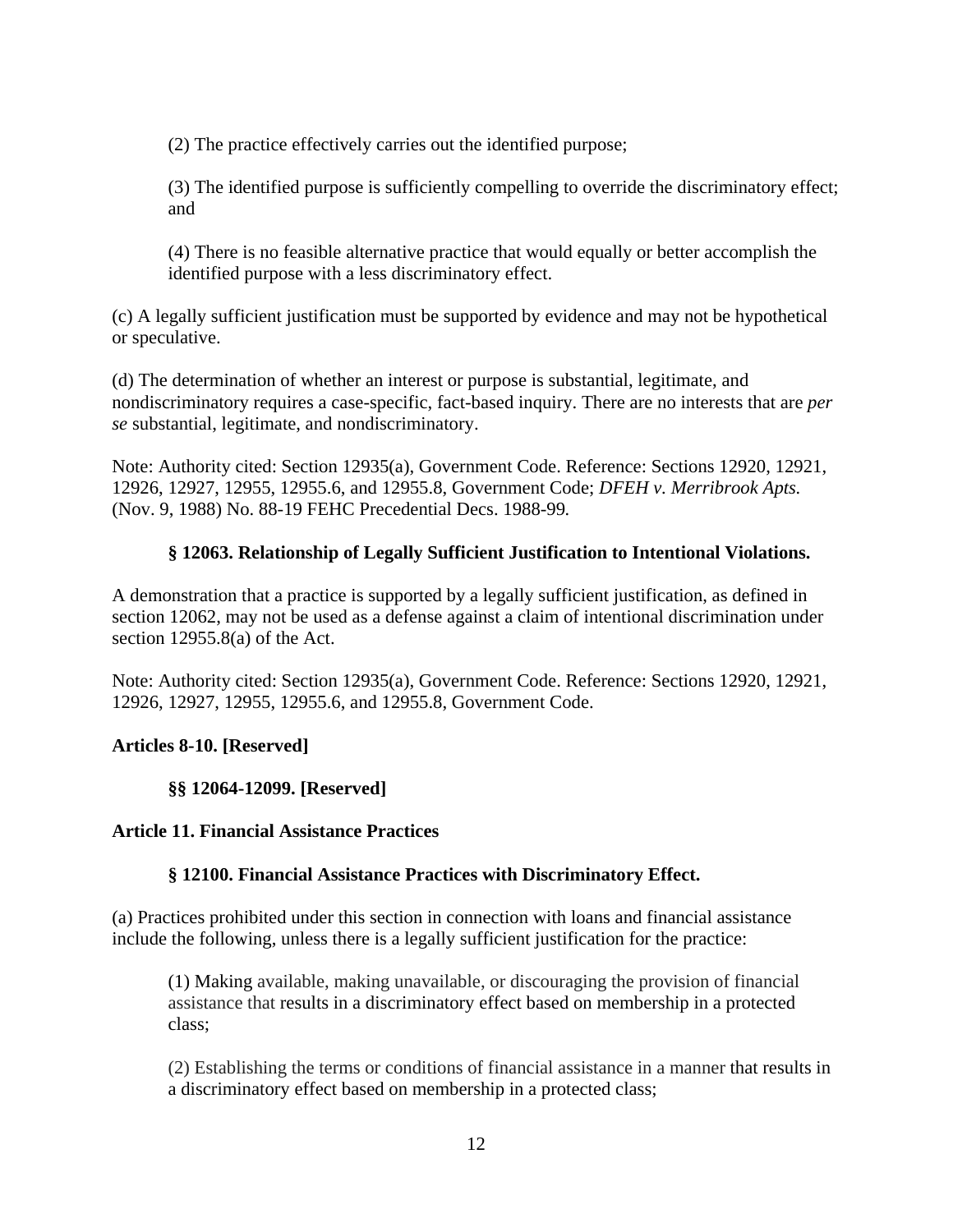(3) Failing or refusing to provide information regarding the availability of financial assistance, or failing or refusing to provide information regarding application requirements, procedures or standards for the review and approval of financial assistance, or providing information which is inaccurate or different from that provided others, that results in a discriminatory effect based on membership in a protected class;

(4) Imposing different terms or conditions on the availability of financial assistance in a manner that results in a discriminatory effect based on membership in a protected class;

(5) Determining the type of financial assistance to be provided or fixing the amount, interest rate, cost, duration, or other terms or conditions for financial assistance in a manner that result in a discriminatory effect based on membership in a protected class;

(6) Servicing of financial assistance, or providing such servicing with different terms or conditions, in a manner that results in a discriminatory effect based on membership in a protected class;

(7) Subjecting a person to harassment in a manner that has the effect of imposing different terms or conditions for the availability of financial assistance that results in a discriminatory effect based on membership in a protected class; and

(8) Conditioning the availability of financial assistance, or the terms or conditions thereof, on a person's response to harassment in a manner that results in a discriminatory effect based on membership in a protected class.

(b) Practices in this section may also be a discriminatory practice if they violate section 12955.8(a) of the Act and any implementing regulations by intentionally discriminating on the basis of membership in a protected class.

Note: Authority cited: Section 12935(a), Government Code. Reference: Sections 12920, 12921, 12926, 12927, 12955, 12955.6, and 12955.8, Government Code.

#### **§§ 12101-12119. [Reserved]**

#### **Article 12. Harassment and Retaliation**

#### **§ 12120. Harassment.**

(a) General. Quid pro quo and hostile environment harassment because of membership in a protected class constitute discriminatory housing practices.

(1) Quid pro quo harassment. Quid pro quo harassment refers to an unwelcome request or demand to engage in conduct where submission to the request or demand, either explicitly or implicitly, is made a condition related to any of the following: the sale, rental, or availability of a dwelling; the terms, conditions, or privileges of the sale or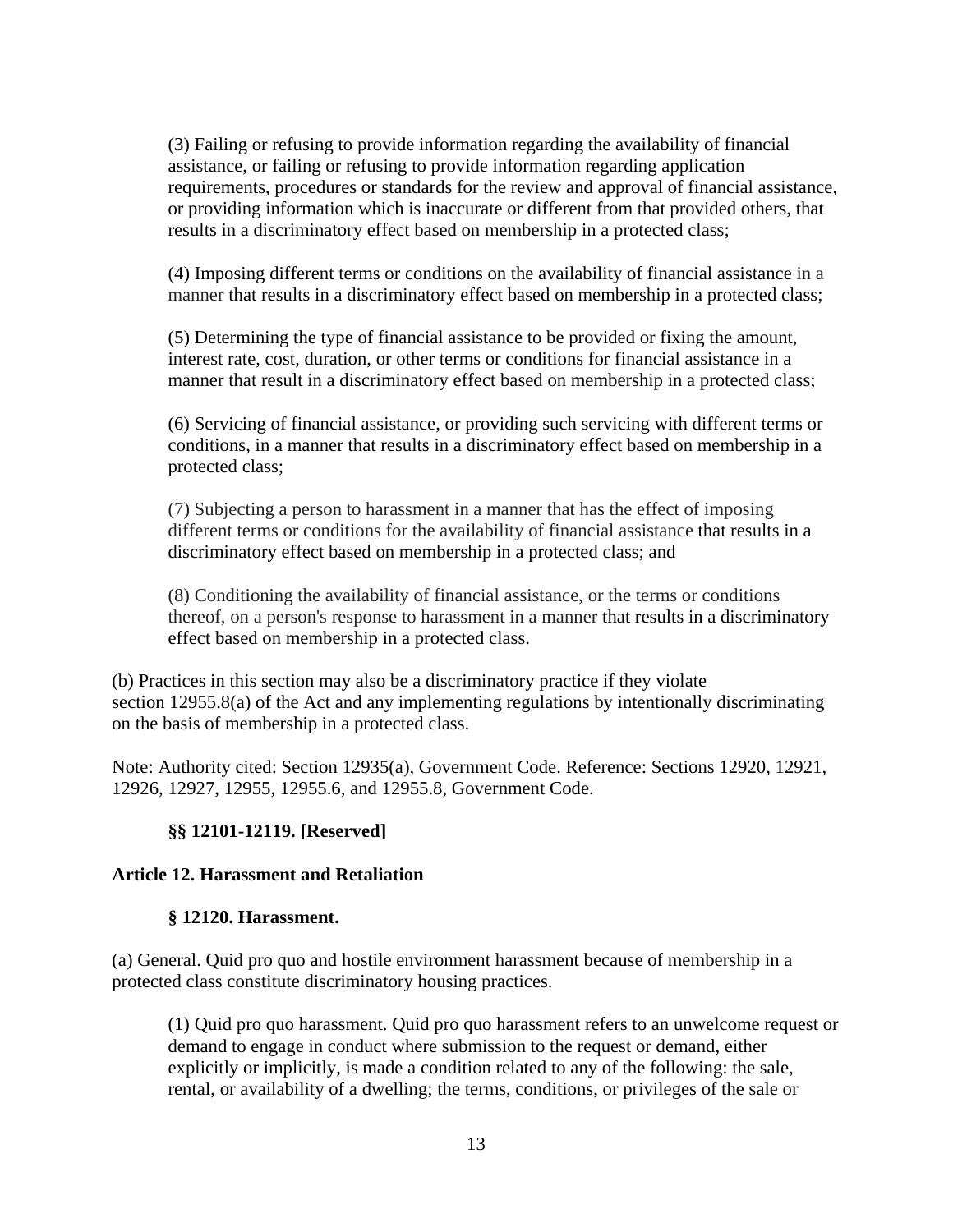rental, or the provision of services or facilities in connection therewith; or the availability, terms, conditions, or privileges of a housing opportunity. An unwelcome request or demand may constitute quid pro quo harassment even if an individual acquiesces in the unwelcome request or demand.

(2) Hostile environment harassment. Hostile environment harassment refers to unwelcome conduct that is sufficiently severe or pervasive as to interfere with any of the following: the availability, sale, rental, or use or enjoyment of a dwelling; the terms, conditions, or privileges of the sale or rental; the provision or enjoyment of services or facilities in connection therewith; the availability, terms, conditions, or privileges of a housing opportunity; or constitute any kind of adverse action. Hostile environment harassment does not require a change in the terms, conditions, or privileges of the dwelling, housing opportunity, or housing-related services or facilities.

(A) Whether hostile environment harassment existed or exists depends upon the totality of the circumstances.

(i) Factors to be considered in determining whether hostile environment harassment existed or exist include, but are not limited to, the nature of the conduct, the context in which the incident(s) occurred, the severity, scope, frequency, duration, and location of the conduct, and the relationships of the persons involved.

(ii) Neither psychological nor physical harm must be demonstrated to prove that a hostile environment existed or exists. Evidence of psychological or physical harm may, however, be relevant in determining whether a hostile environment exists or existed, as well as the amount of damages to which an aggrieved person may be entitled.

(iii) Whether unwelcome conduct is sufficiently severe or pervasive as to create a hostile environment is viewed from the perspective of a reasonable person in the aggrieved person's position.

(b) Title VII Affirmative Defenses Not Available. The affirmative defense to an employer's vicarious liability for hostile environment harassment by a supervisor under Title VII of the Civil Rights Act of 1964 is not available in housing cases.

(c) Type of Conduct. Quid pro quo and hostile environment harassment in housing can be written, verbal, or other conduct and do not require physical contact. Quid pro quo and hostile environment harassment in housing include:

(1) Verbal harassment, including epithets, derogatory comments, or slurs;

(2) Physical harassment directed at an individual, including assault, impeding or blocking movement, or any physical interference with normal movement;

(3) Visual forms of harassment, including derogatory posters, cartoons, drawings, writings, or other documents. Nothing herein shall be construed to contravene the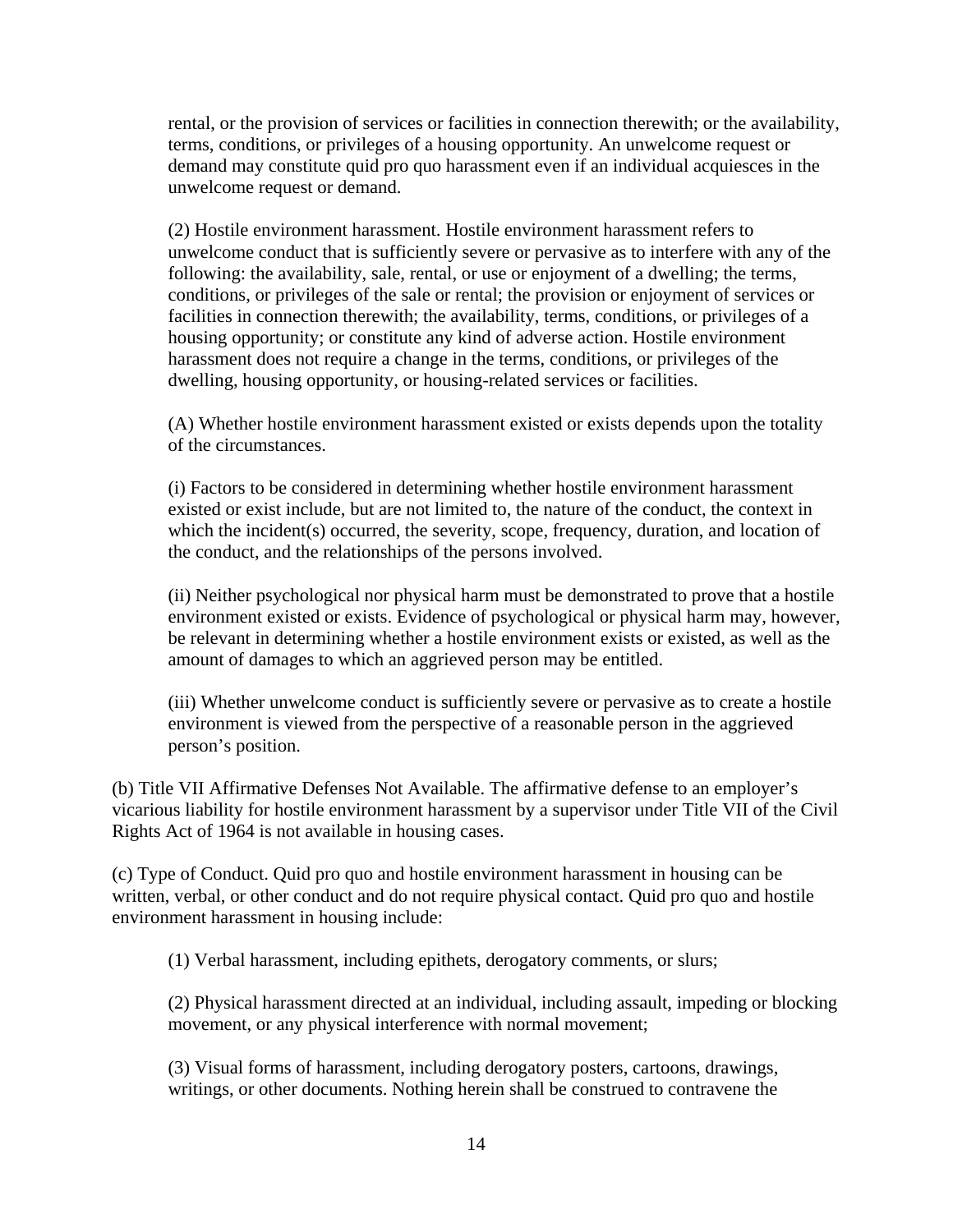protections provided by Civil Code sections 1940.4 and 4710;

(4) Unwelcome sexual conduct, or other unwelcome conduct, linked to an individual's sex, gender, gender identity, gender expression, or sexual orientation;

(5) Any coercion, intimidation, threats, or interference with a person's exercise or enjoyment of a housing opportunity;

(6) Taking any adverse action against a person in a manner that constitutes quid pro quo or hostile environment harassment, such as representing to an applicant that a dwelling or housing opportunity is unavailable because of the applicant's response to a request for a sexual favor or other harassment;

(7) Revealing private information to a third party about a person, without their consent, in a manner that constitutes quid pro quo or hostile environment harassment, unless such disclosure is required by federal or state law or permitted by an exception set forth in section 12176(b);

(8) Subjecting a person to a discriminatory housing practice may constitute quid pro quo or hostile environment harassment.

(d) Number of Incidents. A single incident of harassment because an individual is a member of a protected class may constitute a discriminatory housing practice, where the incident is sufficiently severe to constitute hostile environment harassment, or evidences quid pro quo harassment.

(e) Persons Protected. The prohibition on harassment extends to conduct that is based on an individual's membership in a protected class, being perceived as a member of a protected class, or on account of having aided or encouraged any person in the exercise of the rights protected by the Act.

(f) Nothing herein is designed to contravene a person's right to petition the government or exercise their rights under the First Amendment to the United States Constitution.

Note: Authority cited: Section 12935(a), Government Code. Reference: Sections 12920, 12921, 12927, 12948, 12955, and 12955.7, Government Code.

#### **§§ 12121-12129. [Reserved]**

#### **§ 12130. Retaliation.**

(a) It shall be unlawful for any person to take adverse action against an aggrieved person when a purpose for the adverse action is retaliation for engaging in protected activity.

(b) Persons Protected. For purposes of a retaliation claim, an aggrieved person includes any person who has alleged that they have been subject to adverse action due to engagement in a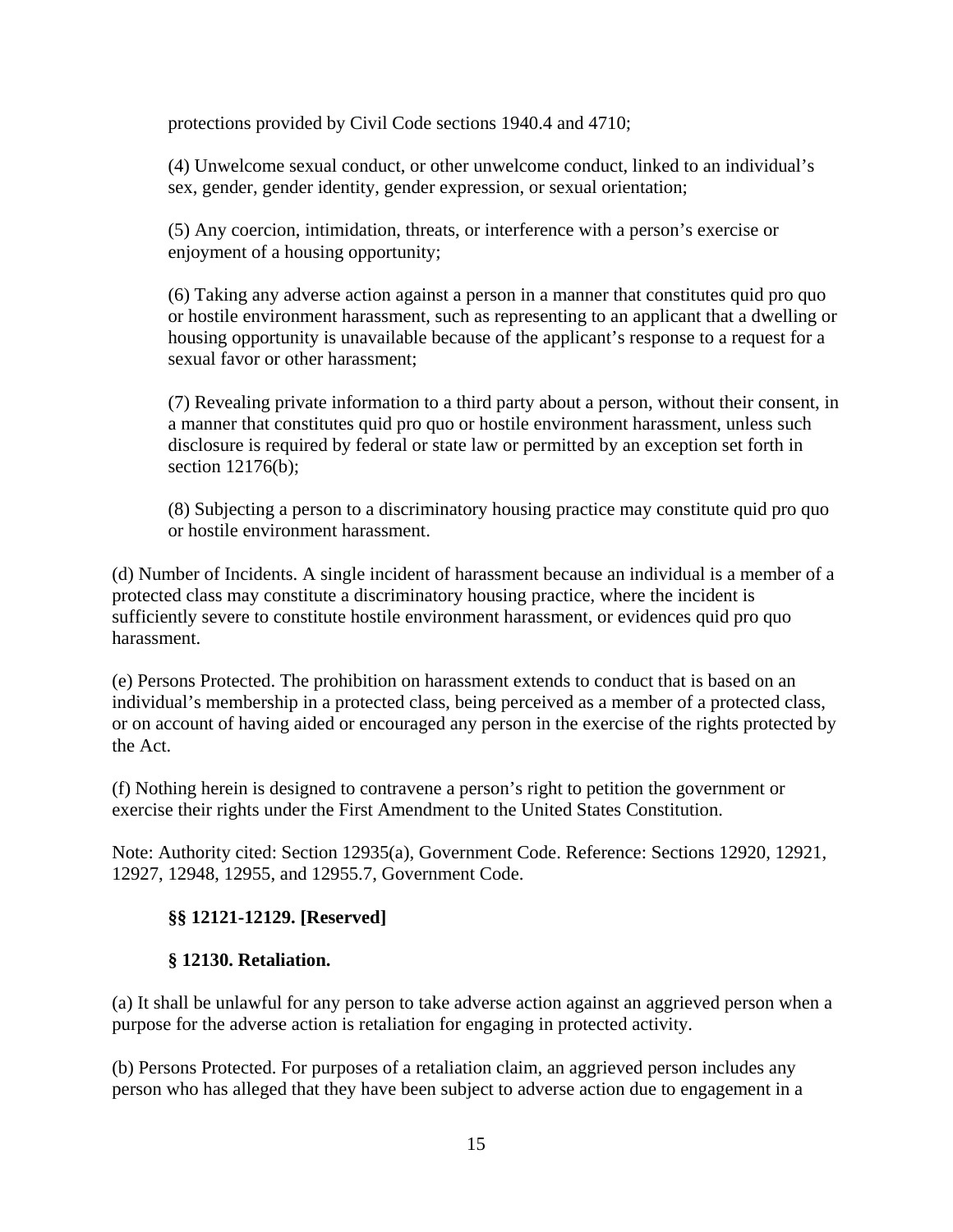protected activity. For purposes of a retaliation claim, the person does not need to have a claim under any other provision of the Act.

(c) "Protected activity" includes making a complaint, testifying, assisting or participating in any manner in a proceeding under the Fair Housing Act, Fair Employment and Housing Act, the Americans with Disabilities Act, Section 504 of the Rehabilitation Act, the Unruh Act, or any other federal, state or local law protecting fair housing rights or prohibiting discrimination in housing; opposition to housing practices believed to be discriminatory or made unlawful by a fair housing law; informing law enforcement or other government agencies of practices believed to be discriminatory or made unlawful by a fair housing law; assertion of rights protected by fair housing laws (including in response to perceived harassment); aiding or encouraging a person to exercise their fair housing rights; meeting or assembling with other persons in order to address potential or actual violations of fair housing rights (including, for example, by joining or organizing a tenant union); making a request for a reasonable accommodation or reasonable modification for an individual with a disability; or any other action related to access to statutory or constitutional remedial processes or remedies for violations of fair housing laws or laws prohibiting discrimination in housing.

(d) Burden-shifting rule. To establish a prima facie case of retaliation, a complainant must show that (1) the complainant was engaged in a protected activity; (2) the respondent subjected the complainant to an adverse action; and (3) a causal link exists between the protected activity and the adverse action. If the complainant can establish a prima facie case, the respondent must then offer a legitimate non-retaliatory reason for the adverse action, whereupon the burden shifts back to the complainant to demonstrate that the proffered reason is pretextual.

(e) "Purpose" means that retaliation formed some part of the basis for the respondent's action even if it was not the sole motivating factor. The purpose must be more than a remote or trivial factor. Purpose may be established by evidence which indicates that the timing of the adverse action in relation to the respondent's notification of the protected activity is such that retaliatory motivation can be inferred, may be established by the non-existence of another plausible purpose for the respondent's adverse action, or by other direct or circumstantial evidence. For purposes of section 12955(f) of the Act, "dominant purpose" shall have the same meaning as purpose under this subsection.

(f) An aggrieved person under this Act may raise retaliation as an affirmative defense in an unlawful detainer action. Nothing in this subsection is intended to cause or permit the delay of an unlawful detainer action due to asserting retaliation as an affirmative defense. Raising retaliation as a good faith affirmative defense does not in and of itself constitute a delay of an unlawful detainer action.

Note: Authority cited: Section 12935(a), Government Code. Reference: Sections 12920, 12921, 12927, 12948, 12955, and 12955.7, Government Code.

# **Article 13. [Reserved]**

#### **§§ 12131-12154. [Reserved]**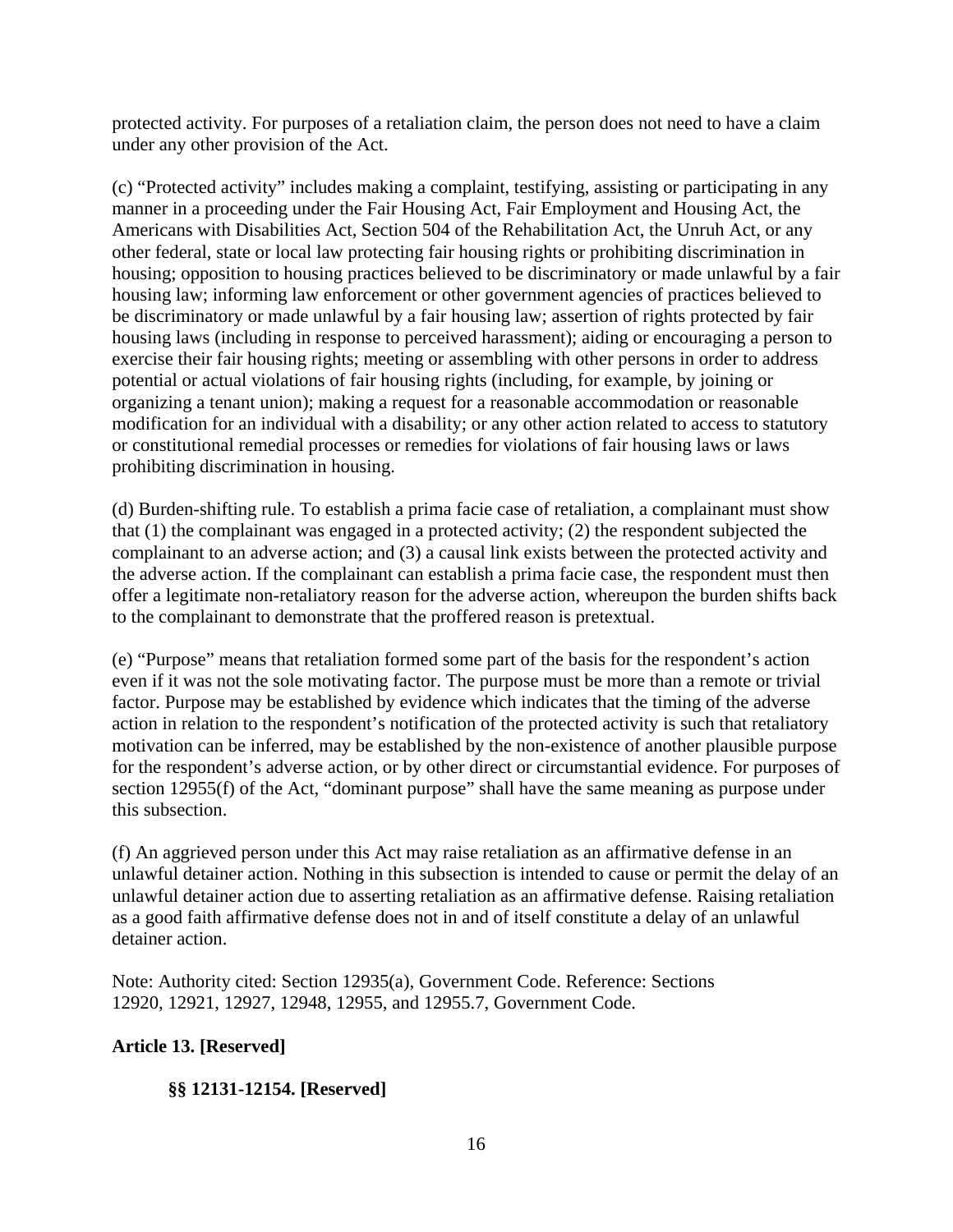#### **Article 14. Residential Real Estate-Related Practices**

#### **§ 12155. Residential Real Estate-Related Practices with Discriminatory Effect.**

(a) Practices prohibited under this section in connection with a residential real estate-related transaction include the following, unless there is a legally sufficient justification for the practice:

(1) Making available, or making unavailable, a residential real estate-related transaction in a manner that results in a discriminatory effect based on membership in a protected class;

(2) Establishing the terms or conditions of a residential real estate-related transaction in a manner that results in a discriminatory effect based on membership in a protected class;

(3) Failing or refusing to provide information regarding a residential real estate-related transaction or failing or refusing to provide information regarding application requirements, procedures, or standards for the review and approval of the residential real estate-related transaction, or providing information which is inaccurate or different from that provided others, that results in a discriminatory effect based on membership in a protected class;

(4) Imposing different terms or conditions on the availability of a residential real estaterelated transaction in a manner that results in a discriminatory effect based on membership in a protected class;

(5) Determining the price or other terms or conditions in connection with a residential real estate-related transaction in a manner that results in a discriminatory effect based on membership in a protected class;

(6) Subjecting a person to harassment that affects a residential real estate-related transaction, in a manner that results in a discriminatory effect based on membership in a protected class; and

(7) Conditioning the availability of a residential real estate-related transaction, or the terms or conditions thereof, on a person's response to harassment in a manner that results in a discriminatory effect based on membership in a protected class.

(b) Practices in this section may also be a discriminatory practice if they violate section 12955.8(a) of the Act and any implementing regulations by intentionally discriminating on the basis of membership in a protected class.

Note: Authority cited: Section 12935(a), Government Code. Reference: Sections 12920, 12921, 12926, 12927, 12955, 12955.6, and 12955.8, Government Code.

#### **Article 15. Discrimination in Land Use Practices**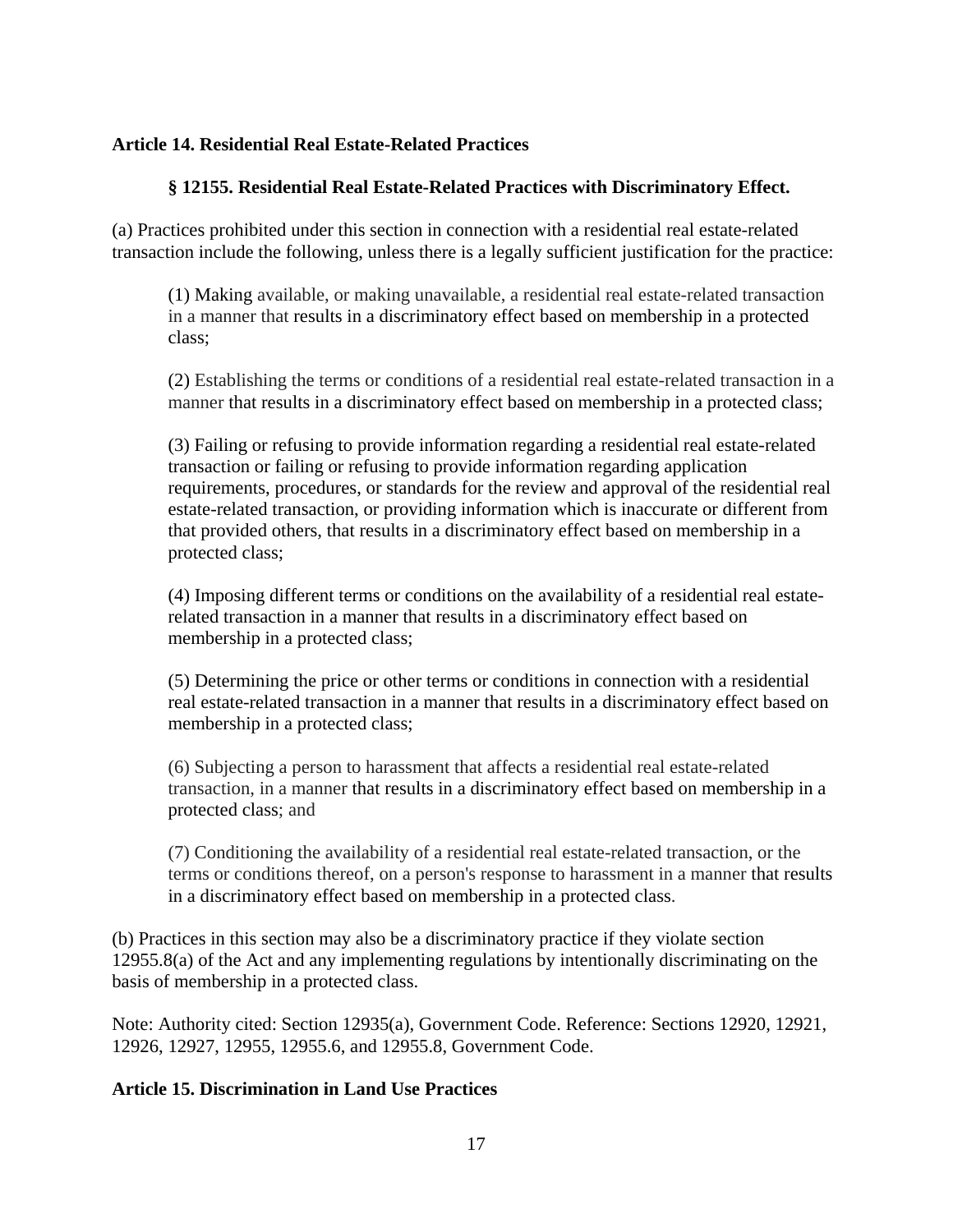#### **§§ 12156-12160. [Reserved]**

#### **§ 12161. Discrimination in Land Use Practices and Housing Programs Prohibited.**

(a) Unless there is a legally sufficient justification for the practice, it shall be unlawful for any person to engage in any public or private land use practice that intentionally discriminates pursuant to Government Code section 12955.8(a) and any implementing regulations based on membership in a protected class, or that has a discriminatory effect on members of a protected class pursuant to Article 7, including a practice that does any of the following in connection with housing opportunities or existing or proposed dwellings:

(1) Denies, restricts, conditions, adversely impacts, or renders infeasible the enjoyment of residence, land ownership, tenancy, or any other land use benefit related to housing opportunities;

(2) Makes housing opportunities unavailable or denies dwellings to individuals or intended occupants of dwellings;

(3) Imposes different requirements than generally imposed that deny, restrict, condition, adversely impact, or render infeasible housing opportunities or the enjoyment of residence, land ownership, tenancy, or any other land use benefit related to housing opportunities or existing or proposed dwellings;

(4) Provides inadequate, inferior, limited, or no governmental infrastructure, facilities, or services, such as water, sewer, garbage collection, code enforcement, or other municipal infrastructure or services, in connection with the enjoyment of residence, land ownership, tenancy, or any other land use benefit related to residential use or in connection with housing opportunities or existing or proposed dwellings, or otherwise makes unavailable such infrastructure, facilities or services;

(5) Denies, restricts, conditions, adversely impacts, or renders infeasible the use of privileges, services, or facilities associated with housing opportunities or existing or proposed dwellings, or otherwise makes unavailable such privileges, services or facilities;

(6) Uses, approves of, or implements restrictive covenants, including provisions in governing documents of common interest developments, that restrict sale or use of property on the basis of a protected class, or the intended occupancy of any dwelling by individuals in a protected class, regardless of whether accompanied by a statement that the restrictive covenant is repealed or void;

(7) In the adoption, operation or implementation of housing-related programs, denies, restricts, adversely impacts, conditions, or renders infeasible the enjoyment of residence, land ownership, tenancy, or any other land use benefit related to residential use, or in connection with housing opportunities or existing or proposed dwellings;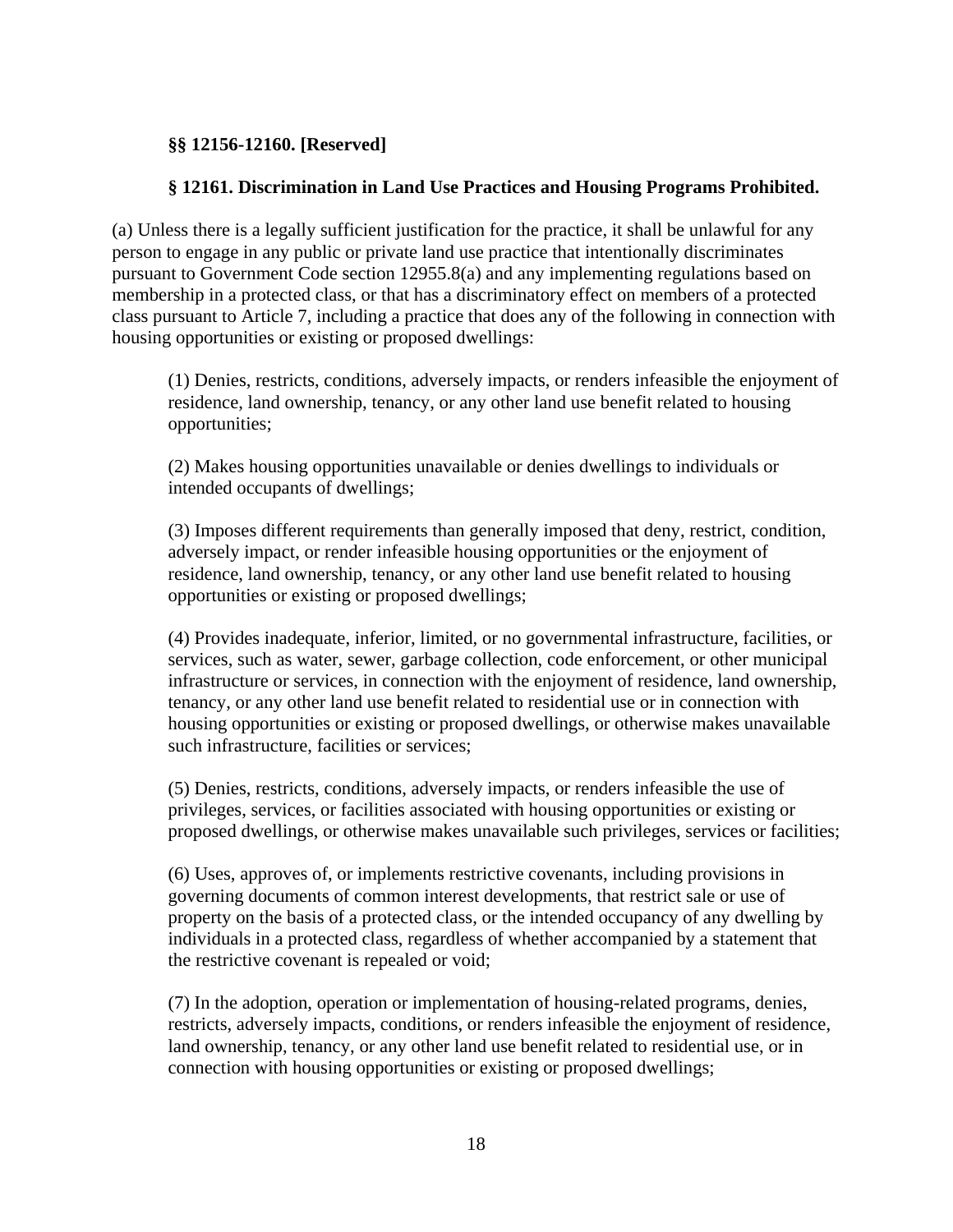(8) Refuses or fails to make reasonable accommodations in public or private land use practices or services related to the enjoyment of residence, land ownership, tenancy, or any other land use benefit related to residential use, or in connection with residential real estate or existing or proposed dwellings, including charging a fee for seeking or processing a reasonable accommodation, or using a variance or conditional use permit process rather than a reasonable accommodation process to respond to a request for a reasonable accommodation if the process takes into consideration different criteria or uses different processes than those required for consideration as a reasonable accommodation;

(9) Refuses or fails to make, or allows to be made, reasonable modifications in a dwelling when such modifications are required by law;

(10) Results in the location of toxic, polluting, and/or hazardous land uses in a manner that denies, restricts, conditions, adversely impacts, or renders infeasible the enjoyment of residence, land ownership, tenancy, or any other land use benefit related to residential use, or in connection with housing opportunities or existing or proposed dwellings; or

(11) Denies, restricts, conditions, adversely impacts, or renders infeasible the enjoyment of residence, land ownership, tenancy, or any other land use benefit related to residential use, or in connection with housing opportunities or existing or proposed dwellings or otherwise makes housing opportunities unavailable on the basis of an individual's or individuals' ability to speak, read or understand the English language. However, nothing in this section shall be interpreted to expand the obligation to provide translations of certain contracts and agreements as set forth in Civil Code section 1632 or section 1632.5.

(b) Where a public or private land use practice reflects acquiescence to the bias, prejudices or stereotypes of the public, members of the public, or organizational members, intentional discrimination may be shown even if officials or decision-makers themselves do not hold such bias, prejudice or stereotypes. This is a case-specific analysis.

(c) Application or implementation of a facially neutral practice violates the law if done in a manner that intentionally discriminates on the basis of membership in a protected class, or in a manner that has a discriminatory effect based on membership in a protected class in violation of section 12060 unless there is a legally sufficient justification for the manner in which the practice is applied or implemented.

Note: Authority cited: Section 12935(a), Government Code. Reference: Sections 12920, 12921, 12926, 12927, 12955, 12955.6, 12955.8, 12956.1, and 12956.2, Government Code.

#### **§ 12162. Specific Practices Related to Land Use Practices.**

To the extent that public or private land use practices identified in this section require conduct that violates other provisions of the Act and this subchapter, or otherwise restrict or deny residence, land ownership, tenancy, or any other land use benefit or housing opportunities, or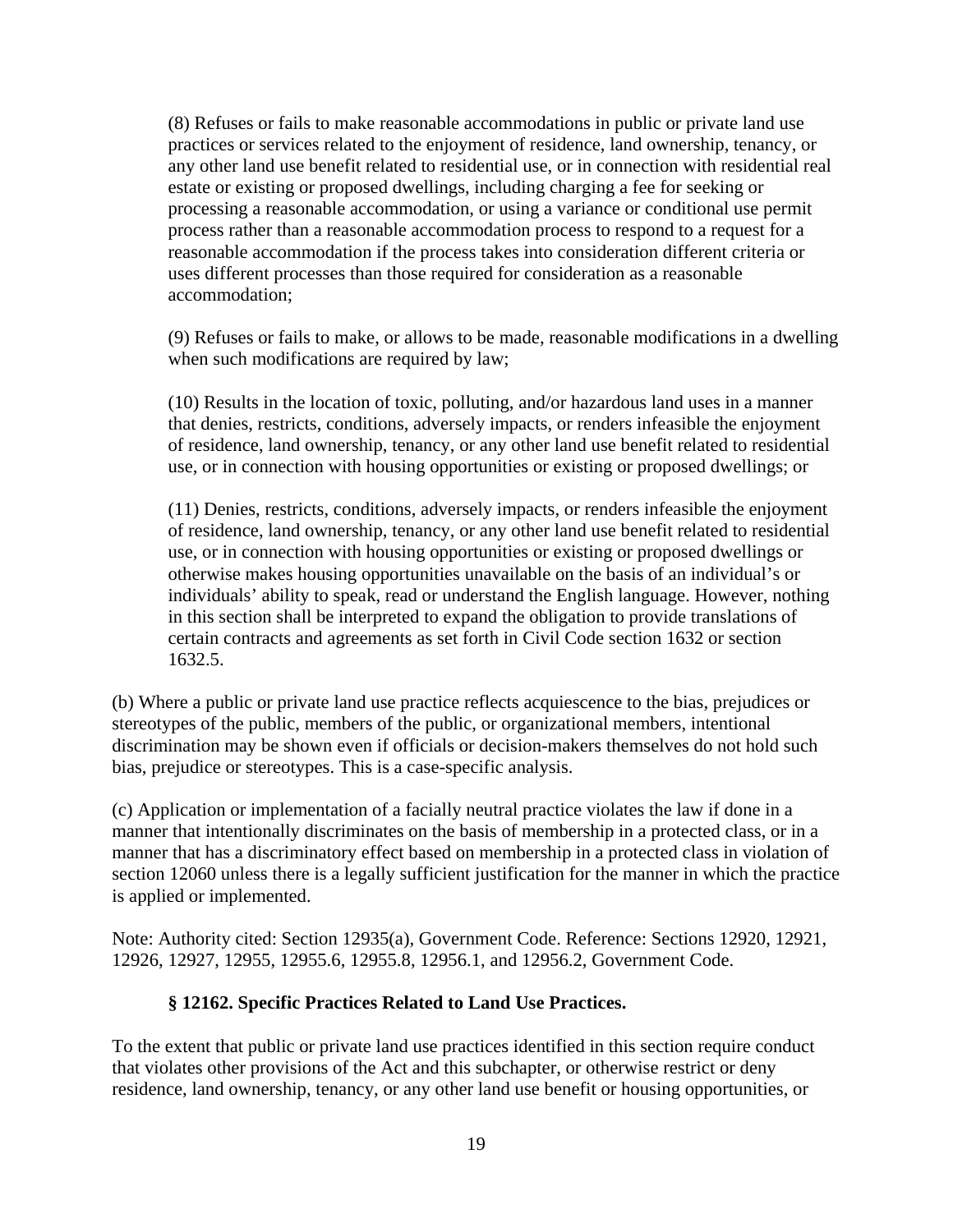otherwise make housing opportunities unavailable or deny dwellings to individuals because of membership in a protected class or the intended occupancy of any dwelling by individuals in a protected class, or which have a discriminatory effect on the basis of membership in a protected class in the absence of a legally sufficient justification, they shall be unlawful. Those practices include actions to enact, modify, enforce, or implement:

(a) Practices requiring persons to take actions against individuals based upon broad definitions of nuisance activities (such as considering a certain number of phone calls to emergency services as a nuisance) or unlawful conduct, or mandating initiation of eviction procedures against tenants or occupants;

(b) Practices requiring persons to use specified criminal history records in their business establishment, prohibiting persons from renting or engaging in transactions covered by this Act on the basis of specified criminal convictions, or mandating initiation of eviction proceedings against tenants and occupants arrested, suspected or convicted of crimes;

(c) Practices requiring persons to take actions against individuals based upon their calls to emergency services or visits to the property by emergency services;

(d) Practices requiring persons to take actions against individuals based on information related to immigration status or legal residency or otherwise related to enforcement of laws related to immigration. Activities required by federal law or court order are exempt from this provision; and

(e) Practices that violate, or mandate that other persons violate, Article 24.

Note: Authority cited: Section 12935(a), Government Code. Reference: Sections 12920, 12921, 12926, 12927, 12955, 12955.6, 12955.8, 12956.1, and 12956.2, Government Code.

#### **Articles 16-17. [Reserved]**

# **§§ 12163-12175. [Reserved]**

#### **Article 18. Disability**

#### **§ 12176. Reasonable Accommodations.**

(a) It is a discriminatory housing practice for any person to refuse to make reasonable accommodations in rules, policies, practices, or services when such accommodations may be necessary to afford an individual with a disability an equal opportunity to use and enjoy a dwelling unit and public and common use areas, or an equal opportunity to obtain, use, or enjoy a housing opportunity unless providing the requested accommodation would constitute an undue financial or administrative burden or a fundamental alteration of its program, or if allowing an accommodation would constitute a direct threat to the health and safety of others (i.e. a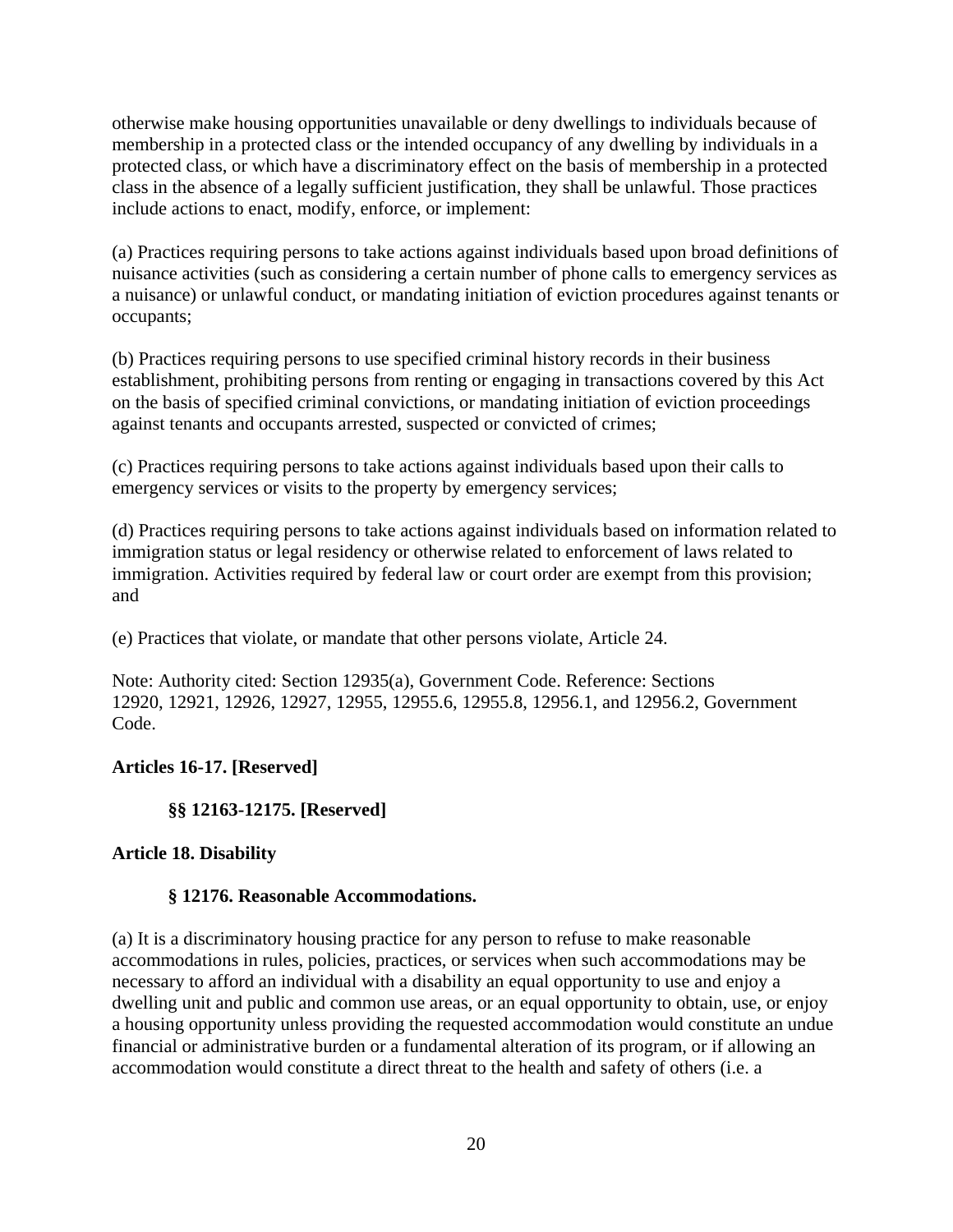significant risk of bodily harm) or would cause substantial physical damage to the property of others, as defined in Section  $12179(a)(5)$  or  $12185(d)(9)$ .

(1) Subsection (b) of this section describes confidentiality requirements regarding reasonable accommodations;

(2) Subsection (c) of this section defines requirements relating to requests for reasonable accommodations;

(3) Section 12177 of this article describes the interactive process that is required when the duty to consider a reasonable accommodations request has been triggered;

(4) Section 12178 of this article defines requirements relating to the determination of whether a requested accommodation is necessary;

(5) Section 12179 of this article defines the bases upon which a requested accommodation can be lawfully denied;

(6) Section 12180 of this article states other requirements or limitations in the provision of reasonable accommodations and provides examples of reasonable accommodations.

#### (b) Confidentiality Regarding Reasonable Accommodations

(1) All information concerning an individual's disability, request for an accommodation, or medical verification or information must be kept confidential and must not be shared with other persons who are not directly involved in the interactive process or decision making about the requested accommodation unless disclosure is:

(A) Required to make or assess the decision to grant or deny the request for accommodation;

(B) Required to effectively administer or implement the requested accommodation;

(C) Authorized by the individual with the disability in writing; or

(D) Required by law.

(c) Requests for Reasonable Accommodations.

(1) The individual with a disability seeking a reasonable accommodation must make a request for such accommodation.

(2) The request for a reasonable accommodation may be made by the individual with a disability, a family member, or someone authorized by the individual with a disability to act on their behalf ("representative").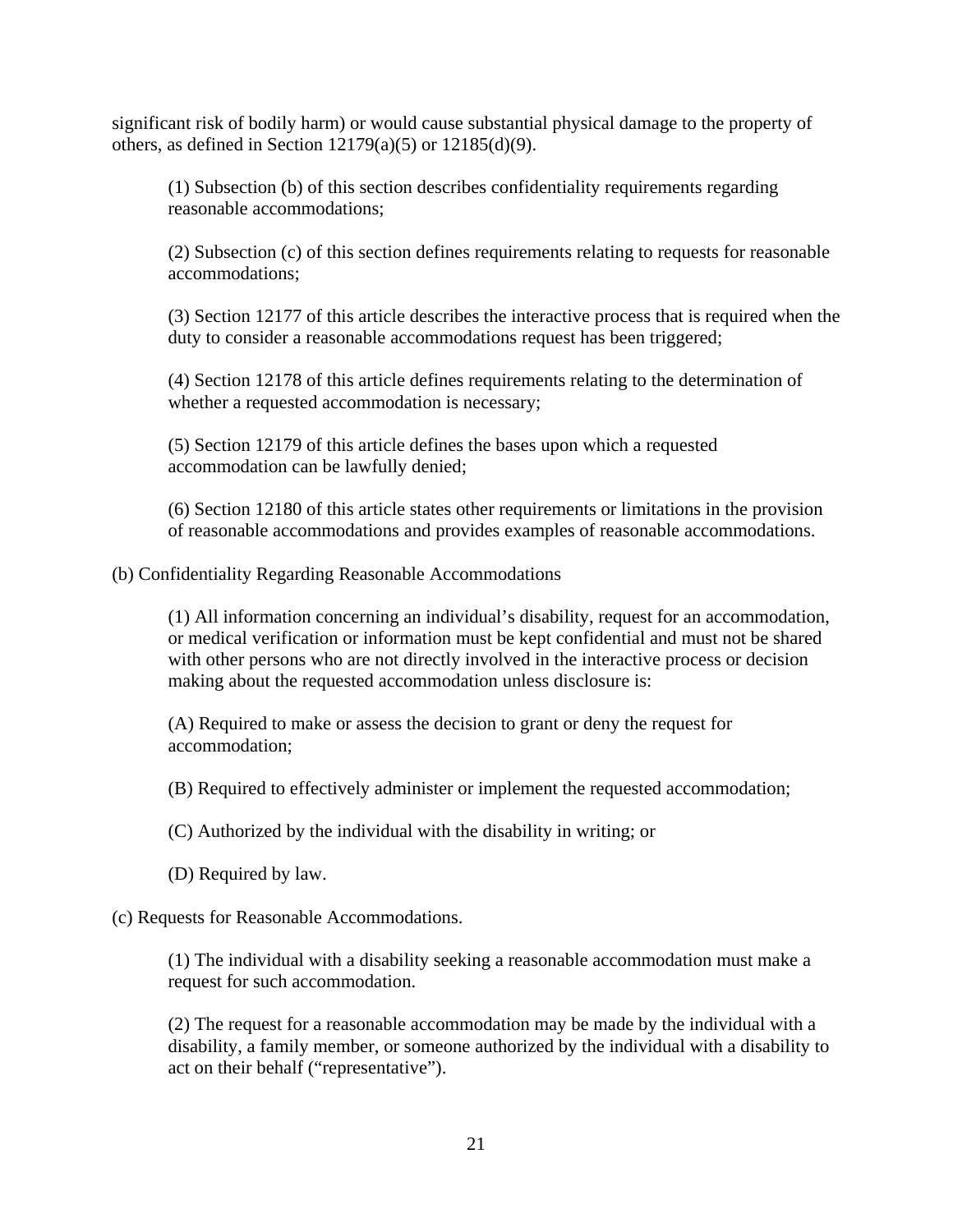(3) A request for a reasonable accommodation need not be made in a particular manner or at a particular time. An individual makes a reasonable accommodation request at the time they request orally or in writing, or through a representative, an exception, change, or adjustment to a practice because of a disability, regardless of whether the phrase "reasonable accommodation" is used as part of the request. A request for a reasonable accommodation may be made at any time, including during litigation, at or after trial.

(4) The duty to provide reasonable accommodations is an ongoing one. Some individuals with disabilities require only one reasonable accommodation, while others may need more than one. Still others may need one reasonable accommodation for a period of time, and then at a later date, require another type of reasonable accommodation. Each request must be considered separately under the standards in this article.

(5) Adopting a formal procedure may aid individuals with disabilities in making requests for reasonable accommodations and may make it easier to assess those requests and keep records of the considerations given the requests. An individual requesting an accommodation may be asked to use a form or follow a particular procedure. However, a person may not refuse a request or refuse to engage in the interactive process because the individual with a disability or their representative did not use the preferred forms or procedures. The forms and procedures used may not seek information that is not necessary to evaluate if a reasonable accommodation may be needed to afford an individual with a disability equal opportunity to use and enjoy a dwelling or housing opportunity, such as the information prohibited in section 12178.

(6) A person responsible for responding to accommodation requests must treat a request by an individual with a disability for assistance in completing forms or in following procedures, or a request for alternative methods of communication during the reasonable accommodation process, as a request for reasonable accommodations that must be responded to in the same manner as any other request. In many circumstances, such requests, or the person considering the request, may also be covered by the American with Disabilities Act and the provisions in the ADA and its accompanying regulations requiring the provision of auxiliary aids and services and alternative methods of communication.

(7) Reasonable Accommodation Requests in Unlawful Detainer Actions.

(A) An individual with a disability may raise failure to provide a reasonable accommodation as an affirmative defense to an unlawful detainer action.

(B) A request for a reasonable accommodation in unlawful detainer actions can be made at any time during the eviction process, including at or after trial, and in certain circumstances after eviction. A reasonable accommodation request that is made during a pending unlawful detainer action is subject to the same regulations that govern reasonable accommodation requests at any other time. For example: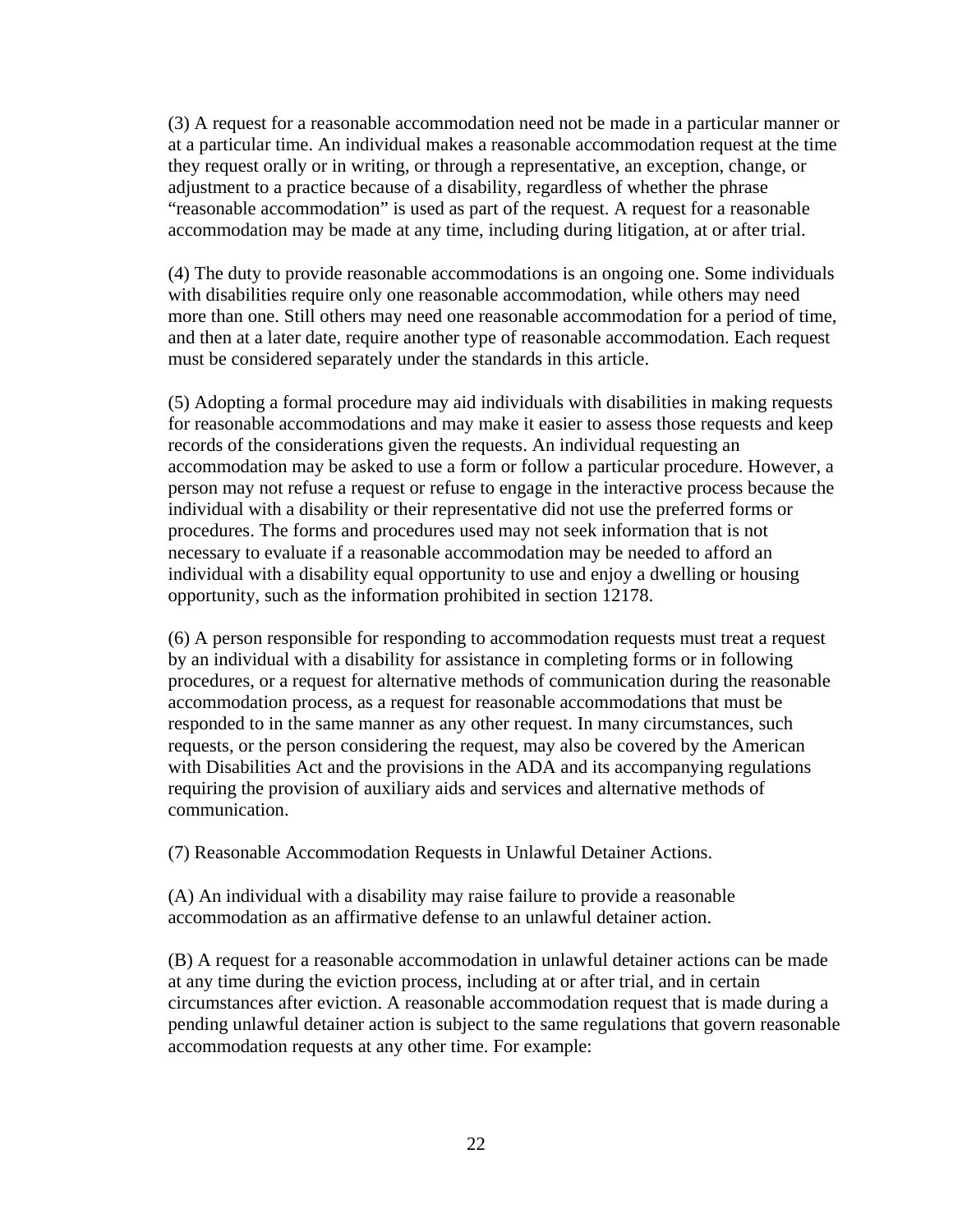(i) Rowan is an individual with a disability who receives Social Security Disability on the sixth day of each month. He is served a three-day notice to pay rent or quit on the second day of the month, but is unable to pay until after the notice expires. As a result, the owner files an unlawful detainer action. At trial, Rowan requests an accommodation to pay his rent on the sixth instead of the first, including allowing a late payment for the month at issue in the trial. The owner must consider the request under these regulations, including considering whether it constitutes an undue financial or administrative burden as defined in section 12179, and engaging in the interactive process under section 12177 as needed.

(ii) Chelsea is an individual with a physical disability. The owner filed a successful unlawful detainer action unrelated to her disability. Chelsea partially moved out the day after the trial, but was unable, without help, to move some larger items (e.g. her couch, bed and dresser) to her new apartment. Because of the disability, she could not lift or carry anything heavy. She requested some additional time as a reasonable accommodation to arrange for help to move her furniture. The owner must consider the request under these regulations, including considering whether it constitutes an undue financial or administrative burden as defined in section 12179 (for example if the owner has the capacity to leave the items in the unit for a period of time or if the unit is not rerented), and engaging in the interactive process under section 12177 as needed.

Note: Authority cited: Section 12935(a), Government Code. Reference: Sections 12920, 12921, 12926, 12926.1, 12927, 12955, and 12955.3, Government Code; *Auburn Woods I Homeowners Ass'n v. Fair Employment and Housing Com'n* (2004) 121 Cal.App.4th 1578.

#### **§ 12177. The Interactive Process.**

(a) If a request for a reasonable accommodation is not promptly granted, the person considering the request for accommodation must engage in a timely (pursuant to subsection (d)), good faith, interactive process with the individual with a disability, or the individual's representative, in order to identify, evaluate, or implement an effective, reasonable accommodation for an individual with a disability.

(b) If the person considering the request for accommodation believes the information received is insufficient to establish either that a disability exists or the nature of the disability-related need for the accommodation, or if the nexus between the disability and the requested accommodation is not clear to the person considering the request for accommodation, the person considering the request for accommodation must seek clarification or additional information pursuant to section 12178 from the individual with a disability or the individual's representative. The person considering the request must not deny it for lack of information without first requesting the clarification or additional information and providing a reasonable opportunity for the individual requesting the accommodation to provide it.

(c) If the person considering the request believes that the initially requested accommodation cannot be granted for a reason permitted under section 12179, the person considering the request must try to identify if there is another accommodation that is equally effective and must discuss with the individual with the disability or the individual's representative whether other alternative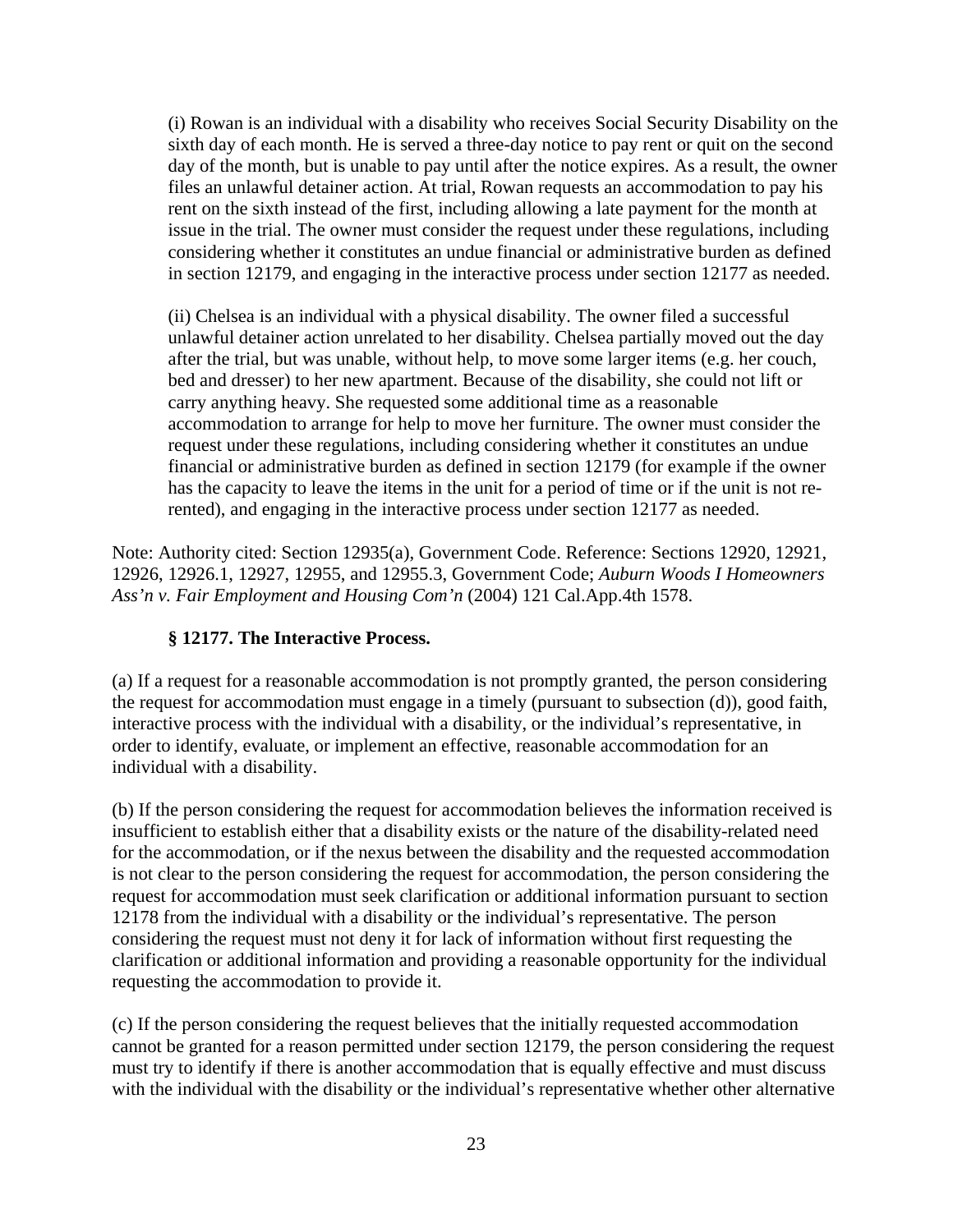accommodations would be equally effective in meeting the needs of the individual with a disability. If an alternative accommodation would effectively meet the requester's disabilityrelated needs of the individual and could not be lawfully denied for a reason permitted under Section  $12179(a)(3)-(6)$ , the person considering the request must grant it. The individual requesting the accommodation is not obligated to accept an alternative accommodation if the alternative accommodation will not meet the needs of the individual with the disability and the initially requested accommodation could not be lawfully denied for a reason permitted under section 12179. In many cases, the individual with the disability has the most accurate knowledge about the functional limitations posed by their disability, and therefore should be given significant weight.

(d) Requests for reasonable accommodations must be promptly considered. The time necessary to respond to a request depends on many factors, including:

(1) The nature of the accommodation under consideration;

(2) Whether it is necessary to obtain supporting information because the disability or the need for the accommodation is not obvious or known to the person considering the request;

- (3) Whether the accommodation is needed on an urgent basis; and
- (4) Whether it is necessary to engage in the interactive process to resolve the request.

(e) An undue delay by the person considering the request, for example, when there is a failure to act promptly on the need to acquire additional information pursuant to section 12178, may constitute a denial of a reasonable accommodation. Whether a request has been promptly considered is a case-by-case factual determination.

(f) A failure to reach an agreement on an accommodation request after a reasonable attempt to do so is in effect a decision not to grant the requested accommodation. If the individual requesting the accommodation or their representative has, after a reasonable opportunity, unreasonably failed to provide legally relevant information that was requested consistent with the regulations, the person considering the request may find this failure to be grounds for determining that the accommodation could not be granted. However, if after the denial of the initial request, the individual with a disability or their representative makes a later request for the same or similar accommodation, the latter request must be considered pursuant to these regulations independently of the initial request.

Note: Authority cited: Section 12935(a), Government Code. Reference: Sections 12920, 12921, 12926, 12926.1, 12927, 12955, and 12955.3, Government Code; *Auburn Woods I Homeowners Ass'n v. Fair Employment and Housing Com'n* (2004) 121 Cal.App.4th 1578.

#### **§ 12178. Establishing that a Requested Accommodation is Necessary.**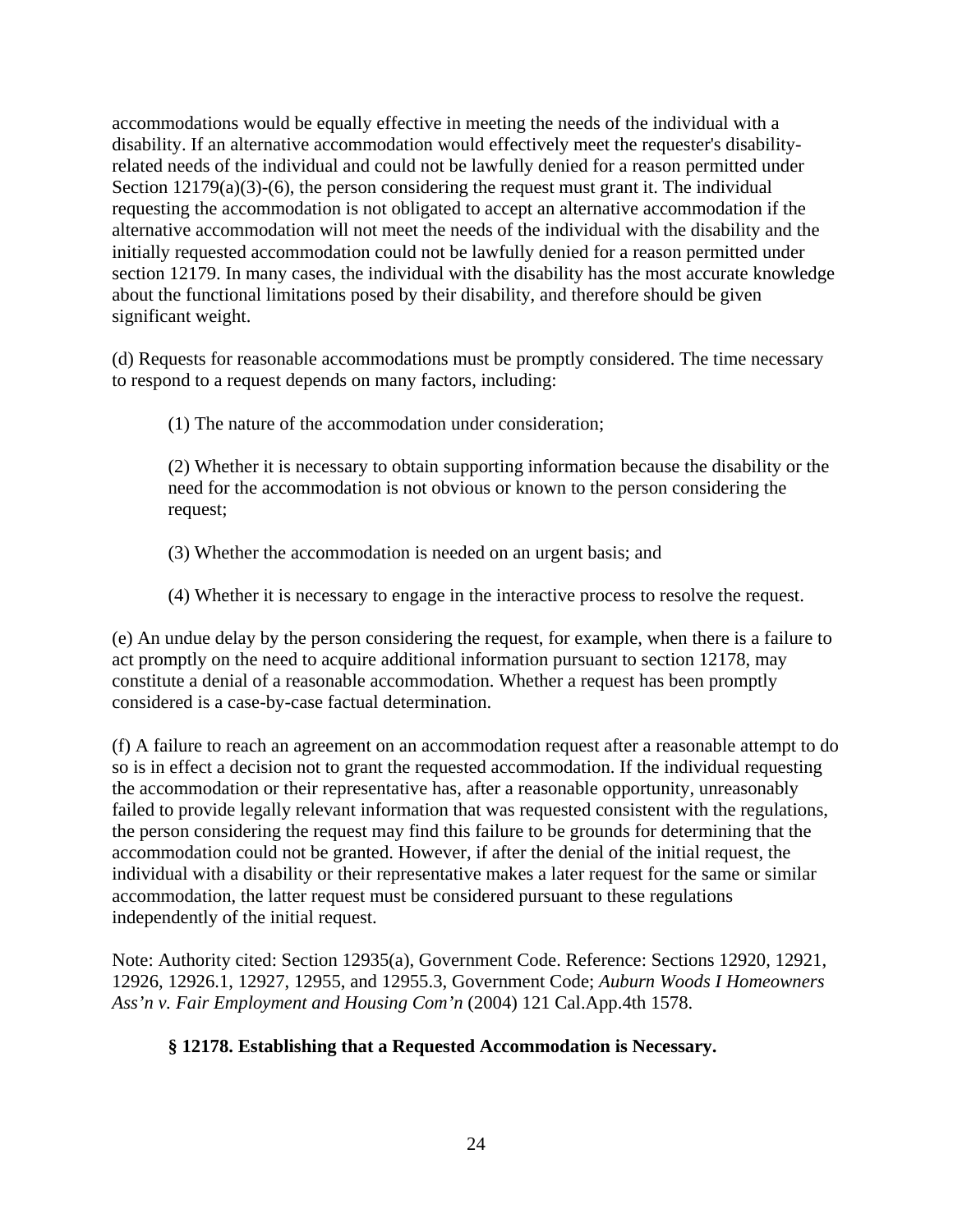(a) If an individual with a disability or their representative makes a request for an accommodation that provides reliable information about the disability and how the requested accommodation is necessary to afford the individual with a disability equal opportunity to use and enjoy a dwelling or housing opportunity, then the person considering the request may not request any additional information about the individual's disability or the disability-related need for the accommodation.

(b) If the disability of the individual requesting an accommodation is apparent or known by the person considering the request, and it is also readily apparent or known how the requested accommodation is necessary to afford the individual with a disability equal opportunity to use and enjoy a dwelling or housing opportunity, then the person considering the request may not request any additional information about the requestor's disability or the disability-related need for the accommodation.

(c) If the disability of the individual requesting an accommodation is apparent or known by the person considering the request, but the need for the requested accommodation is not readily apparent or known, then in order to evaluate the disability-related need for the accommodation, the person considering the request may request only information that:

(1) Describes the needed accommodation; and

(2) Shows the relationship between the individual's disability and how the requested accommodation is necessary to afford the individual with a disability equal opportunity to use and enjoy a dwelling or housing opportunity.

(d) If the disability of the individual requesting an accommodation is not readily apparent to the person considering the request, the person may request only information that:

(1) Is necessary to establish that the individual has a disability;

(2) Describes the needed accommodation; and

(3) Shows the relationship between the individual's disability and how the requested accommodation is necessary to afford the individual with a disability equal opportunity to use and enjoy a dwelling or housing opportunity.

(e) A person considering a request for an accommodation may not seek information about:

(1) The individual with a disability's particular diagnosis or medical condition, the severity of the disability, medical records, medical history, other disability or medical issues unrelated to the request, or other disability or health related information beyond the information identified in subdivision (d) above.

(2) Information unrelated to the inquiry in subdivision (d) above.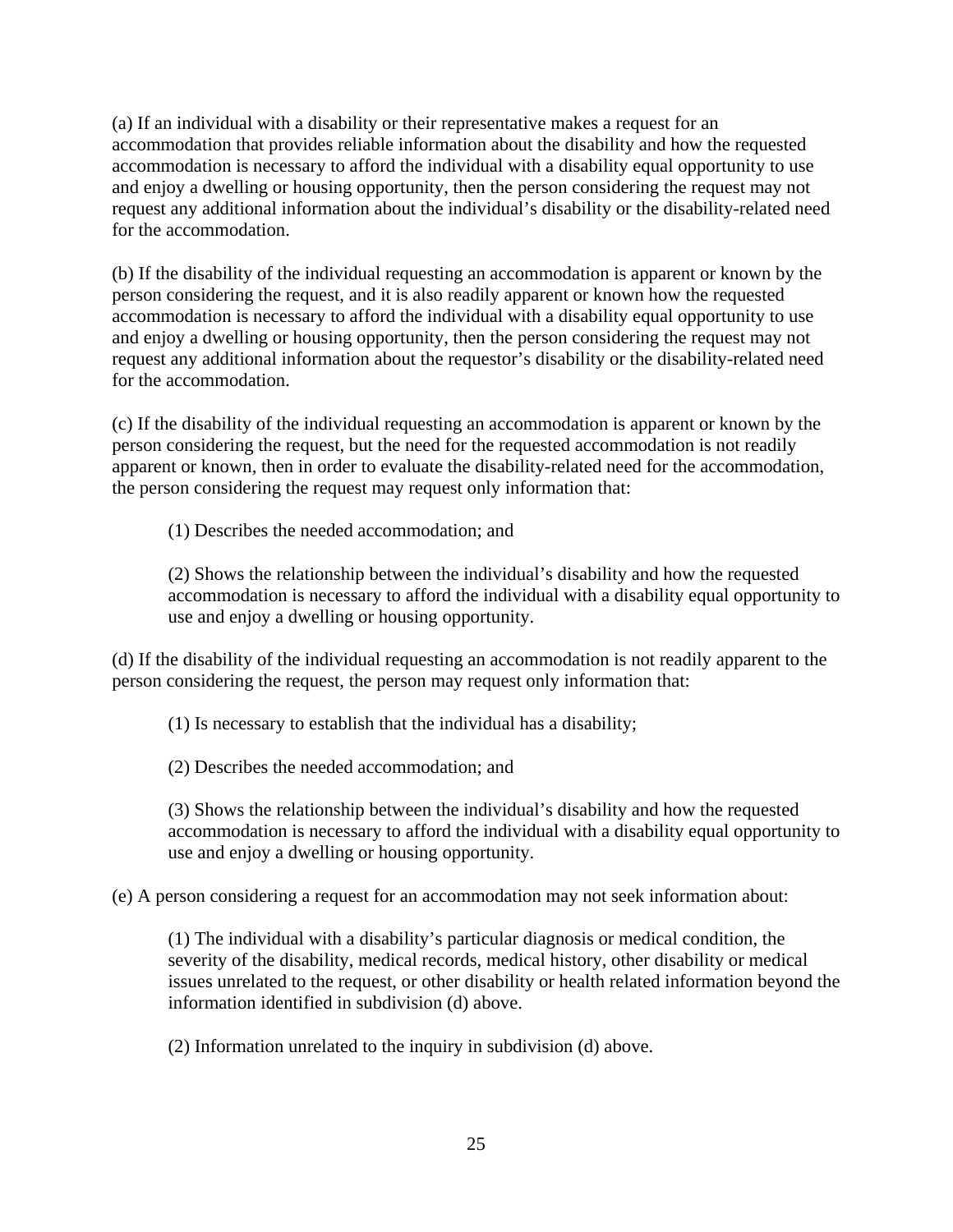(f) Depending on the individual's circumstances, information establishing that the individual has a disability can usually be provided directly by the individual with a disability through a variety of means, such as a credible statement or documentation of receipt of disability benefits. A credible statement is one that a reasonable person would believe is true based on the available information. Information confirming that the individual has a disability, or confirming that there is a disability-related need for the accommodation, may also be provided by any reliable third party who is in a position to know about the individual's disability or the disability-related need for the requested accommodation, including:

(1) A medical professional;

(2) A health care provider, including the office of a medical practice or a nursing registry;

(3) A peer support group. Peer support groups are mutual support groups developed as alternatives to traditional medical or psychological treatments. They provide services such as education, peer mentoring, peer coaching, and peer recovery resource connections for groups of people with disabilities or people suffering from a wide range of trauma or illness;

(4) A non-medical service agency or person, including In-Home Supportive Services or Supported Living Services providers; or

(5) Any other reliable third party who is in a position to know about the individual's disability or disability-related need for the accommodation. This could include a relative caring for a child with a disability, a relative caring for an elderly family member with dementia, or others in a caregiving relationship with a person with a disability.

(g) The determination of whether a third party is reliable must be determined on a case-by-case basis. A determination of reliability may take into account:

(1) Information establishing how the third party is familiar with the individual's disability or the disability-related need for the accommodation;

(2) Information that specifies the functional limitations that underlie the request for an accommodation, but this information need not include specific medical information or terminology; or

(3) Information providing a means to contact the third party to verify that the person identified did in fact provide the documentation and to answer any questions permitted by law.

Note: Authority cited: Section 12935(a), Government Code. Reference: Sections 12920, 12921, 12926, 12926.1, 12927, 12955, and 12955.3, Government Code.

#### **§ 12179. Denial of Reasonable Accommodation.**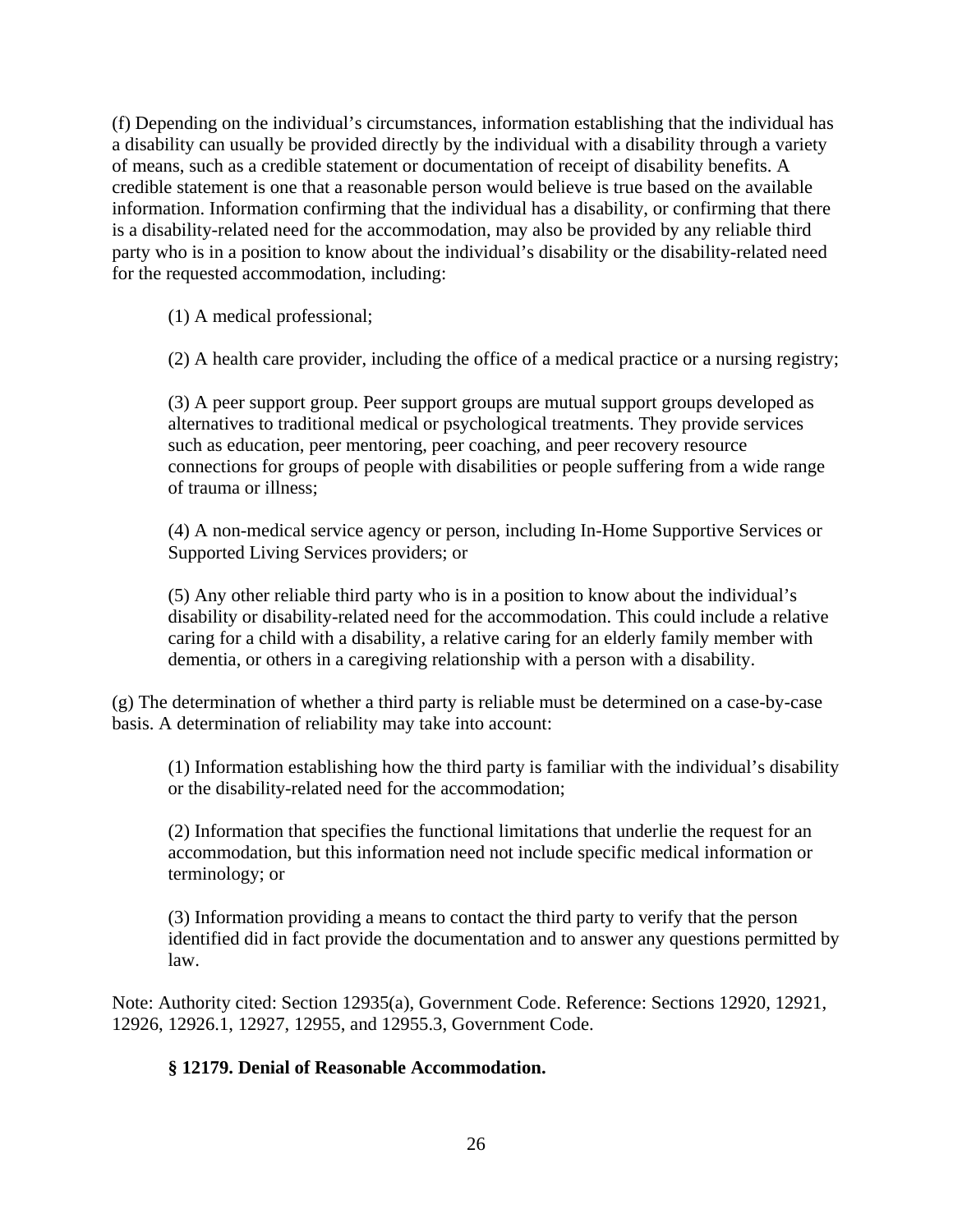(a) A requested accommodation may be denied if:

(1) The individual on whose behalf the accommodation was requested is not an individual with a disability;

(2) There is no disability-related need for the requested accommodation (in other words, there is no nexus between the disability and the requested accommodation);

(3) The requested accommodation would constitute a fundamental alteration of the services or operations of the person who is asked to provide the accommodation;

(4) The requested accommodation would impose an undue financial or administrative burden on the person who is asked to provide the accommodation; or

(5) The requested accommodation would constitute a direct threat to the health or safety of others (i.e. a significant risk of bodily harm) or would cause substantial physical damage to the property of others, and such risks cannot be sufficiently mitigated or eliminated by another reasonable accommodation, pursuant to the following:

(A) A determination that an accommodation poses a direct threat to the health or safety of others or would cause substantial physical damage to the property of others must be based on an individualized assessment that relies on objective evidence, not on mere speculation or stereotype about the requested accommodation or a particular disability or individuals with disabilities in general;

(B) The assessment of whether the specific accommodation in question poses a direct threat to the health or safety of others or would cause substantial physical damage to the property of others must consider, based on objective evidence that is sufficiently recent as to be credible, and not from unsubstantiated inferences:

(i) The nature, duration, and severity of the risk of a direct threat to the health and safety of others or of substantial physical damage to the property of others;

(ii) The probability that a direct threat to the health or safety of others or substantial physical damage to the property of others will actually occur; and

(iii) Whether there are any additional or alternative reasonable accommodations that will eliminate the direct threat to the health or safety of others or substantial physical damage to the property of others; or

(6) A support animal requested as a reasonable accommodation would constitute a direct threat to the health or safety of others or would cause substantial physical damage to the property of others under Section 12185(d)(9).

(b) The determination of whether an accommodation poses an undue financial or administrative burden must be made on a case-by-case basis and should consider various factors including: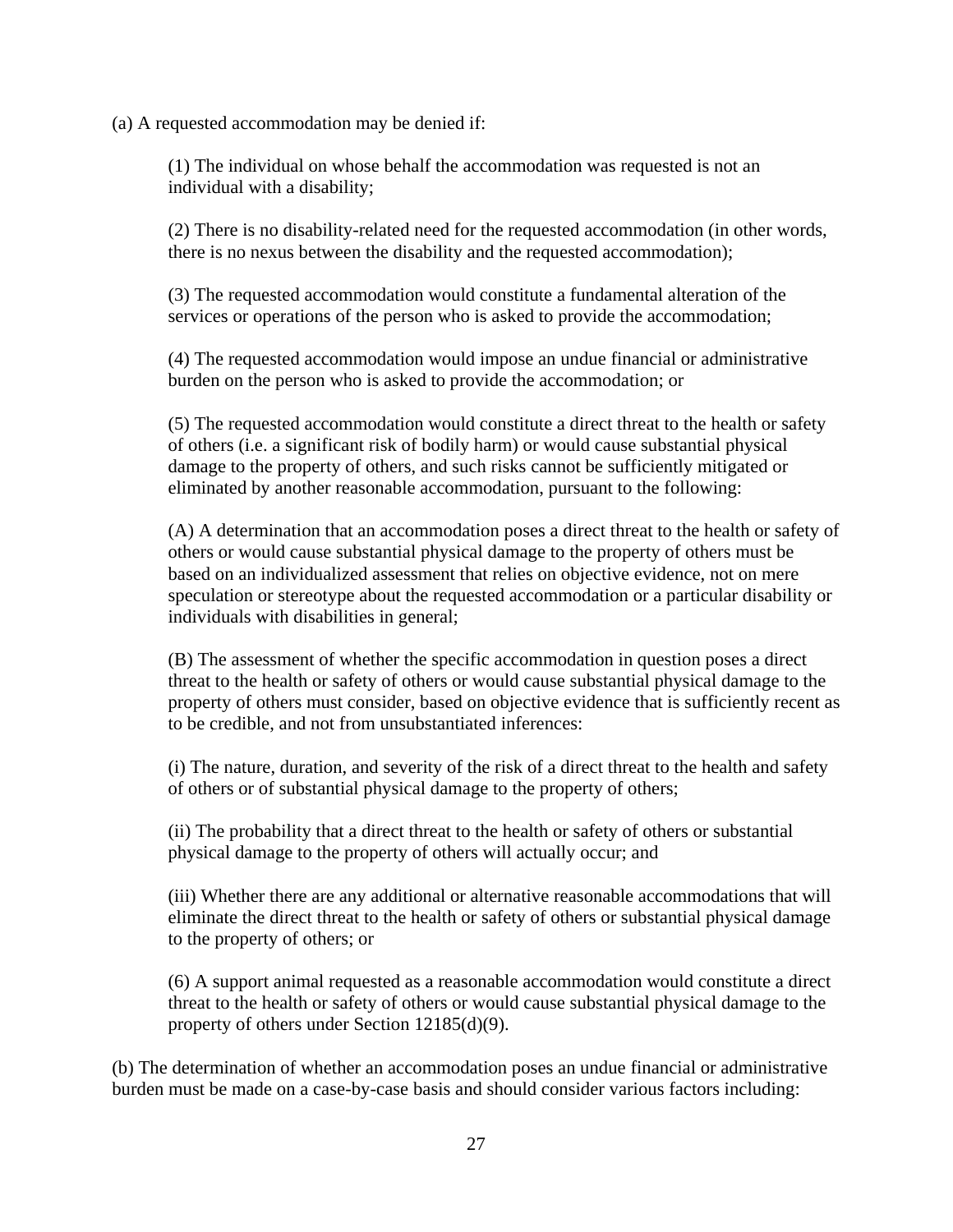(1) The cost of the requested accommodation;

(2) The financial resources of the person who has been asked to grant the accommodation;

(3) The benefits that a proposed alternative accommodation would provide to the individual with a disability;

(4) The availability of alternative accommodations that would effectively meet the disability-related needs of the individual with a disability;

(5) Where the entity being asked to make the accommodation is part of a larger entity, the structure and overall resources of the larger organization, as well as the financial and administrative relationship of the entity to the larger organization. In general, a larger entity with greater resources would be expected to make accommodations requiring greater effort or expense than would be required of a smaller entity with fewer resources; and

(6) Whether the need for the accommodation arises from the owner's failure to maintain or repair the property as required by law or contract, or to otherwise comply with related legal obligations.

(c) A fundamental alteration is a modification that changes the essential nature of the services or operations of the person being asked to provide the accommodation. For example, if a landlord does not normally provide shopping for residents, a request to shop for an individual with a disability could constitute a fundamental alteration.

(d) A person cannot deny a request for a reasonable accommodation based on the person's or another individual's fears or prejudices about the individual's disability, nor can a denial be based on the fact that provision of a reasonable accommodation might be considered unfair by other individuals or might possibly become an undue burden if extended to multiple other individuals who might request accommodations.

Note: Authority cited: Section 12935(a), Government Code. Reference: Sections 12920, 12921, 12926, 12926.1, 12927, 12955, and 12955.3, Government Code, *Auburn Woods I Homeowners Ass'n v. Fair Employment and Housing Com'n* (2004) 121 Cal.App.4th 1578.

#### **§ 12180. Other Requirements or Limitations in the Provision of Reasonable Accommodations; and Examples.**

(a) Other requirements or limitations in the provision of reasonable accommodations include:

(1) It is unlawful to charge a fee or require an additional deposit or financial contribution as a condition of receiving, processing, or granting a reasonable accommodation.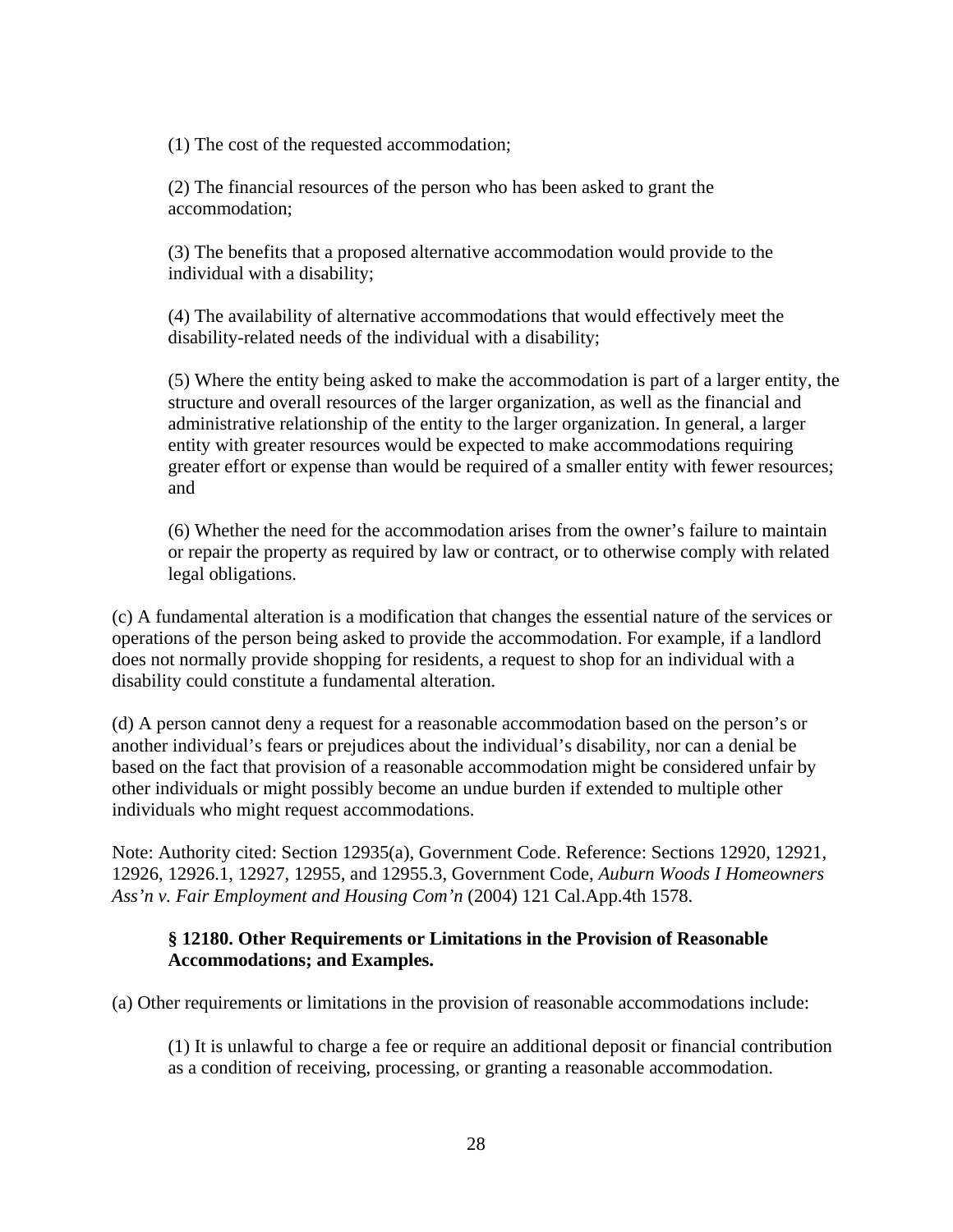(2) The fact that an accommodation may impose some cost on the person providing the accommodation is not grounds for denial of a request, so long as the cost does not constitute an undue financial or administrative burden, under section 12179.

(3) It is unlawful for a person to request or require that an individual with a disability or representative waive the right to request a future accommodation.

#### (b) Examples of Reasonable Accommodation:

(1) Progress Gardens is a 300 unit apartment complex with 450 parking spaces which are available to tenants and guests of Progress Gardens on a first-come, first-served basis. John applies for housing in Progress Gardens. John has a mobility disability and is unable to walk more than a short distance and therefore requests that a parking space near his unit be reserved for him so he will not have to walk very far to get to his apartment. Without a reserved space, John might be unable to live in Progress Gardens at all or, when he has to park in a space far from his unit, might have great difficulty getting from his car to his apartment unit. The accommodation therefore is necessary to afford John an equal opportunity to use and enjoy a dwelling. The owner must consider the request under these regulations, including considering whether it constitutes an undue financial or administrative burden as defined in section 12179, and engaging in the interactive process under section 12177 as needed. Because the cost of reserving a space is likely minimal in light of the overall budget of a 300 unit apartment complex, the accommodation does not constitute an undue burden as defined in section 12179(b). Since providing parking spaces is part of the essential operations of the apartment complex, the accommodation is not a fundamental alteration, as defined in section 12179(c). Therefore, in the absence of additional relevant facts, the requested accommodation should be granted.

(2) Miguel is an individual with cognitive impairments that limit his ability to manage his financial affairs. Miguel uses a third party representative payee. He requests that he be able to pay rent through the payee rather than pay directly from his checking account, and that any nonpayment notices be sent to his representative payee as well as himself. This accommodation is necessary because without it Miguel might not be able to pay rent in a regular and timely manner which is necessary for him to fulfill his obligation as a tenant. The owner must consider the request under these regulations, including considering whether it constitutes an undue financial or administrative burden as defined in section 12179, and engaging in the interactive process under section 12177 as needed. Because the cost is likely minimal in light of the overall budget of most apartment complexes, the accommodation does not constitute an undue burden as defined in section 12179(b). Since processing rent payments is part of the essential operations of the apartment complex, the accommodation is not a fundamental alteration, as defined in section 12179(c). Therefore, in the absence of additional relevant facts, the requested accommodation should be granted.

(3) Abigail, an individual with a disability, receives only SSI (Supplemental Security Income), a government benefit based on her inability to work because of her disability.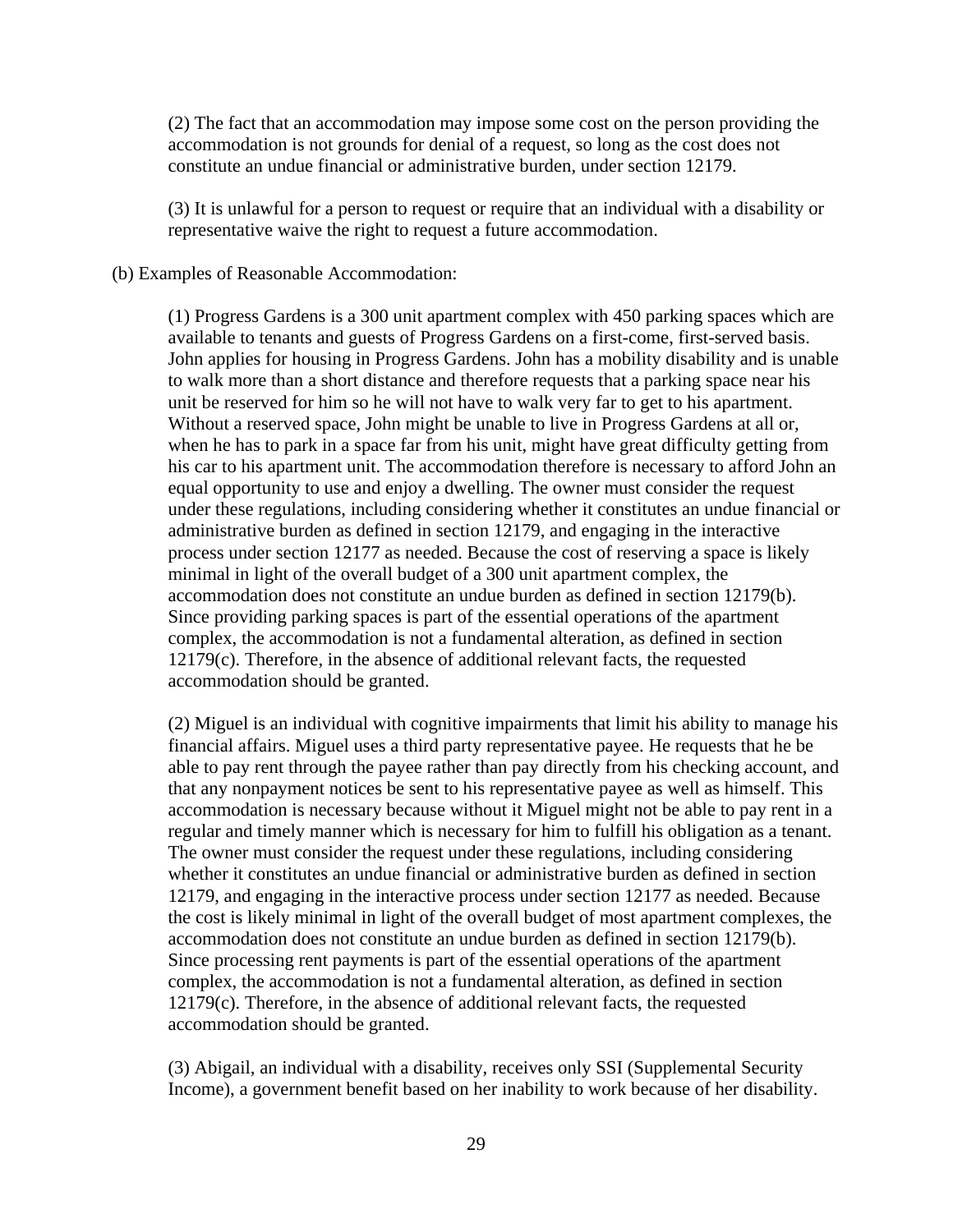She requests that she be permitted to add a co-signer on her rental lease in order to meet the minimum income qualifications. If the combined income of Abigail and the co-signer constitutes sufficient income to meet the reasonable minimum income qualifications in light of Abigail's and the co-signer's other financial obligations, and if Abigail would not otherwise be able to rent this apartment, this accommodation may be necessary. The owner must consider the request under these regulations, including considering whether it constitutes an undue financial or administrative burden as defined in section 12179, and engaging in the interactive process under section 12177 as needed. Because the cost is likely minimal in light of the overall budget of most apartment complexes, the accommodation does not constitute an undue burden as defined in section 12179(b). Since making changes to application and screening criteria is part of the essential operations of the apartment complex, the accommodation is not a fundamental alteration, as defined in section 12177(c). Therefore, in the absence of additional relevant facts, the requested accommodation should be granted.

(4) Tuan has quadriplegia and uses a power wheelchair, which can make it difficult for him to travel. He must make arrangements with a paratransit agency and it cannot always accommodate his requests without significant advance notice. He requests a reasonable accommodation for additional time to come into the mortgage lender's office to sign a loan modification application, even though the mortgage company's normal practice is to give little advance notice of the meeting. This accommodation may be necessary because without it Tuan may be unable to sign the loan modification application and so receive the loan. The mortgage company must consider the request under these regulations, including considering whether it constitutes an undue financial or administrative burden as defined in section 12179, and engaging in the interactive process under section 12177 as needed. Because the cost is likely minimal in light of the overall budget, the accommodation does not constitute an undue burden as defined in section 12179(b). Since processing loan modification applications is part of the essential operations of the mortgage company, the accommodation is not a fundamental alteration, as defined in section 12177(c). Therefore, in the absence of additional relevant facts, the requested accommodation should be granted.

(5) Michiko requests an exception to her property's no-pets policy as a reasonable accommodation so that her friend Yoshi, who has a non-apparent disability, is able to visit with his emotional support animal. Yoshi, as an individual with a disability, is entitled to reasonable accommodations. Michiko may request such an accommodation on behalf of Yoshi. As the disability is non-apparent, the owner may request information establishing the disability and the disability-related need for the animal. Discrimination is prohibited against individuals associated with an individual with a disability. Denying Michiko the right to have visitors of her choice, like other tenants, because her visitor has a disability would constitute discrimination against Michiko because of her association with an individual with a disability. Because without this accommodation Michiko will not be able to receive Yoshi as a visitor at her apartment which is a standard benefit of being a leaseholder this accommodation may be necessary to provide Michiko an equal opportunity to use and enjoy a dwelling, and is therefore a necessary accommodation. The owner must consider the request under these regulations, including considering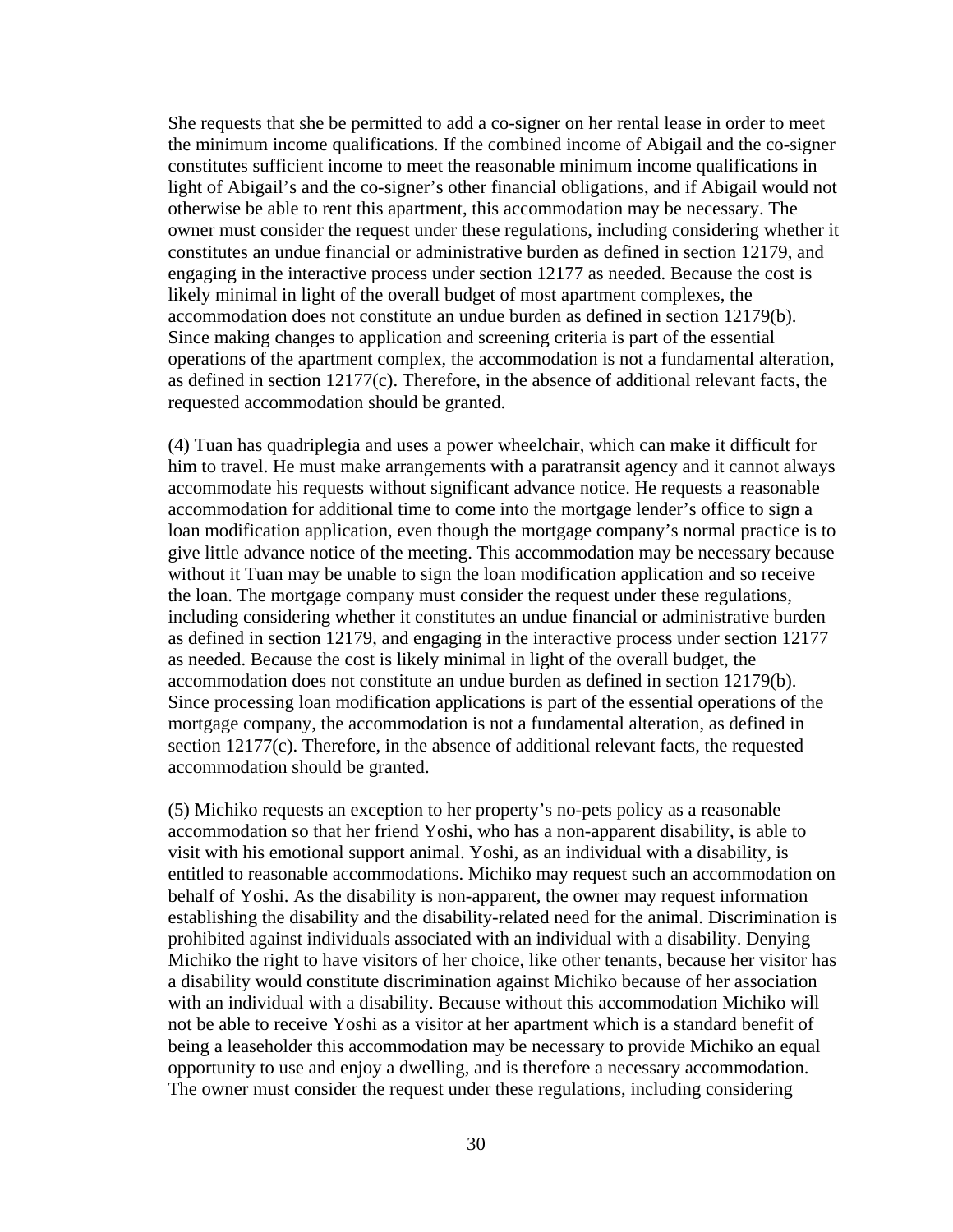whether it constitutes an undue financial or administrative burden as defined in section 12179 and engaging in the interactive process under section 12177 as needed. Because the cost to process the request is likely minimal in light of the overall budget, the cost of providing an accommodation does not constitute an undue burden as defined in section 12179(b). Further, since determining the appropriateness of assistance animals is part of the essential operations of the apartment complex, the accommodation is not a fundamental alteration, as defined in section 12179(c). Therefore, in the absence of additional relevant facts or unless the animal poses a direct threat to the health or safety of others or would cause substantial physical damage to the property of others, or unless Yoshi fails to provide the necessary information, the accommodation should be granted. (Note if Yoshi has a service animal, rather than a support animal, the animal would be permitted pursuant to subsection 12185(b) without the need to request an accommodation.)

(6) Marita wants to install a ramp to enable her son, who uses a wheelchair, to enter and leave her house without assistance. Given the small lot, the ramp will extend slightly beyond the permitted set-back requirements on Marita's lot but will still be within Marita's property line and will not cross a public right of way. Marita requests a reasonable accommodation from the city to modify the city's policy or ordinance regarding set-back requirements on her property. Because without the ramp Marita's son would not be able to use the house like any other dweller (coming and going without assistance), this accommodation is necessary to afford him an equal opportunity to use and enjoy a dwelling. The city must consider the request under these regulations, including considering whether it constitutes an undue financial or administrative burden as defined in section 12179, and engaging in the interactive process under section 12177 as needed. Because the cost of processing and permitting her request is likely minimal in light of the city's overall budget, the accommodation does not constitute an undue burden as defined in section 12179(b). Since reviewing building alterations is part of the essential operations of the city, the accommodation is not a fundamental alteration, as defined in section 12179(c). Therefore, in the absence of additional relevant facts, the requested accommodation should be granted. The city must not charge Marita a fee for processing her request, whether or not it is granted, under section  $12180(a)(1)$ . (Note that reasonable accommodations may also be available to Marita if the ramp did extend beyond her property line into a public right of way, but a further interactive process might be warranted on those specific facts).

(7) Teresa lives in a second floor apartment in a medium-sized apartment building with a single elevator that was working when she moved in. Last month her leg was amputated and she now uses a wheelchair. The elevator in the building is broken. Teresa cannot leave her home without assistance on the stairs. She requests that the owner expedite repairs to the elevator and offer her the first available ground floor unit. Her request is necessary because there is a nexus between Teresa's disability and her request; without the requested accommodations she will not be able to access her unit using the common area. The owner must consider the request under these regulations, including considering whether it constitutes an undue financial or administrative burden as defined in section 12179 and engaging in the interactive process under section 12177 as needed. Because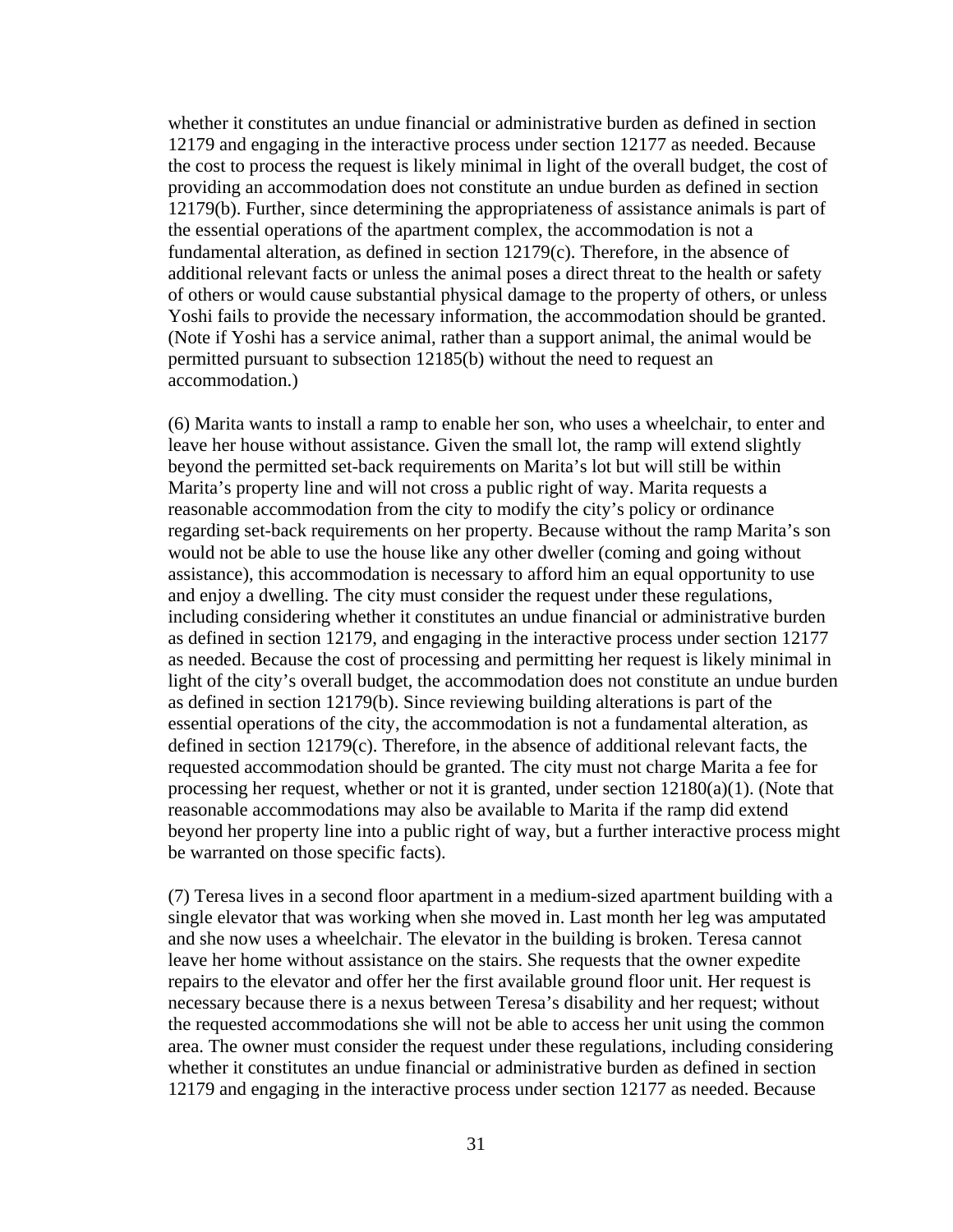the repair would be required by law as part of the owner's obligation to maintain the apartment, and if the costs of the requested accommodations are not burdensome in light of the overall budget of the building, the accommodations would not constitute an undue burden as defined in section 12179(b). Since making repairs is part of the essential operations of the apartment complex, the accommodation is not a fundamental alteration, as defined in section 12179(c). See, section 12179(b)(6). Therefore, in the absence of additional relevant facts, the requested accommodation should be granted. Depending on the time it takes to repair the elevator, or particular difficulties for Teresa, additional accommodation requests may be made that would need to be considered.

Note: Authority cited: Section 12935(a), Government Code. Reference: Sections 12920, 12921, 12926, 12926.1, 12927, 12955, and 12955.3, Government Code; *Auburn Woods I Homeowners Ass'n v. Fair Employment and Housing Com'n* (2004) 121 Cal.App.4th 1578.

#### **§§ 12181-12184. [Reserved]**

#### **§ 12185. Assistance Animals.**

(a) Assistance animals include guide dogs, signal dogs, service dogs, service animals, and support animals as defined in section 12005(d).

(b) Persons, including tenants, occupants, invitees, owners, and others, are permitted to have service animals in all dwellings (including common use and public use areas), residential real estate, and other buildings involved in residential real estate transactions, subject to the restrictions set forth in subsection (d) below. The only permissible questions that can be asked of an individual to determine if the animal is a service animal are: 1) "Are you an individual with a disability?" and 2) "What is the disability-related task the animal has been trained to perform?" It is not permitted to ask the individual with a disability to demonstrate the task.

(c) Individuals with disabilities who have a support animal may request a reasonable accommodation related to the individual's need for the support animal in dwellings (including common use and public use areas) and residential real estate, and other buildings involved in residential real estate transactions.

(1) The standards, procedures, and defenses in sections 12176 through 12180 for evaluating a request for a reasonable accommodation apply to a request to have a support animal as a reasonable accommodation.

(2) A support animal certification from an online service that does not include an individualized assessment from a medical professional is presumptively considered not to be information from a reliable third party under section 12178(f). An individualized assessment means an assessment based on information that demonstrates that the individual has a disability, describes the needed accommodation (including the species of animal), and describes the relationship between the individual's disability and how the requested accommodation is necessary to afford the individual with a disability equal opportunity to use and enjoy a dwelling or housing opportunity. A person provided with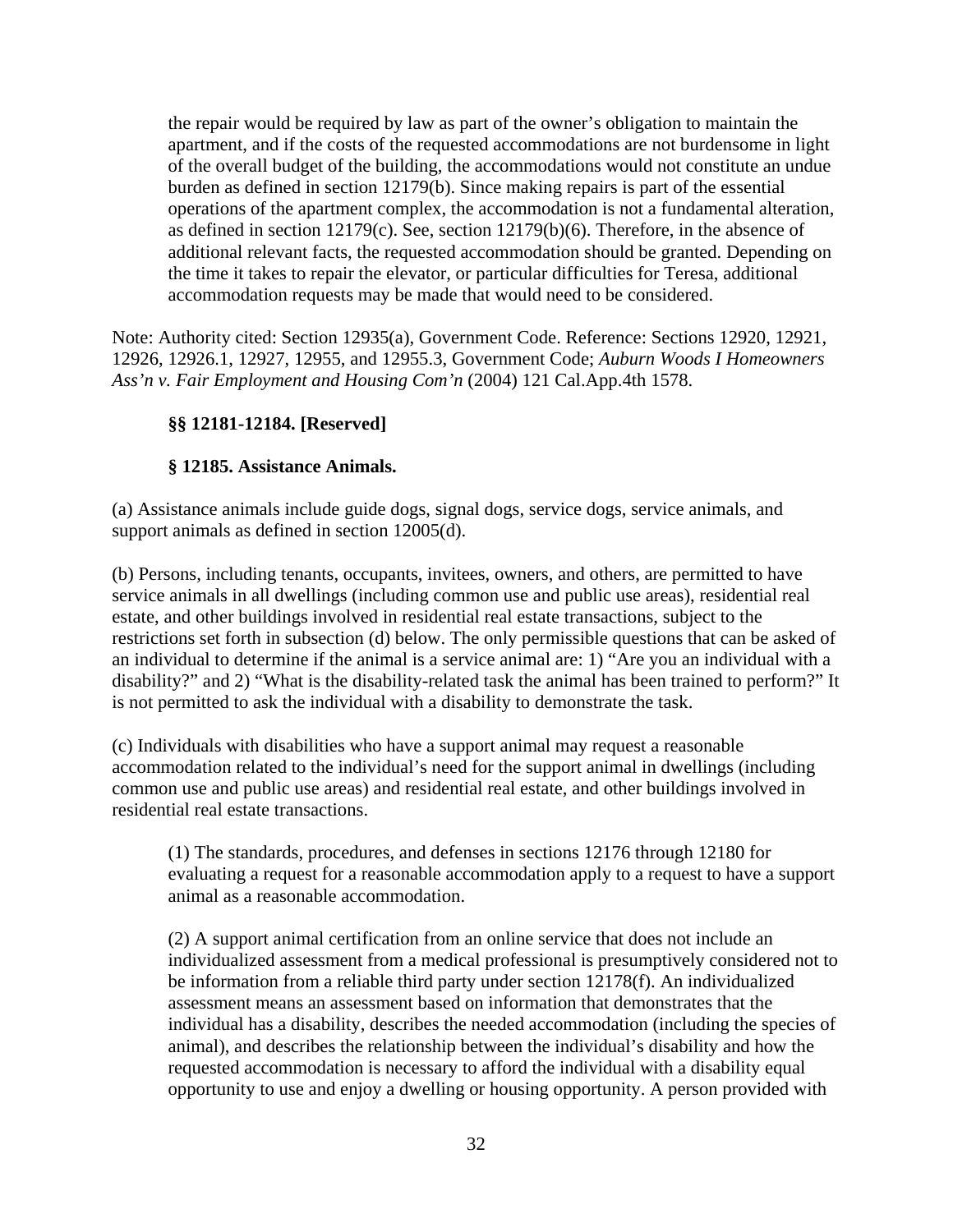such a certification must provide an opportunity to the individual requesting the accommodation to provide additional information that meets the requirements of section 12178 before denying a request for reasonable accommodation.

(d) Provisions applicable to all assistance animals include:

(1) An individual with an assistance animal may also be covered by other legal obligations relating to assistance animals, such as the American with Disabilities Act, section 504 of the Rehabilitation Act, Civil Code section 51 et seq., and Government Code 11135, which include additional requirements or prohibitions relating to assistance animals, and may further restrict the nature and type of inquiry that may be made concerning assistance animals;

(2) An individual with an assistance animal shall not be required to pay any pet fee, additional rent, or other additional fee, including additional security deposit or liability insurance, in connection with the assistance animal;

(3) An individual with an assistance animal may be required to cover the costs of repairs for damage the animal causes to the premises, excluding ordinary wear and tear;

(4) An individual may have more than one assistance animal. Each animal must be individually determined to meet the requirements in this article. When an individual already has a support animal as a reasonable accommodation and requests an additional support animal as a reasonable accommodation, the person considering the subsequent request may consider whether the cumulative impact of multiple animals in the same dwelling unit constitutes an undue burden or fundamental alteration;

(5) No breed, size, and weight limitations may be applied to an assistance animal (other than specific restrictions relating to miniature horses as service animals under the Americans with Disabilities Act);

(6) Reasonable conditions may be imposed on the use of an assistance animal to ensure it is under the control of the individual with a disability or an individual who may be assisting the individual with a disability, such as restrictions on waste disposal and animal behavior that may constitute a nuisance, so long as the conditions do not interfere with the normal performance of the animal's duties. For example, a leash requirement may interfere with the ability of a guide dog, signal dog, or service dog to assist an individual, in which case the animal may be under voice control or otherwise responsive. Similarly, a "no noise" requirement may interfere with a dog's job of barking to alert a blind individual to a danger or someone at the door, but incessant barking all night long or when the individual is not at home may violate reasonable restrictions relating to nuisance. Any such conditions may not be more restrictive than those imposed upon other animals on the property;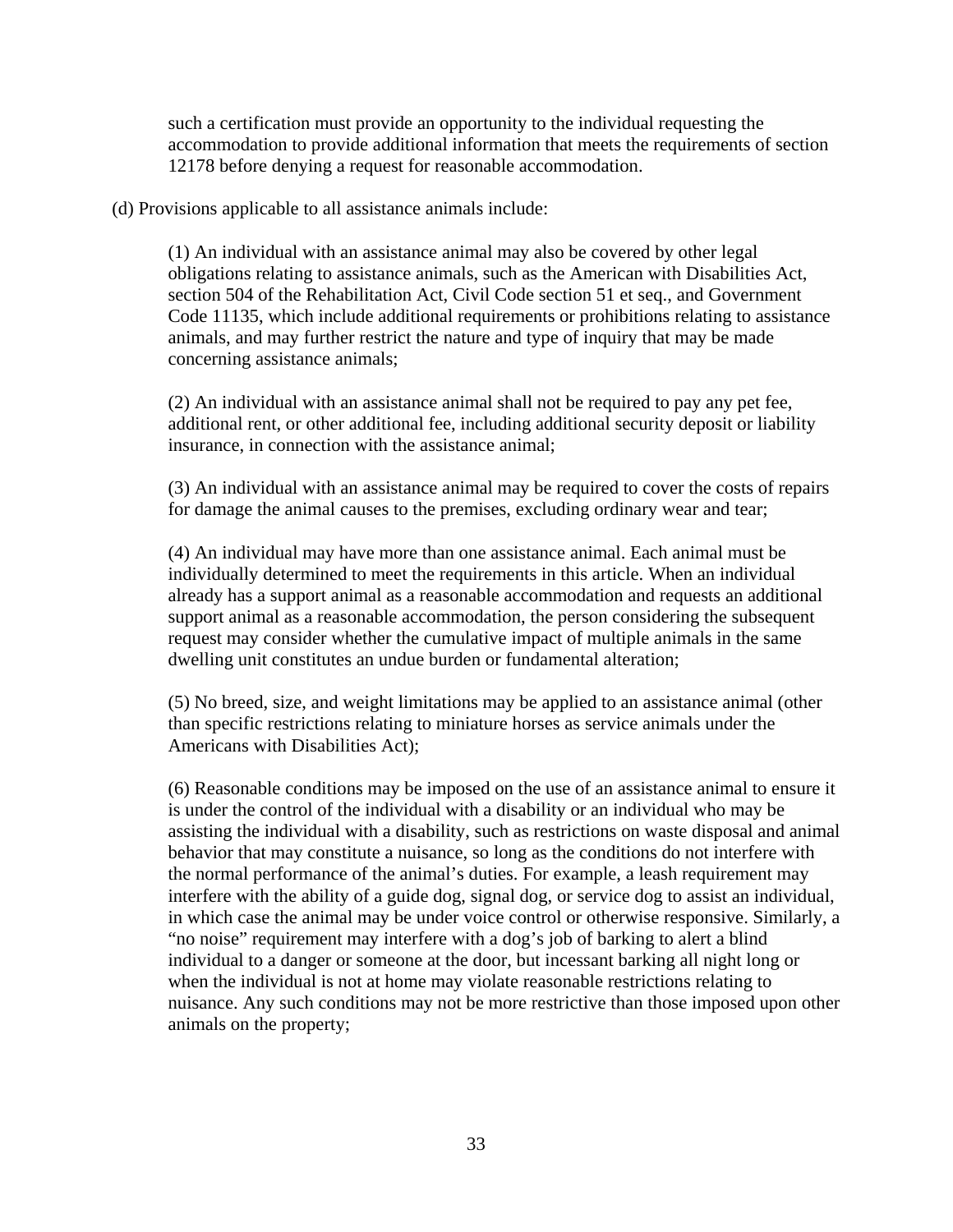(7) Animal vests, identification cards, or certificates are not in and of themselves documentation of either disability or the need for a reasonable accommodation, other than as set forth in subsection  $(c)(2)$  above;

(8) If an individual with a disability is denied permission to have an assistance animal, the individual is still entitled to all the rights and privileges that otherwise would have been accorded the individual, so long as the individual no longer has the animal; and

(9) An assistance animal need not be allowed if the animal constitutes a direct threat to the health or safety of others (i.e. a significant risk of bodily harm) or would cause substantial physical damage to the property of others under the following provisions:

(A) In addition to the reasons set out in section 12179 for denial of a request for a reasonable accommodation for a support animal, an assistance animal may be denied if:

(i) The specific assistance animal in question poses a direct threat to the health or safety of others that cannot be sufficiently mitigated or eliminated by another reasonable accommodation; or

(ii) The specific assistance animal in question would cause substantial physical damage to the property of others that cannot be sufficiently mitigated or eliminated by another reasonable accommodation;

(B) A determination that an assistance animal poses a direct threat to the health or safety of others or would cause substantial physical damage to the property of others must be based on an individualized assessment that relies on objective evidence that is sufficiently recent as to be credible, about the specific animal's actual conduct, not on mere speculation or fear about the types of harm or damage an animal may cause or on evidence about harm or damage that other animals have caused.

(C) The assessment of whether the assistance animal poses a direct threat to the health or safety of others or would cause substantial physical damage to the property of others must consider:

(i) The nature, duration, and severity of the risk of a direct threat to the health or safety of others or of substantial physical damage to the property of others;

(ii) The probability that a direct threat to the health or safety of others or substantial physical damage to the property of others will actually occur; and

(iii) Whether there are any reasonable accommodations that will eliminate the direct threat to the health or safety of others or substantial physical damage to the property of others. The reasonable accommodation provisions in Section 12176 through Section 12180 must be used to determine whether there is another or additional reasonable accommodation that would sufficiently mitigate or eliminate the problems creating the direct threat.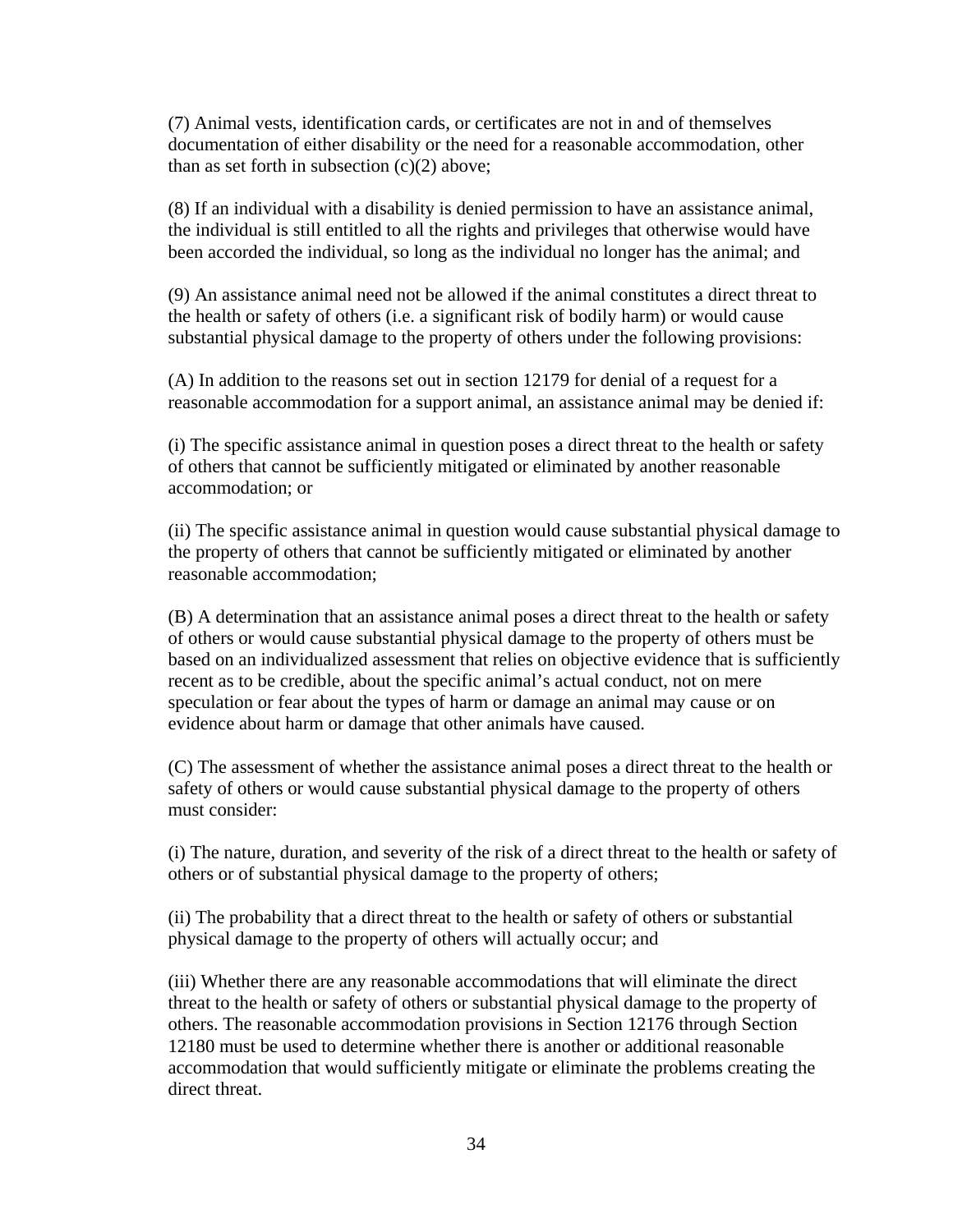(D) Relevant evidence in determining whether an assistance animal imposes a direct threat includes whether there is evidence that the animal in question is currently engaging in dangerous conduct or has a recent history of overt dangerous acts, as described under Food & Agric. Code section 31601 et seq. A dog that has been finally determined by a court of law to a be "potentially dangerous dog" or "vicious dog" pursuant to Food & Agric. Code section 31601 et seq. shall presumptively be considered to pose a direct threat to the health or safety of others.

Note: Authority cited: Section 12935(a), Government Code. Reference: Sections 12920, 12921, 12926, 12926.1, 12927, 12955, and 12955.3, Government Code; Section 54.1 and 54.2, Civil Code, *Auburn Woods I Homeowners Ass'n v. Fair Employment and Housing Com'n* (2004) 121 Cal.App.4th 1578.

#### **Articles 19-23. [Reserved]**

#### **§§ 12186-12264. [Reserved]**

#### **Article 24. Consideration of Criminal History Information in Housing**

#### **§ 12265. Prohibited Uses of Criminal History Information.**

(a) Any practice of a person that includes seeking information about, consideration of, or use of criminal history information is unlawful if:

(1) It has a discriminatory effect under Article 7, unless a legally sufficient justification applies under section 12266;

(2) It constitutes intentional discrimination under section 12267;

(3) It constitutes a discriminatory statement under section 12268; or

(4) It relates to practices specifically prohibited under section 12269.

(b) Subject to the requirements in this article, persons who choose to seek, consider or use criminal history information for decisions or actions covered by the Act may either:

(1) Establish a practice that uses a "bright line" policy (that is, categorical exclusions that do not consider individualized circumstances);

(2) Establish a practice that conducts an individualized assessment of an individual's circumstances; or

(3) Establish a practice that combines a "bright line" policy with an option (either discretionary or required) for an individualized assessment of an individual's circumstances.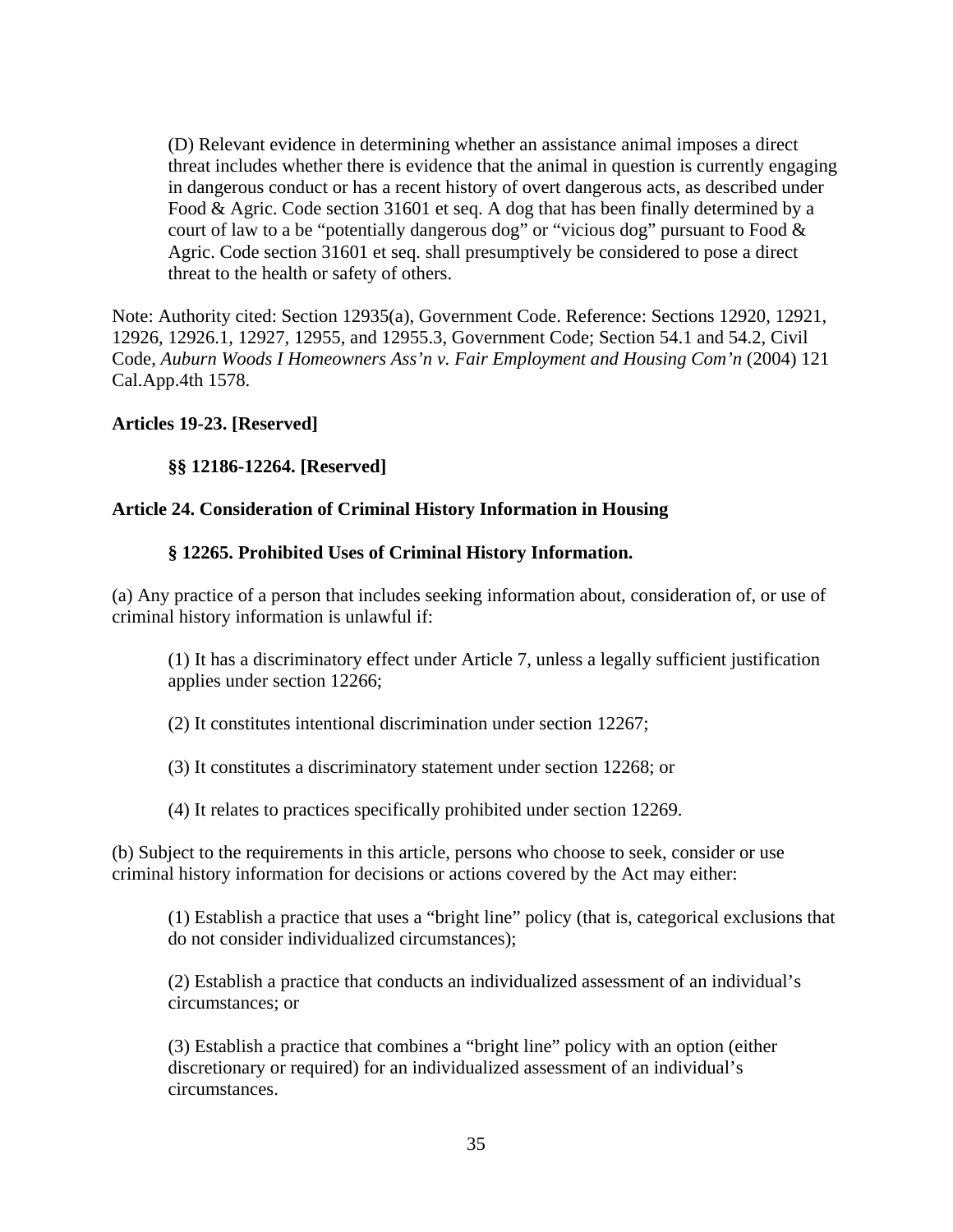Note: Authority cited: Section 12935(a), Government Code. Reference: Sections 12920, 12921, 12927, 12955, and 12955.8, Government Code.

# **§ 12266. Establishing a Legally Sufficient Justification Relating to Criminal History Information.**

(a) Persons with a practice of seeking, considering or using criminal history information that has a discriminatory effect on individuals in protected classes must establish that the practice complies with this article and meets all of the prongs of a legally sufficient justification, as set forth in this section and in subsections 12062 (c) and (d).

(b) Business establishment: A business establishment as defined in section 12005 whose practice has a discriminatory effect shall not be considered to have committed an unlawful housing practice in violation of the Act if the business establishment can establish that:

(1) The practice is intended to serve a substantial, legitimate, nondiscriminatory interest, such as the safety of its residents, employees, or property, that is necessary to the operation of the business;

(2) The practice effectively carries out the identified business interest. This element requires that the practice seek, consider, and use only criminal history information regarding directly related convictions. Demonstrating that the practice effectively carries out the identified business interest requires showing that taking adverse action on the basis of the criminal conviction is necessary to prevent a demonstrable risk to accomplishing the identified interest. A demonstrable risk is a risk that is more than speculative and is based on objective evidence. For example, a recent criminal conviction for residential arson could be directly related to the risk that a person may injure other residents or property, and therefore taking adverse action on such a conviction could be necessary to prevent a demonstrable risk of such an injury. In contrast, a ten-year-old conviction for a non-alcohol related traffic offense would not likely be directly related to fulfilling financial obligations, and therefore taking adverse action on such a conviction would not be necessary to prevent a demonstrable risk to that business interest; and

(3) There is no feasible alternative practice that would equally or better accomplish the identified business interest with a less discriminatory effect.

(c) Non-Business establishment: In cases that do not involve a business establishment, the person whose practice has a discriminatory effect shall not be considered to have committed an unlawful housing practice in violation of the Act if the person can establish that:

(1) The practice is necessary to achieve a substantial, legitimate, nondiscriminatory purpose of the non-business establishment;

(2) The practice effectively carries out the identified purpose. This element requires that the practice seek, consider, and use only criminal history information regarding directly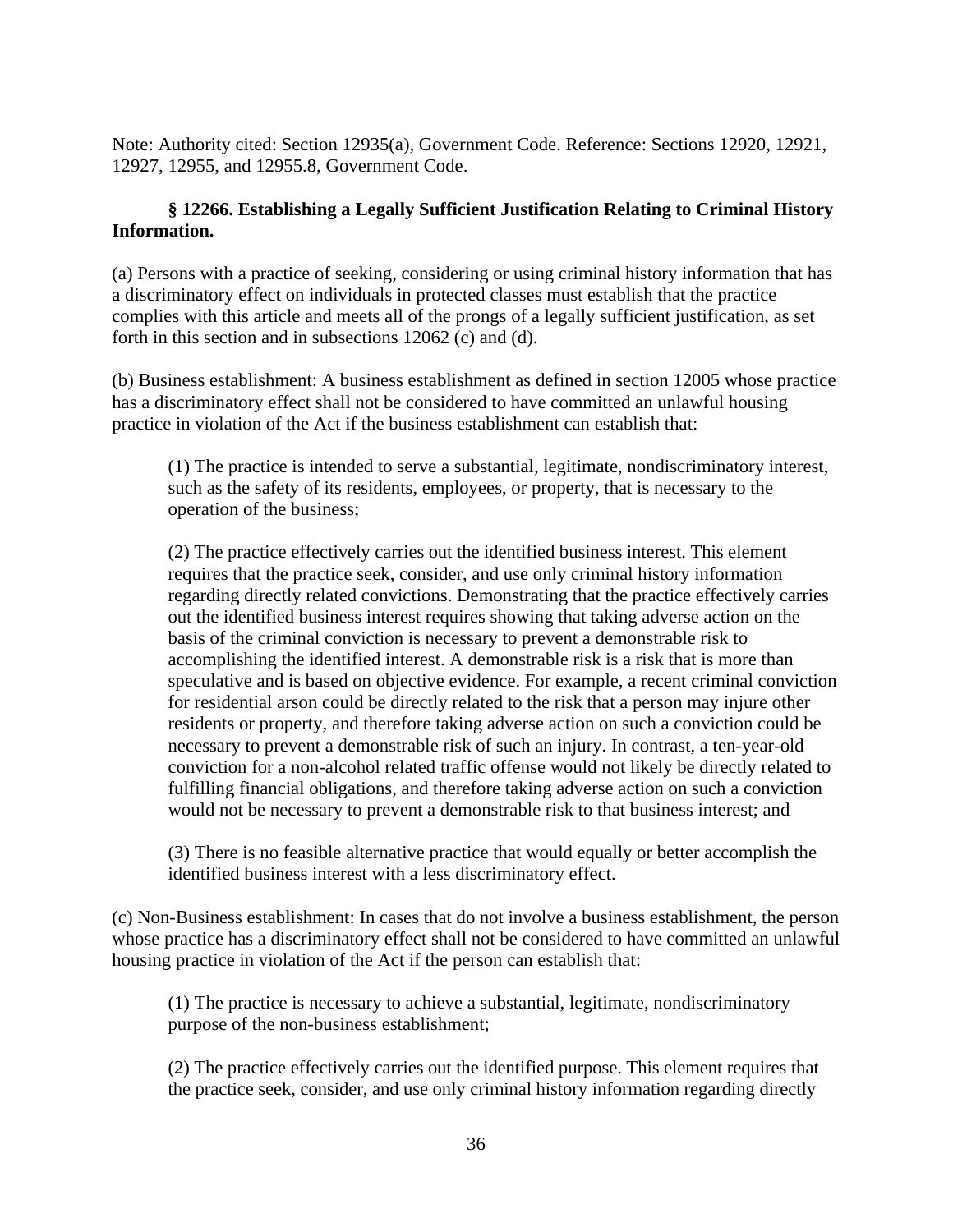related convictions. Demonstrating that the practice effectively carries out the identified purpose requires showing that taking adverse action on the basis of the criminal conviction is necessary to prevent a demonstrable risk to accomplishing the identified interest. A demonstrable risk is a risk that is more than speculative and is based on objective evidence. For example, a recent criminal conviction for residential arson could be directly related to the risk that a person may injure other residents or property, and therefore taking adverse action on such a conviction could be necessary to prevent a demonstrable risk of such an injury. In contrast, a ten-year-old conviction for a non-alcohol related traffic offense would not likely be directly related to fulfilling financial obligations, and therefore taking adverse action on such a conviction would not be necessary to prevent a demonstrable risk to that business interest;

(3) The identified purpose is sufficiently compelling to override the discriminatory effect; and

(4) There is no feasible alternative practice that would equally or better accomplish the identified purpose with a less discriminatory effect.

(d) The determination of whether there is a feasible alternative practice that would equally or better accomplish the identified purpose with a less discriminatory effect is a fact-specific and case-specific inquiry and will depend on the particulars of the criminal history information practice under challenge. In making that determination, the following factors must be taken into consideration:

(1) Whether the practice provides the individual: (A) an opportunity to present individualized, mitigating information either in writing or in person; and (B) written notice of the opportunity to present mitigating information;

(2) Whether the practice requires consideration of the factual accuracy of the criminal history information;

(3) Whether the practice requires consideration of mitigating information in determining whether to take an adverse action;

(4) Whether the practice delays seeking, considering, or using a third party report of criminal history information until after an individual's financial and other qualifications are verified;

(5) Whether the practice includes providing a copy or description of a person's policy on the use of criminal history information to an individual upon request; or

(6) Any other factor that the court considers relevant to the determination.

(e) Mitigating information means credible information about the individual that suggests that the individual is not likely to pose a demonstrable risk to the achievement of the identified interest.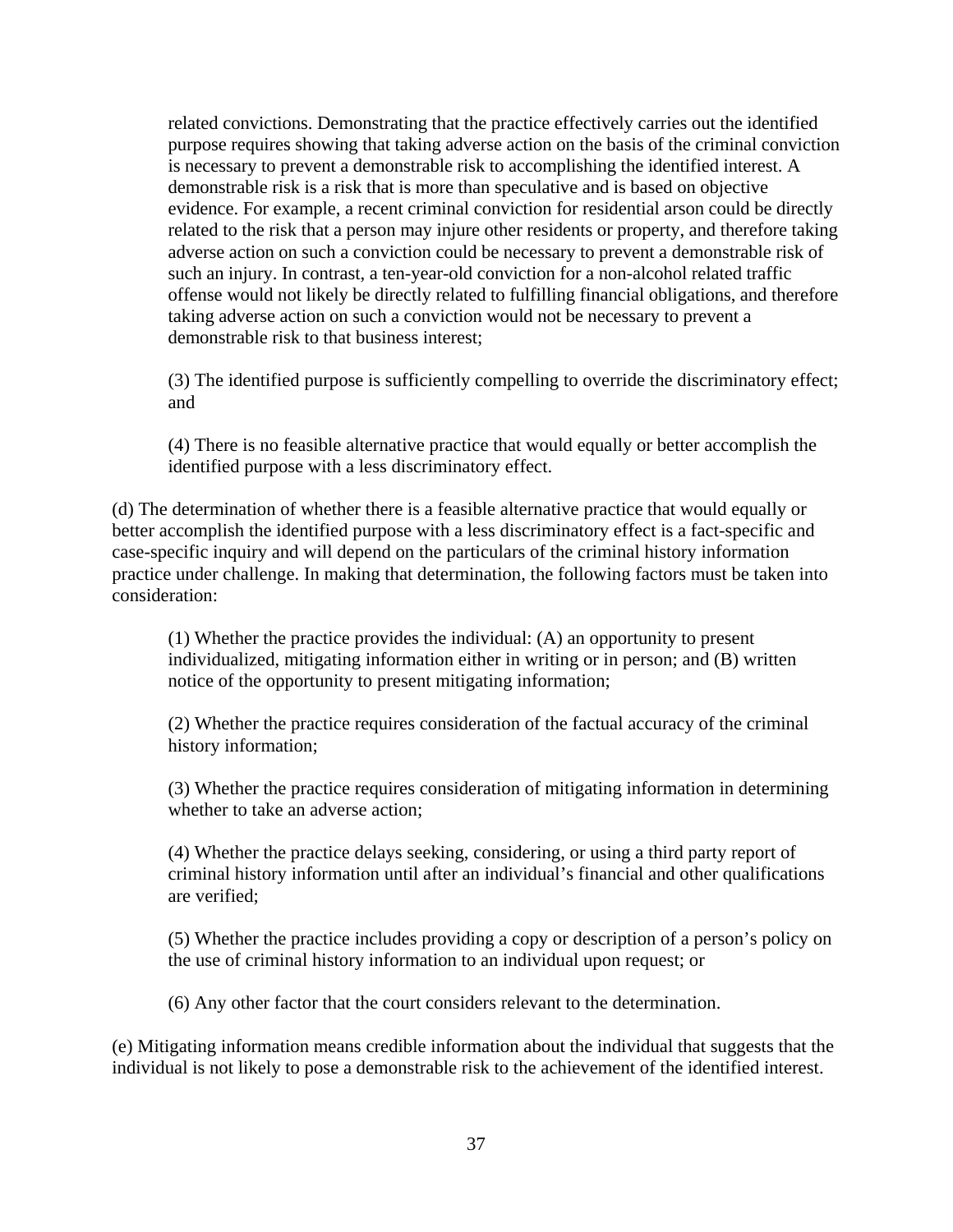Credible information is information that a reasonable person would believe is true based on the source and content of the information. Mitigating information includes:

(1) Whether the individual was a juvenile at the time of the conduct upon which the conviction is based;

(2) The amount of time that has passed since the date of conviction;

(3) Evidence that the individual has maintained a good tenant history before and/or after the conviction;

(4) Evidence of rehabilitation efforts, including a person's satisfactory compliance with all terms and conditions of parole and/or probation; successful completion of parole, probation, mandatory supervision, or Post Release Community Supervision; a Certificate of Rehabilitation under Penal Code section 4852.01; or other conduct demonstrating rehabilitation, such as maintenance of steady employment;

(5) Whether the conduct arose from the individual's status as a survivor of domestic violence, sexual assault, dating violence, stalking, or comparable offenses against the individual;

(6) Whether the conduct arose from the individual's disability, or any risks related to such conduct, which could be sufficiently mitigated or eliminated by a reasonable accommodation; or

(7) Other relevant facts or circumstances surrounding the criminal conduct and/or conduct after the conviction.

Note: Authority cited: Section 12935(a), Government Code. Reference: Sections 12920, 12921, 12927, 12955, and 12955.8, Government Code.

# **§ 12267. Intentional Discrimination and the Use of Criminal History Information.**

(a) Practices that seek, consider, or use criminal history information may be a discriminatory practice if they violate Government Code section 12955.8(a) and any implementing regulations by intentionally discriminating on the basis of membership in a protected class. This includes cases where selective use of the information is demonstrated to be a pretext for unequal treatment of individuals who are members of a protected class.

(1) For example, the fact that a respondent has acted upon criminal history information differently for a member of a protected class than the respondent has acted upon comparable information for another individual may demonstrate pretext.

(2) Pretext also may be shown where evidence establishes that the respondent did not actually know of the individual's criminal history information at the time of the alleged discrimination.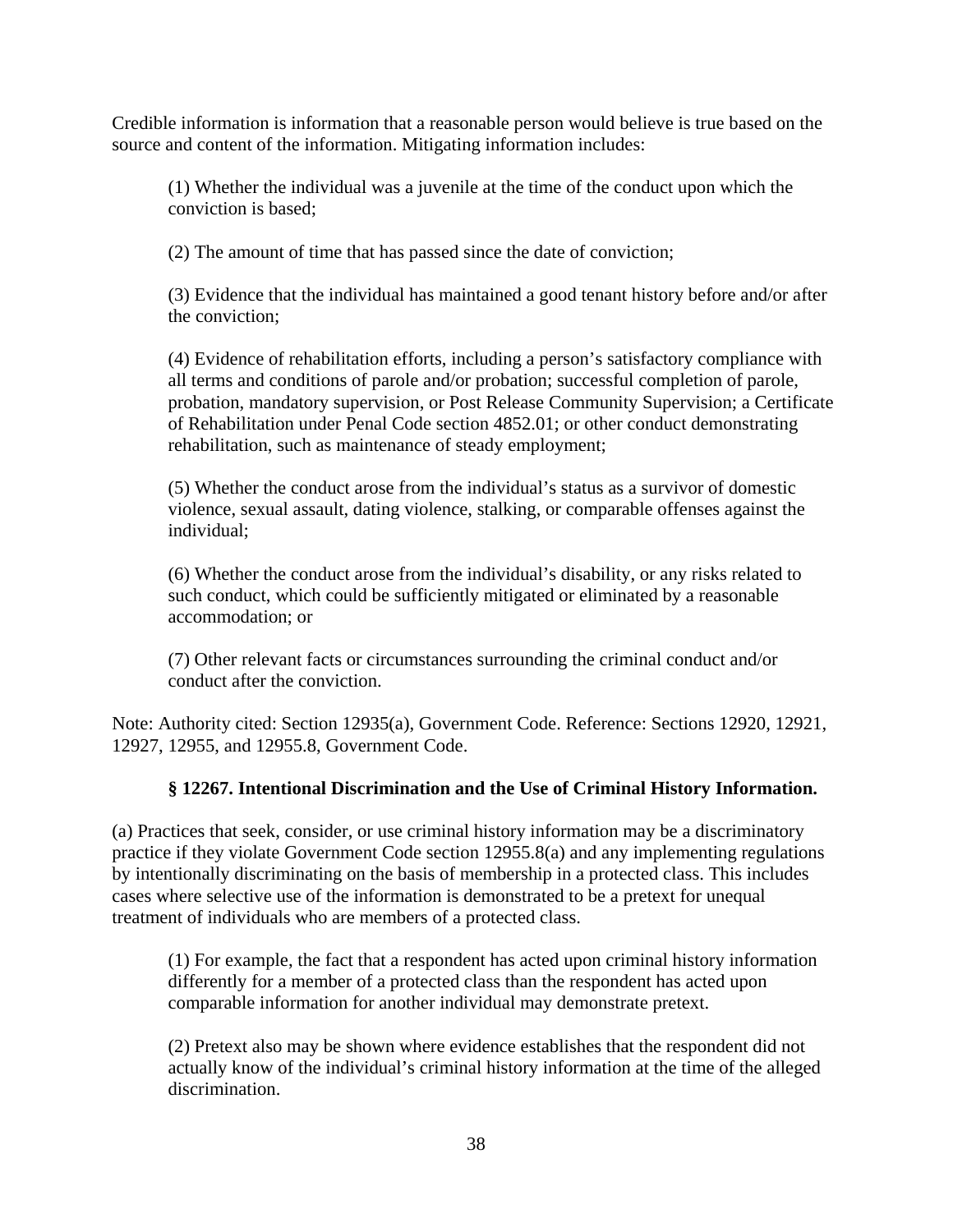(b) If the different action is the result of an intervening change in policy pursuant to complying with newly adopted regulations, and the later enacted policy is applied uniformly, the different action shall not, in and of itself, be considered unlawful.

Note: Authority cited: Section 12935(a), Government Code. Reference: Sections 12920, 12921, 12927, 12955, and 12955.8, Government Code.

# **§ 12268. Discriminatory Statements Regarding Criminal History Information.**

(a) A person's notice, advertisement, application, or other written or oral statement regarding criminal history information that violates Government Code section 12955(c) or its implementing regulations or which conflicts with the provisions in this article and Article 7 shall be a violation of the Act.

(b) Advertising a lawful screening policy or providing individuals a copy of a lawful screening policy pursuant to section 12266(d)(5) is not unlawful. Offering an individual an opportunity to present individualized, mitigating information pursuant to section 12266(d) and (e) is not unlawful.

Note: Authority cited: Section 12935(a), Government Code. Reference: Sections 12920, 12921, 12926, 12927, 12955, and 12955.6, Government Code.

# **§ 12269. Specific Practices Related to Criminal History Information.**

(a) It is unlawful for a person to:

(1) Seek, consider, use, or take an adverse action based on criminal history information about any arrest that has not resulted in a criminal conviction;

(2) Seek, consider, use, or take an adverse action based on information about any referral to or participation in a pre-trial or post-trial diversion program or a deferred entry of judgment program; provided that if this information was provided by an individual for purposes of offering mitigating information, a person may consider and use such information;

(3) Seek, consider, use, or take an adverse action based on information about any criminal conviction that have been sealed, dismissed, vacated, expunged, sealed, voided, invalidated, or otherwise rendered inoperative by judicial action or by statute (for example, under California Penal Code sections 1203.1 or 1203.4); provided that if this information was provided by an individual for purposes of offering mitigating information, a person may consider and use such information;

(4) Unless pursuant to an applicable court order, seek, consider, use or take an adverse action based on any adjudication in the juvenile justice system, or information regarding a matter considered in or processed through the juvenile justice system; provided that if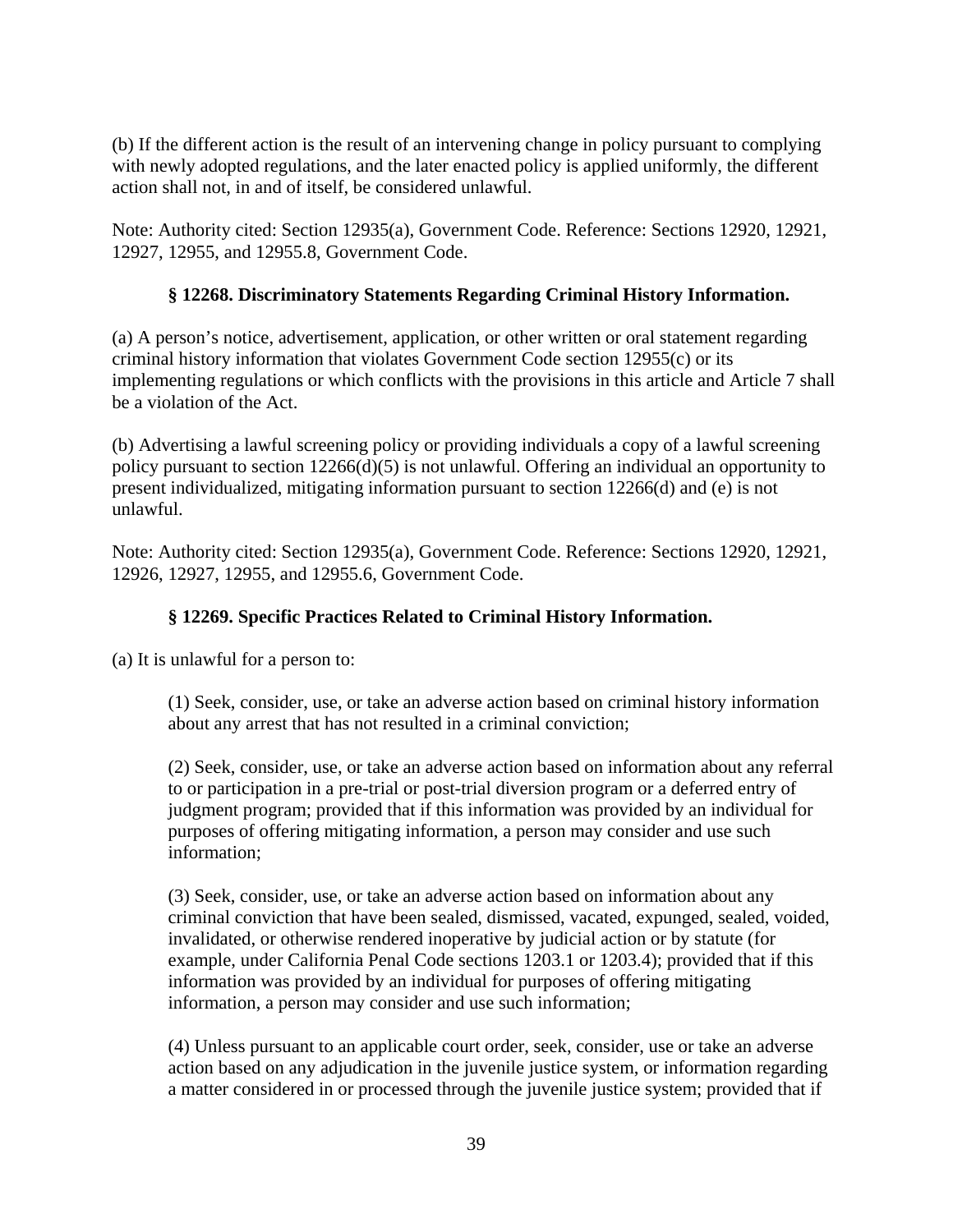this information was provided by an individual for purposes of offering mitigating information, a person may consider and use such information; or

(5) Implement a "blanket ban" or categorical exclusion practice that takes adverse action against all individuals with a criminal record regardless of whether the criminal conviction is directly related to a demonstrable risk to the identified substantial, legitimate, nondiscriminatory interest or purpose. Examples of such prohibited practices include bans against all individuals with a criminal record, bans against all individuals with prior convictions, bans against all individuals with prior misdemeanors, and bans against all individuals with prior felonies.

(b) While laws regulating investigative consumer reports, such as California Civil Code section 1785.13(a)(6), allow the reporting of certain criminal history information up to seven years from the date of disposition, release or parole, a court may consider shorter look-back periods in its determination of whether there is a feasible alternative practice under subsection 12266. A lookback period limits the inquiry to criminal activity that occurred during a certain amount of time prior to the present. Look-back periods are intended to ensure that the criminal history information considered is relevant to the decision being made.

(c) Persons who obtain investigative consumer reports or criminal history information from third parties are also subject to the requirements of applicable federal and state law regarding such reports, including the Fair Credit Reporting Act (15 U.S.C. section 1681 et seq.); the California Consumer Credit Reporting Agencies Act (Civil Code section 1785.2 et seq.); and Civil Code section 1785.10 et seq. relating to consumer credit reporting agencies.

Note: Authority cited: Section 12935(a), Government Code. Reference: Sections 12920, 12921, 12927, 12955, and 12955.8, Government Code.

#### **§ 12270. Compliance with Federal or State Laws, Regulations, or Licensing Requirements Permitting or Requiring Consideration of Criminal History.**

In some instances, persons may also be subject to federal or state laws or regulations that require or prohibit consideration of certain criminal history information.

(a) Compliance by a person with specific federal or state laws that apply to the particular transaction at issue and require consideration of criminal history information constitutes an affirmative defense to a discriminatory effect claim under the Act, e.g. Ineligibility of Dangerous Sex Offenders for Admission to Public Housing (42 U.S.C. section 13663(a)) and Ineligibility of Individuals Convicted for Manufacturing or Producing Methamphetamine on Premises of Federally Assisted Housing for Admission to Public Housing and Housing Choice Voucher Programs (24 CFR section 982.553).

(b) Failure of a person to comply with specific federal or state laws that prohibit consideration of specific criminal history information, or that require consideration of mitigating factors or evidence of rehabilitation, in regard to consideration of such history, and that apply to the transaction, may constitute a violation of the Act.